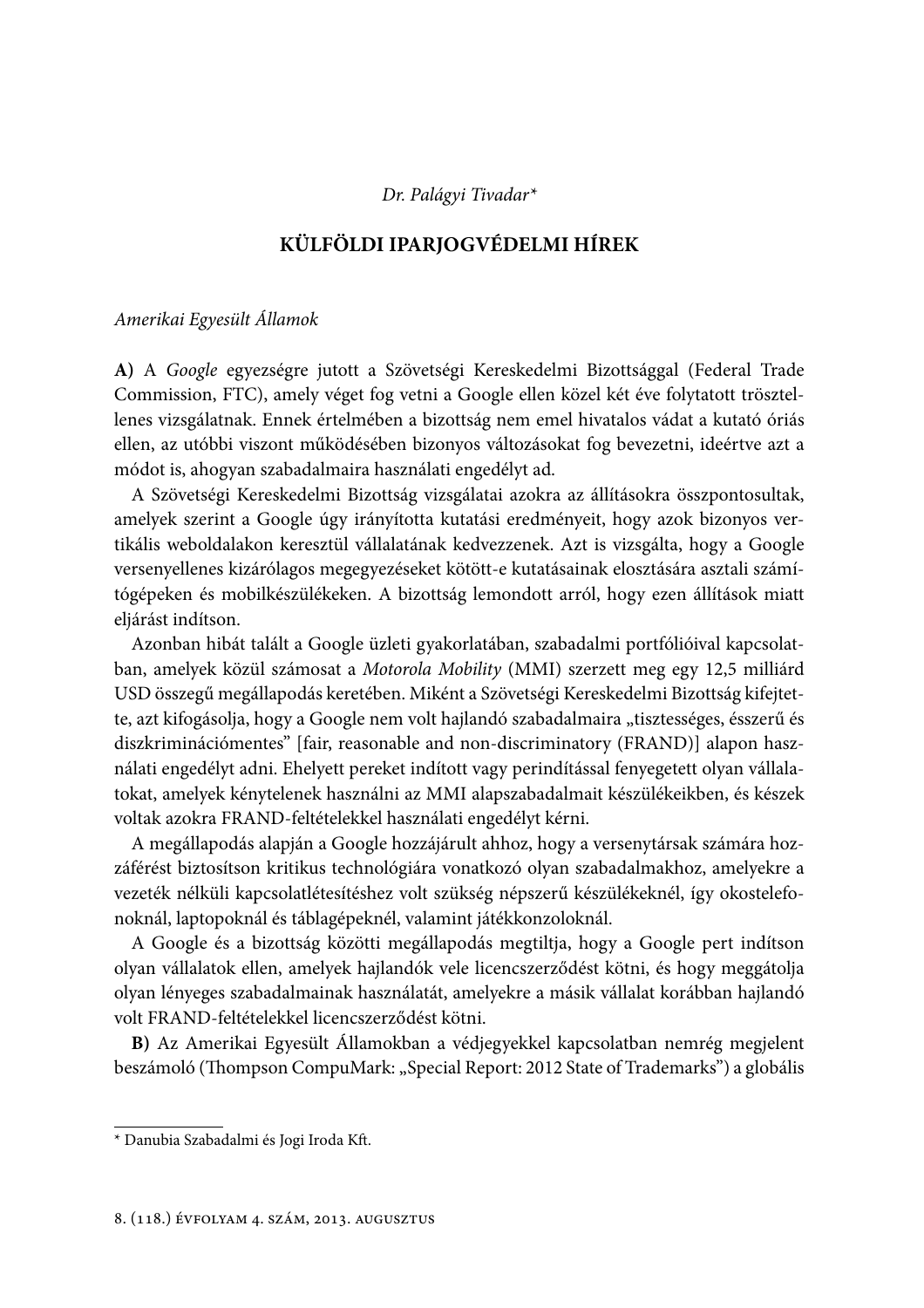védjegytevékenység irányzatait vizsgálta. Néhány érdekesebb megállapítását az alábbiakban ismertetjük.

- A tevékenység 2011-ben és 2012-ben a világszerte észlelhető gyenge gazdasági eredmények miatt általában alacsony szinten maradt.

- 2012-ben a legtöbb védjegybejelentést Kínában nyújtották be. Kínát az Egyesült Államok, Brazília, Törökország, Franciaország, Dél-Korea, Japán, Németország, Kanada és az Egyesült Királyság követte.

- Kína védjegyhivatala közel 925 000 védjegyet publikált 2012-ben, majdnem négyszeresét az Amerikai Egyesült Államokban publikált 234 527 védjegybejelentésnek.

- 2012-ben a legtöbb védjegybejelentést, közel 393 000-at a 35. áruosztályban (hirdetés és üzletvezetés) nyújtották be.

- A 35. áruosztály után a legtöbb bejelentést, közel 270 000-et a 25. áruosztályban (ruházat, lábbeli, védősisak) nyújtották be.

C) A Iparjogvédelmi és Szerzői Jogi Szemle 2012. áprilisi számának 131. és 132. oldalán ismertettük azt a pert, amelyet a Design House of Christian Louboutin (Louboutin) inditott az Yves Saint Laurent America, Inc. (YSL) cég ellen piros cipőtalpra vonatkozó védjegyének bitorlása miatt. A bíróság nem állapított meg bitorlást, mert az YSL cipői kívül-belül pirosak voltak, de egyidejűleg utasította az Egyesült Államok Szabadalmi és Vedjegyhivatalát (United States Patent and Trademark Office, USPTO), hogy korlátozza a védjegyet olyan használatokra, amikor a piros külső talp ellentétben áll a cipő többi részének színével.

Így a Louboutin, miközben megoldotta az YSL-lel folytatott nézetkülönbségét, vitába bonyolódott az USPTO-val védjegyének módosításával kapcsolatban. A hivatal annak érdekében, hogy eleget tegyen a bíróság utasításának, a következő leírást javasolta, amelyben a dőlt betűs rész a változtatásokat jelöli: "A piros szín(eke)t igényeljük a védjegy jellemzőjeként. A védjegy egy cipőn egy lakkozott piros külső talpból áll, amely ellentétben áll a cipő megmaradó csatlakozó részének (amely felsőrészként ismert) a színével.

A Louboutin nem értett egyet a korlátozott meghatározással, és a hivatal szövege helyett az alábbit javasolta: "A piros szín(eke)t igényeljük a védjegy jellemzőjeként. A védjegy egy cipőn egy lakkozott piros külső talpból áll, amely ellentétben áll a cipő bármely látható részének színével."

Minthogy az USPTO úgy látta, hogy a Louboutin meghatározása nem egyezik a bíróság javaslatával, a Louboutin a bíróságtól kérte az ügy tisztázását. Így jelenleg ismét a bíróságnak kell állást foglalnia az ügyben.

D) A Hetedik Kerületi Fellebbezési Bíróság nemrég úgy döntött, hogy az "50/50" című film producerei nem bitorolják a "Phifty-50" rapkettős védjegyét.

Az Eastland Music, amely védjegyként lajstromoztatta a PHIFTY-50 és az 50/50 védjegyet, azt állította, hogy a Lionsgate Entertainment és a Summit Entertainment bitorolja a védjegyeit azzal, hogy 2011-ben "50/50" címmel hozott forgalomba egy filmet. A film címe a rákban szenvedő főszereplő túlélési esélyére vonatkozott.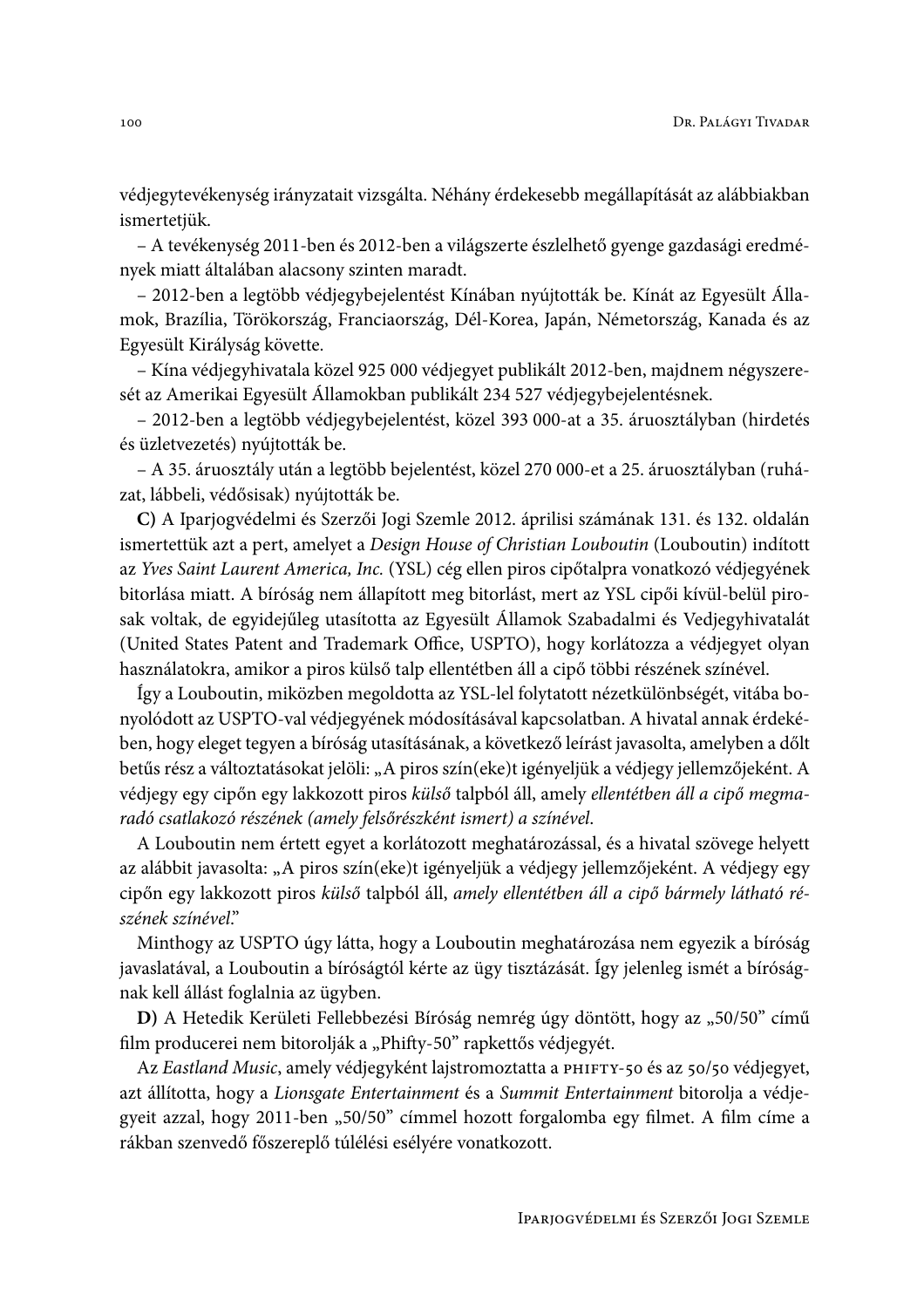A fellebbezési bíróság fenntartotta az alsófokú kerületi bíróság döntését, amellyel elutasította a keresetet. Megjegyezte, hogy az 50/50 kifejezést és annak változatait hosszú idő óta használják szellemi tulajdon címszavaként, és számos filmet idéztek, amely ezt a kifejezést használta címében. "Ha az 50/50 kifejezésnek van bármilyen köze a szellemi tulajdonhoz, az az Eastland Music annak nagyon fiatal használója, és nincs abban a helyzetben, hogy a 2011. évi film miatt panaszt tegyen" – mondja a végzés.

Az összetévesztés valószínűségével kapcsolatban a bíróság ugyancsak azt állapította meg, hogy az Eastland Music-nak nagyon gyengén áll az ügye. Miként a végzés megállapítja: "Egy szellemi tulajdoni mű csak akkor bitorolhatja egy másik szerző védjegyét, ha a cím hamisan utal arra, hogy az utóbbi szerzőnek az eredeti műve." Példaként a döntés megemlíti, hogy Truman Capote "Reggeli Tiffanynál" című regénye és az azonos című film nem bitorolja a híres ékszerész, Tiffany & Co. jogait, mert értelmes személy nem gondolja, hogy az ékszerész a könyv vagy a film forrása.

Egyetértett az alsófokú bírósággal abban is, hogy a védjegyjog nem használható fel egy művészi munka tartalma fölötti jogszerzésre. Az alsófokú bíróság azt állapította meg, hogy az "50/50" cím művészi vonatkozásban áll a film tárgyával, mert a főszereplő túlélési esélyére vonatkozik.

E) Az alábbiakból látni fogjuk, hogy a Google tisztában van azzal, hogy egy védjegytulajdonos elveszítheti szövetségi lajstromozását, ha védjegyének megszűnik a megkülönböztetőképessége, és rokonértelművé válik egy általános termékkel vagy szolgáltatással. Például az Otis Elevator Company elveszítette védjegylajstromozását az "elevátor" szóra, miután ez a kifejezés általánossá (generic) vált. B. F. Goodrich zIPPER védjegye hasonló sorsra jutott, miután a cipzár általánosan ismert lett.

Védjegye megkülönböztetőképességének fenntartása érdekében a Google helyteleníti a "googling" kifejezés használatát a világhálón végzett kutatásra való utaláskor. 2006-ban blogpostájában ezt írta: "Bár örülünk annak, hogy olyan sokan gondolnak ránk, amikor a világhálón végzett kutatásról van szó, kérjük, szembesüljenek azzal, hogy van egy védett védjegyünk, és ezért azt szeretnénk, ha a Google szót csak akkor használnák, amikor valóban a Google Inc.-re és szolgáltatásainkra utalnak."

A Google válasza a Svéd Nyelvi Tanács számára hasonló kísérletnek tekinthető védjegyének megvédésére. Levelében a Google változtatásokat kért az "ogooglebar" (guglizható) kifejezésben, és arról való lemondást kért, hangsúlyozva, hogy a GOOGLE szó lajstromozott védjegy. A Svéd Nyelvi Tanács végül elhatározta, hogy ezt a szót teljesen eltávolítja a nyelvhasználatból

Miként a Google rávilágít, egy védjegy egyszerű lajstromozása nem elegendő a márkanév (brand) megvédésére. A védjegy élettartama alatt dolgozni is kell a jogok érvényesítése és védelme céljából.

F) Az Apple 2012 novemberében az USPTO-nál kérelmet nyújtott be az IPAD MINI védjegy lajstromozása iránt.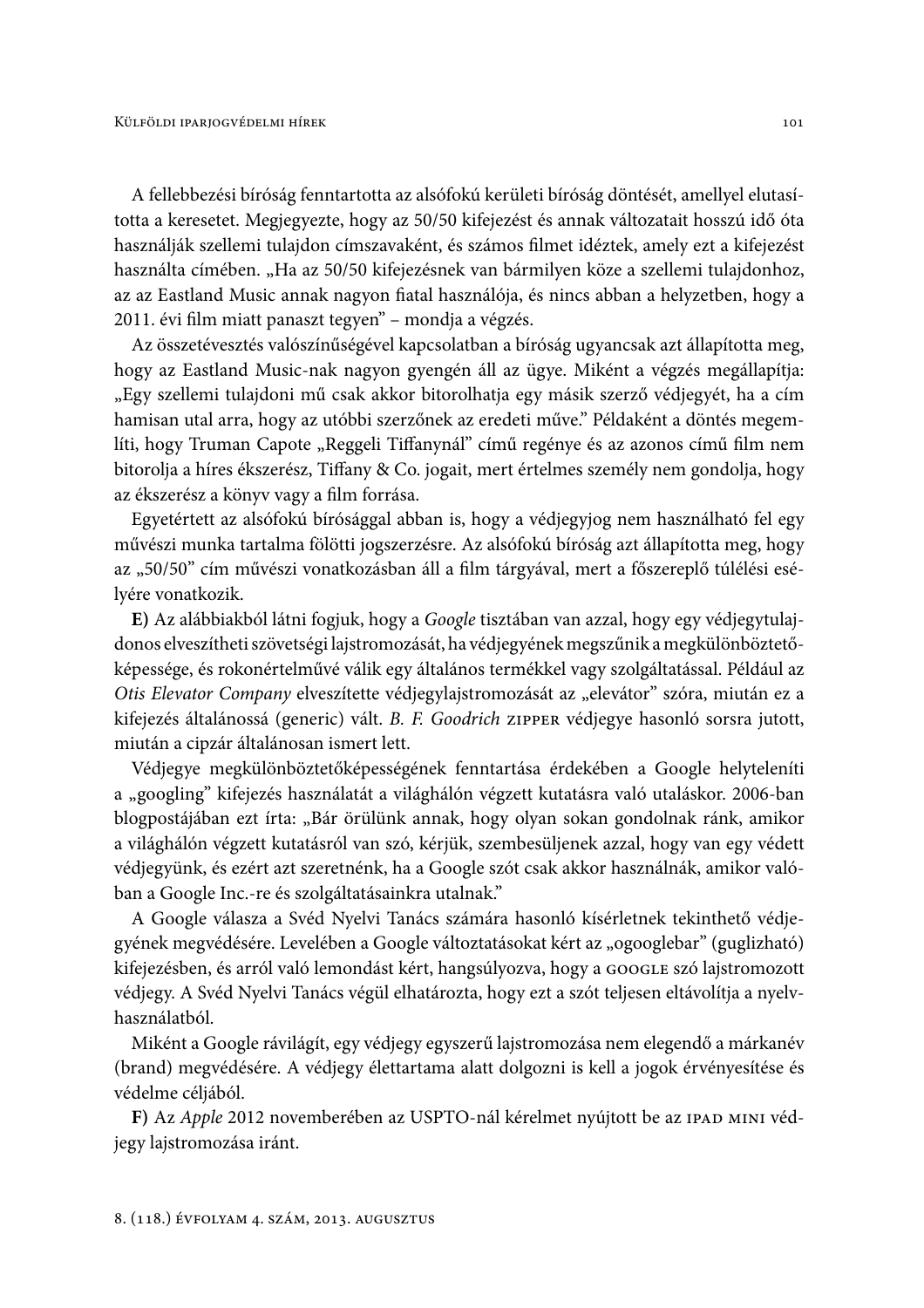Lee-Anne Berns, a hivatal elővizsgálója arra hivatkozva utasította el a kérelmet, hogy a lajstromoztatni kívánt védjegy a védjeggyel ellátott áruknak egy vonását vagy jellemzőjét írja le.

A hivatalos elutasító határozatban az USPTO az "Ipad" kifejezést deszkriptívnek találta, azzal érvelve, hogy az "I" előtag "internetet" jelent, míg a "pad" (blokk) szó "blokk-komputerre" vagy "internetes blokk-készülékre" vonatkozik, és ezeket a kifejezéseket a "táblakomputerek" szinonimájaként használják.

A "mini" szó olyasmit jelent, ami határozottan kisebb, mint típusának vagy osztályának egyéb tagjai, és így az "IPAD MINI" olyan kifejezések kombinációja, amelyek védjegyként nem lajstromozhatók – mondja az azóta már visszavont végzés.

Az Apple-hez intézett kiegészítő hivatali végzésben az USPTO megállapította: "A bejelentés további felülvizsgálata során az elővizsgáló megállapította, hogy az első végzésben foglalt elutasítást vissza kell vonni. Az elővizsgáló elnézést kér az okozott kellemetlenségért."

A végzés azt is tanácsolta az Apple-nek, hogy módosított védjegybejelentéséhez csatoljon egy disclaimert is, világossá téve, hogy a bejelentés IPAD MINI-re mint egészre, nem pedig "mini"-re vonatkozik.

Megemlítjük, hogy az első végzést megfordító helyes döntésében maga az elővizsgáló tette a következő megjegyzést: "Úgy gondolom, hogy a kezdeti döntés a védjegy IPAD részének állítólagos leíró jellegével kapcsolatban az adott körülmények között kérdéses volt".

Az első végzésben az elővizsgáló megjegyezte, hogy az Apple könnyen elháríthatta volna az elutasító végzésnek ezt a részét, beadványában utalva arra, hogy a védjegyre birtokol egy korábbi lajstromozást.

Úgy gondoljuk, hogy Berns elővizsgáló hibájának beismerésével egy szép, de ritka erényről tett tanúbizonyságot.

G) Egy vermonti népművész, Bo Muller-Moore (Muller) 2011 januárjában kérelmet nyújtott be az USPTO-nál az EAT MORE KALE (egyél több káposztát) védjegy lajstromozása iránt. Ezután a gyorsétterem-tulajdonos Chick-fil-A (Chick) felszólította Mullert, hogy szüntesse meg a védjegyeztetni szándékolt mondat használatát olyan pólókon, amelyeket Vermontban és annak környékén árusít "eatmorekale.com" weboldalán. A gyorsétteremóriás azzal érvelt, hogy a Muller által használt mondat túlságosan hasonlít az ő EAT MORE CHICKEN (egyél több csirkét) védjegyéhez.

Az új védjegyért folytatott harc, amelyet sokan Dávid és Góliát harcához hasonlítanak, Góliát javára látszik eldőlni. A hivatal elővizsgálója ugyanis elutasította Muller bejelentését, megállapítva, hogy a bejelentő védjegye az általános kereskedelmi benyomást tekintve hasonlít a lajstromozott védjegyhez. Az elővizsgáló elismerte ugyan, hogy a "kale" és a "chicken" szó eltérő és sajátos jelentésű, végül mégis arra a következtetésre jutott, hogy a védjegyek közötti hasonlóság fontosabb, mint a különbségek.

Az ügy rámutat, hogy a véleménybíróság győztesei nem mindig azonosak a tényleges bíróság győzteseivel, minthogy Muller a nagyközönség részéről széles körű támogatást élvez.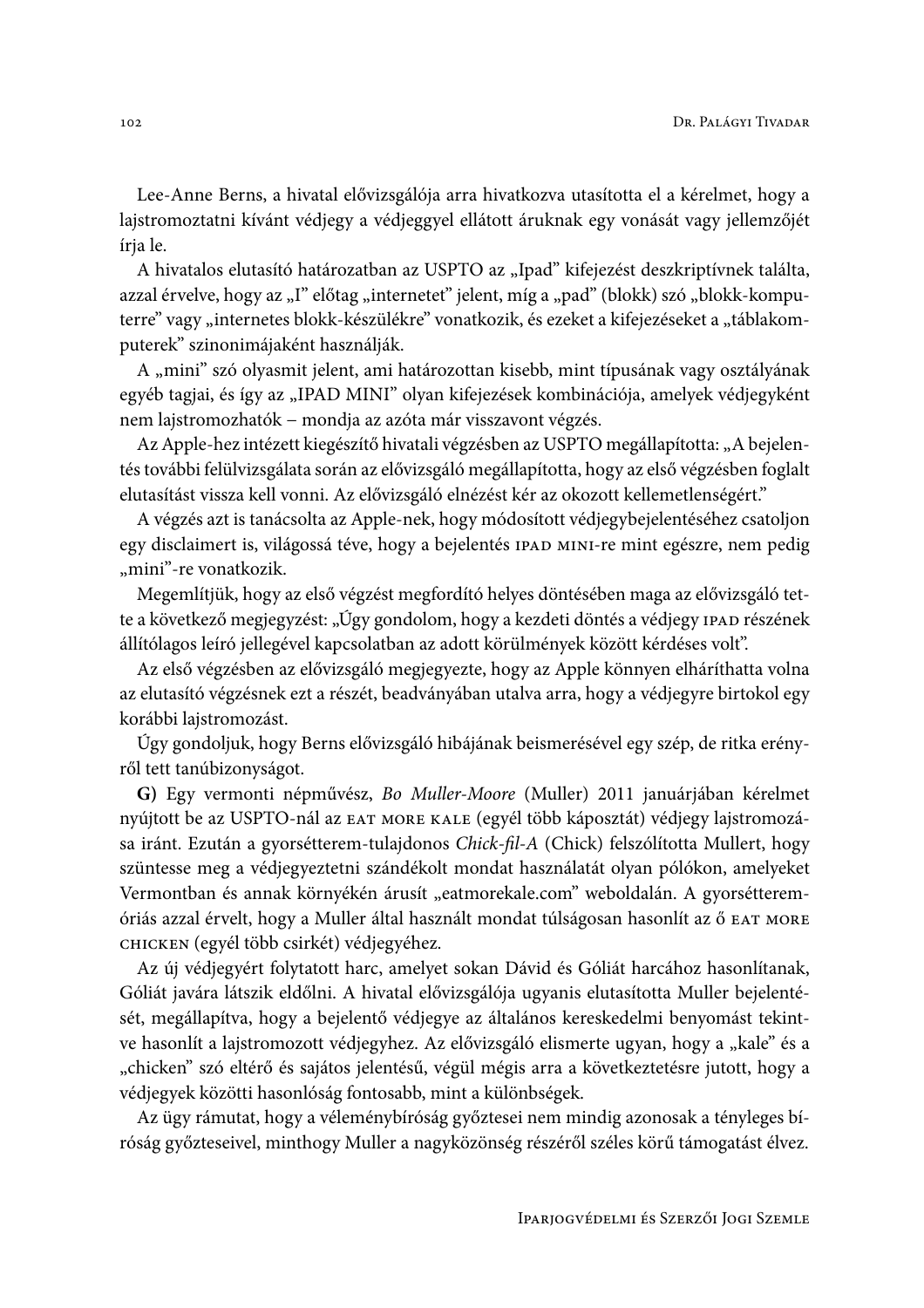## **Brazília**

A) A Brazil Szabadalmi és Védjegyhivatal korábbi korszerűsítési törekvéseit örömmel üdvözölte a helyi iparjogvédelmi közösség. A hivatal elnöke, Jorge Avila 2013 márciusában további fejlesztéseket jelentett be.

Néhány évvel ezelőttig nem volt világos Brazília hozzáállása a szellemi tulajdon fontosságához, ami hátrányosan befolyásolta a Brazil Szabadalmi és Védjegyhivatal szerepét és az ország szellemitulajdon-fejlesztési politikáját. Ez a helyzet néhány évvel ezelőtt megváltozott, és az innováció a gazdasági növekedés fontos tényezőjévé vált, ami erősen befolyásolta a hivatal ügyintézését.

A Brazil Szabadalmi és Védjegyhivatal az elkövetkezendő tíz évben a világ kilenc legnagyobb szabadalmi és védjegyhivatala között kíván helyet foglalni. Az idő fogja eldönteni, hogy ez lehetséges-e. A valóság az, hogy már útban van e cél felé, és a korszerűsítést e mozgás stratégiai szempontjának tekinti.

Fontos új lépés történt 2012. december 31-én, amikor felülvizsgálták és megerősítették a hivatal összes alapszabályát és rendeletét. Ezeket "új törvényeknek" nevezik.

A külső és belső felhasználók által betartandó új rendszert 2013. március 9-én publikálták. Száztizenkét különböző ilyen törvényt és rendeletet adtak ki. Ezek közül 79 elnöki rendelet, amelyek közül az első visszavon minden korábbi irányelvet és rendeletet. A többi 78 közül 34 a hivatal belső adminisztrációját szabályozza, míg 44 a felhasználók érdekét szolgálja. E 44 rendelet közül a 11. a díjakat szabályozza, megtartva azok régi mértékét, de csökkentve az elektronikus szabadalmi bejelentések díjait. A 22. rendelet a Brazil Szabadalmi és Védjegyhivatal elektronikus hivatalos lapját (Electronic Gazette) szabályozza.

A fennmaradó rendeletek a sajátos szellemitulajdon-jogokra, így a szabadalmakra (18) és a védjegyekre (10) vonatkoznak. A vizsgálati irányelvek kézikönyvét a 64. rendelet (szabadalmak) és a 28. rendelet (védjegyek) tartalmazza.

A 14. rendelet az első hivatali végzés kiválasztását célzó öt változatot irányoz elő, amelyek közül egy a használati mintákra, három a PCT-bejelentésekre és egy az együttműködési elővizsgálati programra vonatkozik a hivatali hátralék csökkentése céljából. A 62. rendelet e-szabadalmi rendszert létesít, míg a 75. rendelet a zöld szabadalmi bejelentések elsőbbséges vizsgálatát alapozza meg.

A rendeletek többsége nem idéz elő döntő változásokat, de valamennyi hozzájárul a rendszer megerősítéséhez.

Még további változtatások is várhatók, különösen a szabadalmi elővizsgálati eljárás meggyorsítására, hogy csökkenteni lehessen a feldolgozatlan bejelentések számát.

B) A Brazil Szabadalmi és Védjegyhivatal 2013. április 1-jén egy közvetítő központot nyitott meg, amely szabadalmi és védjegyügyekben, valamint hamisítási és tisztességtelen versenyt tiltó jogszabályba ütköző ügyekben felmerülő vitákat hivatott a bíróságoknál hatékonyabban és olcsóbban elintézni.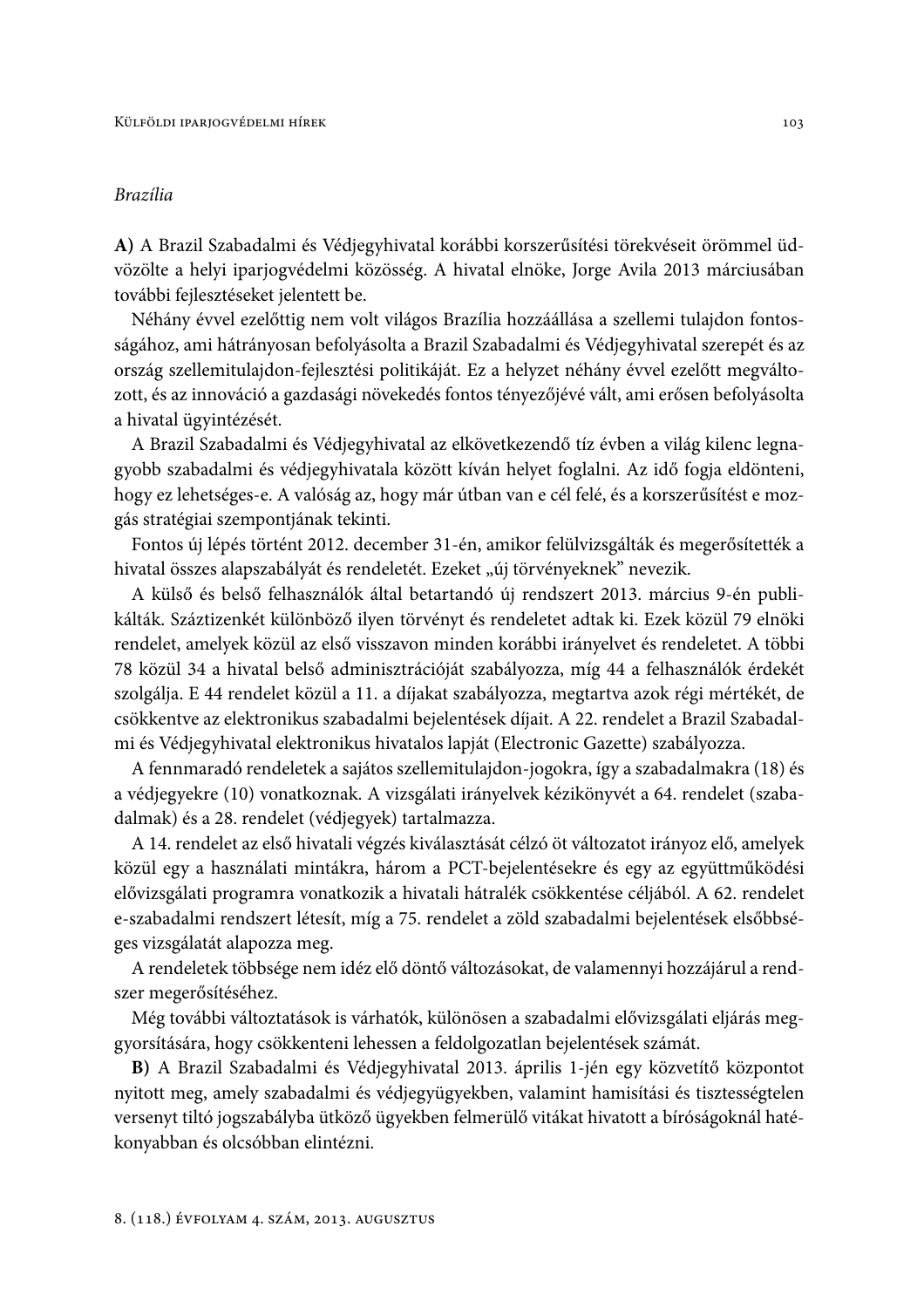Jorge Avila, a hivatal elnöke kijelentette, hogy az új központ jó és olcsó megoldást kínál a szellemi tulajdoni vitás ügyek megoldására.

## Dánia

A Tengerészeti és Kereskedelmi Bíróság a közelmúltban azt a kérdést vizsgálta, hogy az OPUS-DEI: EXISTENCE AFTER RELIGION megjelölés és használata a dán Dema Games ApS (Dema) által sértette-e a Prelatura Del Opus Dei Region de España (Prelatura) jogát az OPUS DEI védjegy használatára. A bíróság azt is vizsgálta, hogy a Prelatura közösségi védjegye érvénytelen-e, vagy pedig érvénytelennek kell-e nyilvánítani a védjegy használatának hiánya miatt.

Az ügy előzménye, hogy a Prelatura 1998 óta birtokosa az opus pel szóvédjegynek a 16., 38., 41. és 42. áruosztályban. A Dema 2009-ben lajstromoztatta az OPUS-DEI: EXISTENCE AFTER RELIGION védjegyet a 16. és a 28. áruosztályban.

A Prelatura a Tengerészeti és Kereskedelmi Bíróságtól kérte a Dema kötelezését arra, hogy töröltesse védjegyének lajstromozását, és tiltsa meg a Demának a védjegy használatát.

Ezzel szemben a Dema azt állította, hogy a Prelatura közösségi védjegyének lajstromozása érvénytelen, vagy pedig érvényteleníteni kell azokkal az árukkal és szolgáltatásokkal kapcsolatban, amelyekre nézve a Prelatura nem tudja bizonyítani, hogy a védjegyet használta az Európai Unióban.

A bíróság megállapította, hogy az opus per védjegy kellő megkülönböztetőképességgel rendelkezik a lajstromozás által védett árukkal és szolgáltatásokkal kapcsolatban. Azt is megállapította, hogy a Dema nem rendelkezett elegendő okkal annak kétségbe vonásához, hogy a Prelatura kellő mértékben használta a védjegyet a 38. és a 42. áruosztályban. Emellett a bíróság szerint elképzelhetetlen volt, hogy a Dema áruit a 28. áruosztályban azonosnak lehetne tekinteni a Prelatura 38. és 42. áruosztályban végzett szolgáltatásaival.

Megállapította továbbá, hogy a Prelatura eleget tett használati kötelességének a 41. áruosztályban a vallási nevelés, valamint a vallási összejövetelek szervezése és vezetése terén, de nem nyújtott be bizonyítékot arra nézve, hogy a védjegy feltüntetésével publikált volna nevelési anyagot, ezért nem tett eleget a védjegy használatának nevelési anyagokkal kapcsolatban. Továbbá a Prelatura nem bizonyította, hogy a védjegyet használta volna egyéb árukkal és szolgáltatásokkal kapcsolatban a 16. és a 41. áruosztályban. Ezért a bíróság megállapította, hogy a Prelatura közösségi védjegy lajstromozását érvényteleníteni kell a 16. áruosztályban, és korlátozni kell a 41. áruosztályban "vallási nevelésre" és "vallási összejövetelek szervezésére és vezetésére".

A bíróság azt is megállapította, hogy az opus DEI védjegyet jól ismertnek kell tekinteni Dániában. Emellett a Prelatura és a Dema védjegyeit megtévesztően hasonlónak találta. Azt is megállapította azonban, hogy nem volt hasonlóság azokban az árukban, amelyekkel kapcsolatban a védjegyeket használták: a Dema játékokat ajánlott, amelyek a fenti korlátozás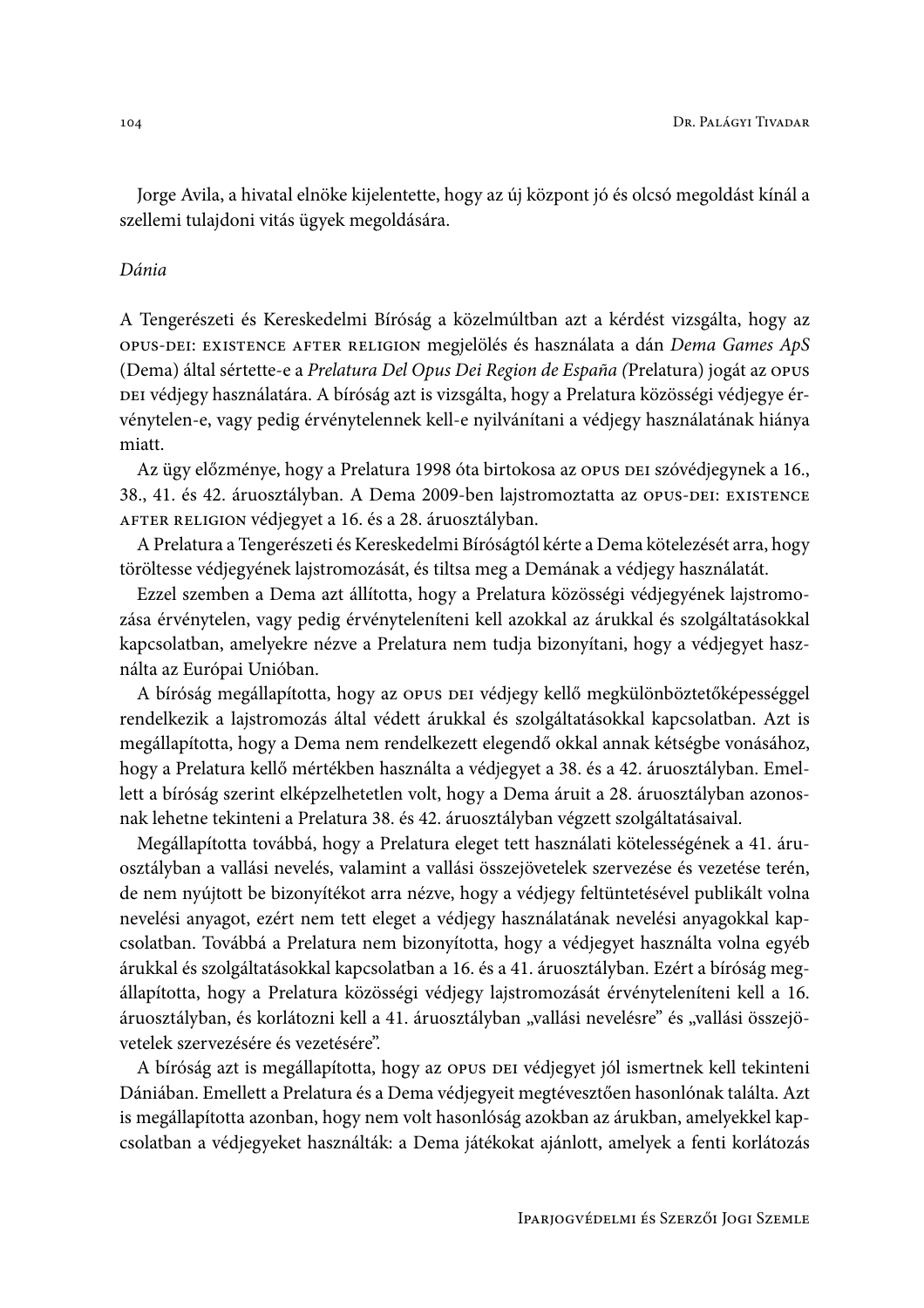után semmiképpen sem voltak megtévesztően hasonlók a Prelatura védjegyei által fedett szolgáltatásokkal. Ezért a bíróság fenntartotta a Dema-védjegy lajstromozását, és megengedte annak a Dema által történő használatát.

Bár a Prelatura használta az OPUS DEI megjelölést, a Tengerészeti és Kereskedelmi Bíróság úgy találta, hogy ez nem gátolta a Dema védjegyének lajstromozását a dán védjegytörvény 14(4) cikke szerint, mert az áruk nem voltak hasonlók.

### Dél-Korea

A Dél-Koreai Szellemi Tulajdon Hivatalánál 2012-ben 57 821 szabadalmi bejelentést (3%os növekedés az előző évhez képest), 3625 használatiminta-bejelentést (18,7%-os növekedés) és 16 226 mintabejelentést (3%-os növekedés) nyújtottak be.

A védjegybejelentések száma 2012-ben 31 975 volt, ami az előző évhez képest 6%-os csökkenést jelent.

2012-ben a lajstromozott szabadalmak száma 29 883 volt (3,4%-os csökkenés az előző évhez képest), a lajstromozott használati mintáké 1566 (9,7%-os csökkenés) és a lajstromozott mintáké 12 603 (7,8%-os növekedés) volt.

2012-ben a lajstromozott védjegyek száma 18 890 volt (9,9%-os csökkenés az előző évhez képest).

# Egyesült Királyság

A) A kormány bejelentette, hogy változtatni kívánnak az angol szabadalmi törvényen olyan módon, hogy ha ez a változás hatályba lép, a szabadalommal védett gyógyszerekkel kapcsolatban végzett klinikai kísérleteket szabadalombitorlás nélkül el lehet majd végezni.

A szabadalmi törvény kivon bizonyos tevékenységeket a szabadalmi oltalom alól. Az ún. "kísérleti felhasználásra vonatkozó kivételnek" (experimental use exemption) az a hatása, hogy a kísérleti célból végzett, a találmány tárgyára vonatkozó tevékenységek nem képeznek bitorlást. Az angol bíróságok azonban ezt szűken értelmezik, mert az új gyógyszer hatósági jóváhagyása céljából végzett klinikai kísérleteket általában nem tekintik az ilyen kivétel alá esőnek.

Más európai uniós országokban azonban másképp értelmezik a kísérleti felhasználásra vonatkozó kivételt, mert az kiterjed bármilyen gyógyszer forgalombahozatali engedélye érdekében végzett cselekedetekre. Ez annyit jelent, hogy egy szabadalmazott gyógyszerrel kapcsolatban végzett klinikai kísérletek ezekben az országokban nem jelentenek bitorlást, ellentétben az Egyesült Királysággal, ahol az ilyen tevékenységet bitorlásnak tekintik.

Az Egyesült Királyság Szellemitulajdon-védelmi Hivatala (United Kingdom Intellectual Property Office, UKIPO) érdekelt szakemberekkel konzultációt folytatott arról, hogy a szabadalommal védett gyógyszerekkel kapcsolatban folytatott klinikai próbák mentesek legye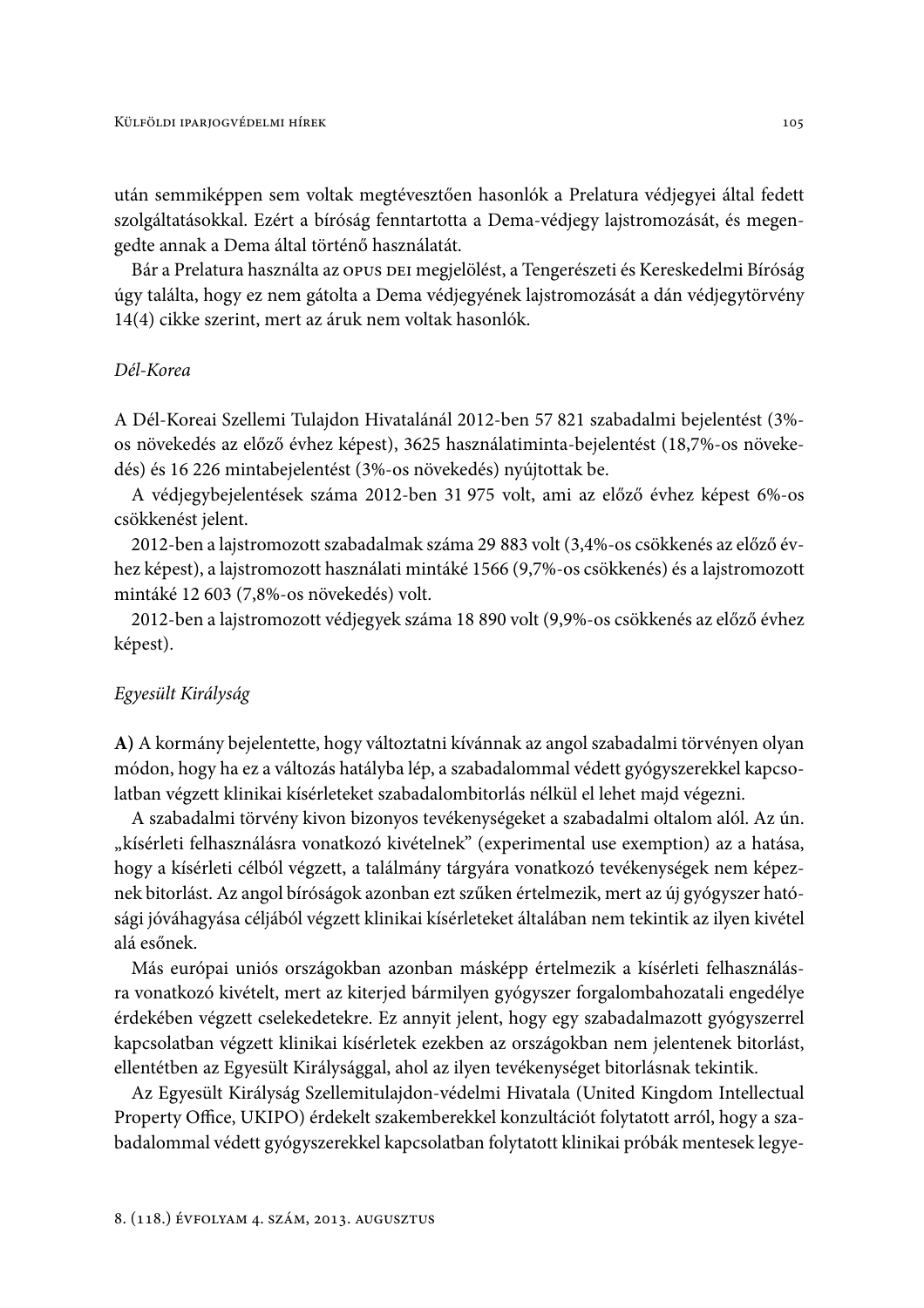nek-e a szabadalombitorlástól. A válaszok túlnyomó többsége a törvény megváltoztatását javasolta, és most a kormány ennek megfelelően fog eljárni. A törvényváltoztatás előreláthatólag 2013 októberében lép hatályba, és az UKIPO szerint "a változtatás lehetővé fogja tenni, hogy klinikai és szabadföldi kísérleteket, valamint egészségtechnológiai értékeléseket szabadalmazott gyógyszerekkel kapcsolatban szabadalombitorlás veszélye nélkül lehet majd az Egyesült Királyságban elvégezni."

B) 2012. november 27-én a Szabadalmi Bíróság (Patents Court, PC) döntést hozott egy olyan kérelem ügyében, amelyben kétségbe vonták hatáskörét egy olyan nemleges megállapítási kérelem elbírálására, amely az európai szabadalomnak megfelelő angol és más országokbeli nemzeti szabadalmakra vonatkozott.

A PC megállapította, hogy az Actavis Group HF (Actavis) nevében indított eljárássorozatot érvényesen kézbesítették mind a szabadalom jogászai által adott hozzájárulás szerint, mind a PC illetékességébe tartozó kézbesítési helyen.

A szabadalmas elfogadta, hogy ha hozzájárult az eljárási iratok kézbesítéséhez (ami miként fentebb közöltük – megtörtént), akkor ez a hozzájárulás kiterjed a kereset kapcsán hatáskörrel rendelkező bíróságra is. Ezért a bíróság azon a véleményen volt, hogy nem utasítaná el a keresettel kapcsolatos ügyintézést (vagyis nemleges megállapításra vonatkozó nyilatkozat kiadását az európai szabadalom nem egyesült királyságbeli érvényesítései kapcsán) annak leállításával forum non conveniens (nem megfelelő fórum) alapon a nem egyesült királyságbeli érvényesítések vonatkozásában.

Az ügy háttere, hogy az Actavis ügyvédei felkérték az Eli Lilly and Company-t (Lilly), ismerje el, hogy az Actavis nem bitorolja rák kezelésére használt pemetrex gyógyszerének nátriumsójára vonatkozó európai szabadalmának megfelelő egyesült királyságbeli, francia, német, olasz és spanyol szabadalmait. Az Actavis ügyvédei levelükben kijelentették, hogy ügyfelük, valamint annak tárgyhoz tartozó nemzeti leányvállalatai ügyében járnak el.

A Lilly ügyvédein keresztül elutasította a kért nyilatkozat megadását, azonban a levelezésben megállapította, hogy ügyvédeit utasította levelek átvételére.

Az Actavis ügyvédei ekkor pereket indítottak az Actavis nevében a Lilly ellen, nemleges megállapítást kérve az európai szabadalomnak megfelelő angol, francia, német, olasz és spanyol szabadalmak vonatkozásában. A bírósági iratokat a Lilly ügyvédeinek hivatalába kézbesítették, valamint az angol szabadalmi lajstromban feljegyzett egyesült királyságbeli kézbesítési címre is.

A Lilly azt állította, hogy az európai szabadalmának megfelelő angol szabadalommal kapcsolatban az eljárások iratait nem érvényesen kézbesítették, és amennyiben a kézbesítést a bíróság szabályai szerint végezték (ellentétben hozzájárulásukkal), akkor a bíróságnak le kell állítania az eljárásokat az európai szabadalomnak megfelelő nem angol szabadalmak vonatkozásában forum non conveniens alapon.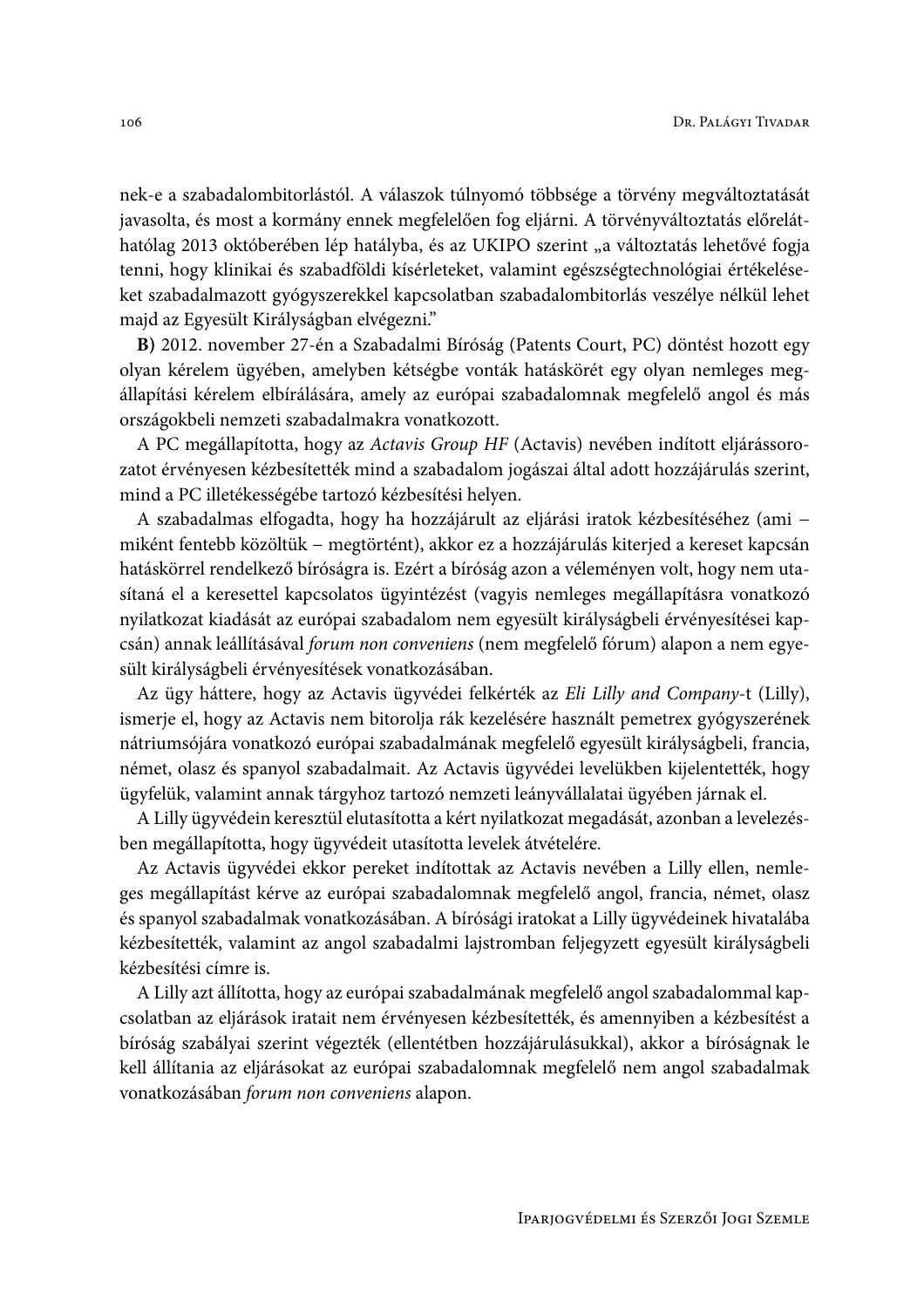Lényeges pont, amelyet kezdetben meg kell állapítanunk, hogy az Actavis nem vonta kétségbe az európai szabadalom érvényességét, vagy nem állította, hogy az európai szabadalom érvénytelen.

Az Actavis azzal érvelt (és a Lilly ezt elfogadta), hogy ilyen körülmények között nem kívánják a bíróságtól az ítélkezés elhárítását a Brüsszeli rendelet 22(4) cikke alapján, amely kizárólagos hatáskört ruház a lajstromozott szellemitulajdon-jogok érvényességének megtámadásával kapcsolatban azoknak az államoknak a bíróságaira, ahol ezek a jogok lajstromozva vannak.

A PC megállapította, hogy az általa némi részletességgel áttekintett körülmények között a Lillynek érvényesen kézbesítettek annak a hozzájárulásnak az alapján, amelyet a Lilly ügyvédei adtak. A bíróság az adott körülmények között azt állapította meg, hogy a Lilly Európai Szabadalmi Műveleti Részlege (European Patent Operations Department) Angliában üzleti székhelye volt, és ezért az európai szabadalomnak megfelelő nem egyesült királyságbeli szabadalmak vonatkozásában is érvényesen kézbesítették a bírósági iratokat.

Ezután a PC azt vizsgálta, hogy bár a kézbesítés a CPR 6.9(2) szabály alapján érvényesen történt, a bíróságnak a forum non conveniens alapján le kell-e állítania az eljárásokat.

A felek lényegileg egyetértettek abban, hogy meg lehetne próbálni a francia, a német, az olasz és a spanyol bíróságtól megszerezni az európai szabadalomnak megfelelő francia, német, olasz, illetve spanyol szabadalmakkal kapcsolatban nemleges megállapításra vonatkozó nyilatkozatokat.

A Lilly által az eljárások leállítására vonatkozó fő érv a szabadalmi igénypontok oltalmi köre érvényességének a fontosságára és ezért a bitorlás megállapítására vonatkozott (jóllehet a szabadalom érvényességét nem vonták kétségbe). Az Actavis számos érvet hangoztatott azzal kapcsolatban, hogy miért az angol bíróságnak kell meghatároznia mind az öt szabadalom kapcsán a bitorlás hiányát. Rámutatott, hogy a vita nem volt valódi forum non conveniens típusú vita, amennyiben azt kellett megállapítani, hogy az angol bíróságnak kelle döntenie mind az öt szabadalom ügyében, vagy pedig ezekben az ügyekben öt különböző bíróságnak kell-e döntenie. Az Actavis azzal kapcsolatban is több okot sorolt fel, hogy miért előnyös, ha angol bíróság dönt mind az öt kérelemben: 1. az ügyet egyetlen jogászcsoport és tanúcsoport közbejöttével lehetne lefolytatni; 2. az ügyet egyetlen törvényre hivatkozva lehetne eldönteni (amennyiben a Lilly nem akar külföldi jogra hivatkozni), és 3. még ha eltérő törvényeket kellene is alkalmazni, ez azt jelentené, hogy egy elsőfokú bíróság és egy fellebbezési bíróság döntene mind az öt ügyben, ami kiküszöbölné az összeegyeztethetetlen döntések lehetőségét.

A PC kedvezően fogadta az Actavis érveit, és megállapította, hogy az érvényes kézbesítések alapján nem engedélyezné a nem egyesült királyságbeli négy ügy leállítását forum non conveniens alapon. A döntés legfontosabb megállapítása azzal a ténnyel kapcsolatos, hogy a bíróság elutasította érvényesen kézbesített, nemleges megállapításra vonatkozó keresetek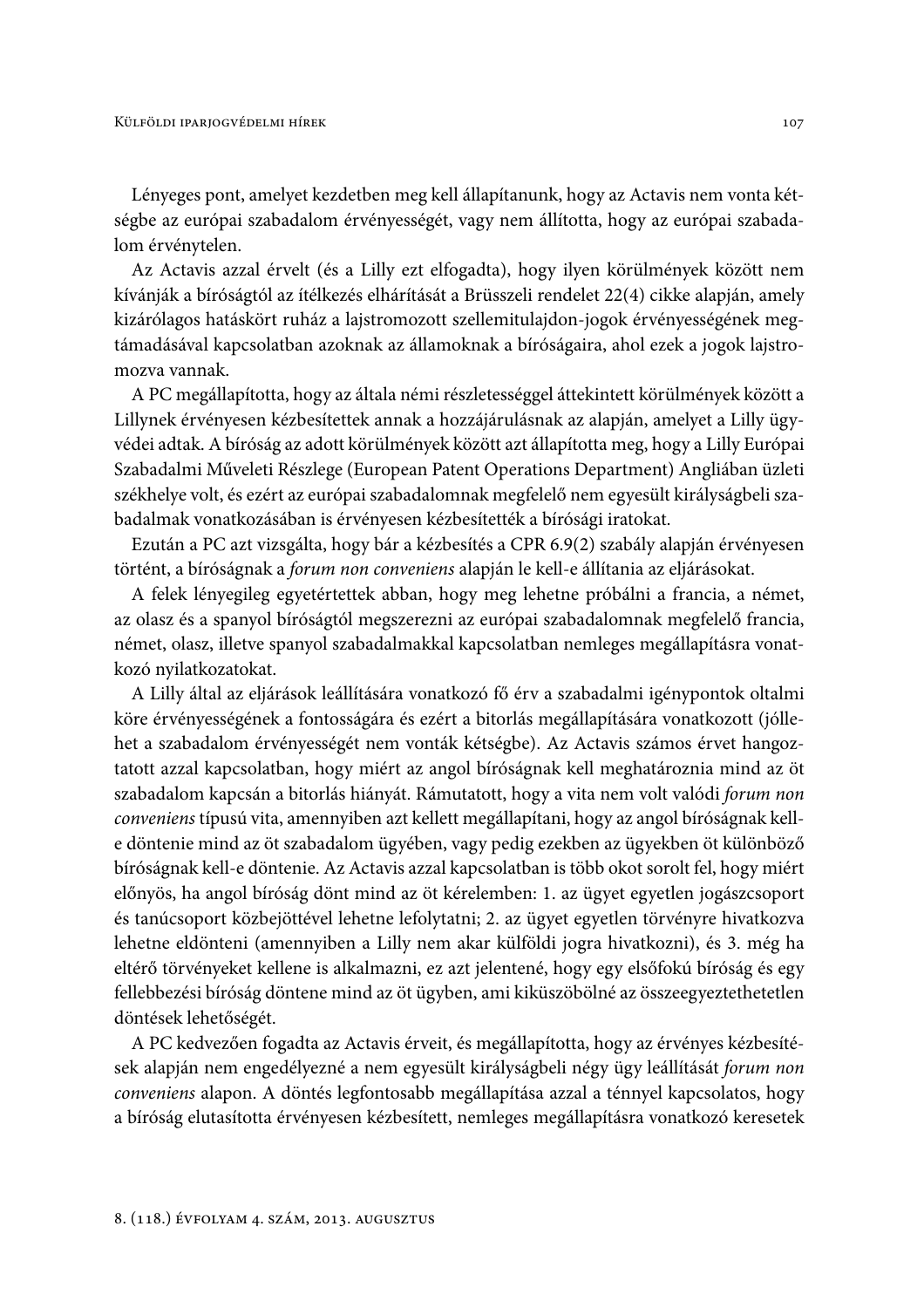felfüggesztését egy európai szabadalomnak megfelelő nem egyesült királyságbeli szabadalmakkal kapcsolatban forum non conveniens alapon.

A PC döntését 2013. május 21-én jóváhagyta a Fellebbezési Bíróság (Court of Appeal), megerősítve, hogy az angol bíróság illetékességébe tartozik az EP 1 313 508-nak megfelelő francia, német, olasz és spanyol szabadalomra vonatkozó nemleges megállapítási keresetek intézése.

C) Az Omnipharm Limited (Omnipharm) v. Merial-ügyben Anglia és Wales Fellebbezési Bírósága (Court of Appeal of England and Wales, CA) fenntartotta az elsőfokú bíróság döntését, amely megvonta a Merial egyik szabadalmát nem kielégítő kinyilvánítás miatt. A CA elutasította a Merial fellebbezését is az ellen, hogy fizetnie kelljen az Omnipharm költségeinek 40%-át.

A Merial említett szabadalmai közül az egyik az EP 0 881 881 számú ('881-es) európai szabadalom és a másik a GB 2 317 564 számú ('564-es) angol szabadalom volt, amelyek a parazitaölő fipronillal állatok védelmére vonatkoztak bolhák és kullancsok ellen.

Az ügy háttere, hogy korábban az Omnipharm nemleges megállapítást kért a Merialtól négy fontos fipronilkészítménnyel kapcsolatban. A Merial nem tett eleget ennek a felkérésnek, és ezért az Omnipharm megsemmisítési eljárást indított a szabadalmak ellen kézenfekvőség és nem kielégítő kinyilvánítás miatt, valamint bitorlás hiányára vonatkozó nemleges megállapítást is kért. Első fokon a '881-es szabadalmat módosított formában fenntartották, bár a Merial védekezése során elismerte, hogy a négy készítmény közül három nem bitorolta ezt a szabadalmat.

Az '564-es szabadalom elleni támadás nem kielégítő kinyilvánítás miatt eredményes volt. A bíró megjegyezte, hogy a leírás példái nem nyilvánítottak ki összetételi részleteket, kivéve azt, hogy egy kristályosodásgátlónak, egy szerves oldószernek és egy szerves társoldószernek kell jelen lennie. A leírás nem tartalmazott kitanítást arra nézve, hogy ezeket a komponenseket hogyan kell kiválasztani vagy egyesíteni, ezért a bíró megállapította, hogy az '564-es szabadalom nélkülözi a kellő kinyilvánítást.

A Merialnak meg kellett térítenie az Omnipharm költségeinek 40%-át.

Fellebbezés után a Merial azzal érvelt, hogy az alsófokú bíró nem ismerte el, hogy egy szabadalomnak nem kell sajátos példákat tartalmaznia. A CA azonban fenntartotta az alsófokú bírónak azt a nézetét, hogy az összetételt megadó megfelelő példák nélkül a szabadalom nem nyújt megfelelő útmutatást a szakember számára, és nem nyújt segítséget a technika állásában foglalt tanításon és az általános szaktudáson túl.

A Merial azt is előadta, hogy az elsőfokú bíró következtetései nem voltak összhangban a szövegezési szakértők bizonyítékával, mert az utóbbiak a találmányok megvalósítását rutinfeladatnak tekintették. A CA azonban egyetértett az alsófokú bírónak azzal a nézetével, hogy a "dermális eloszlás vonatkozó elmélete" nem képezi részét az általános szaktudásnak. A CA kielégítőnek találta azt, hogy az alsófokú bíró megfelelő bizonyítékot talált annak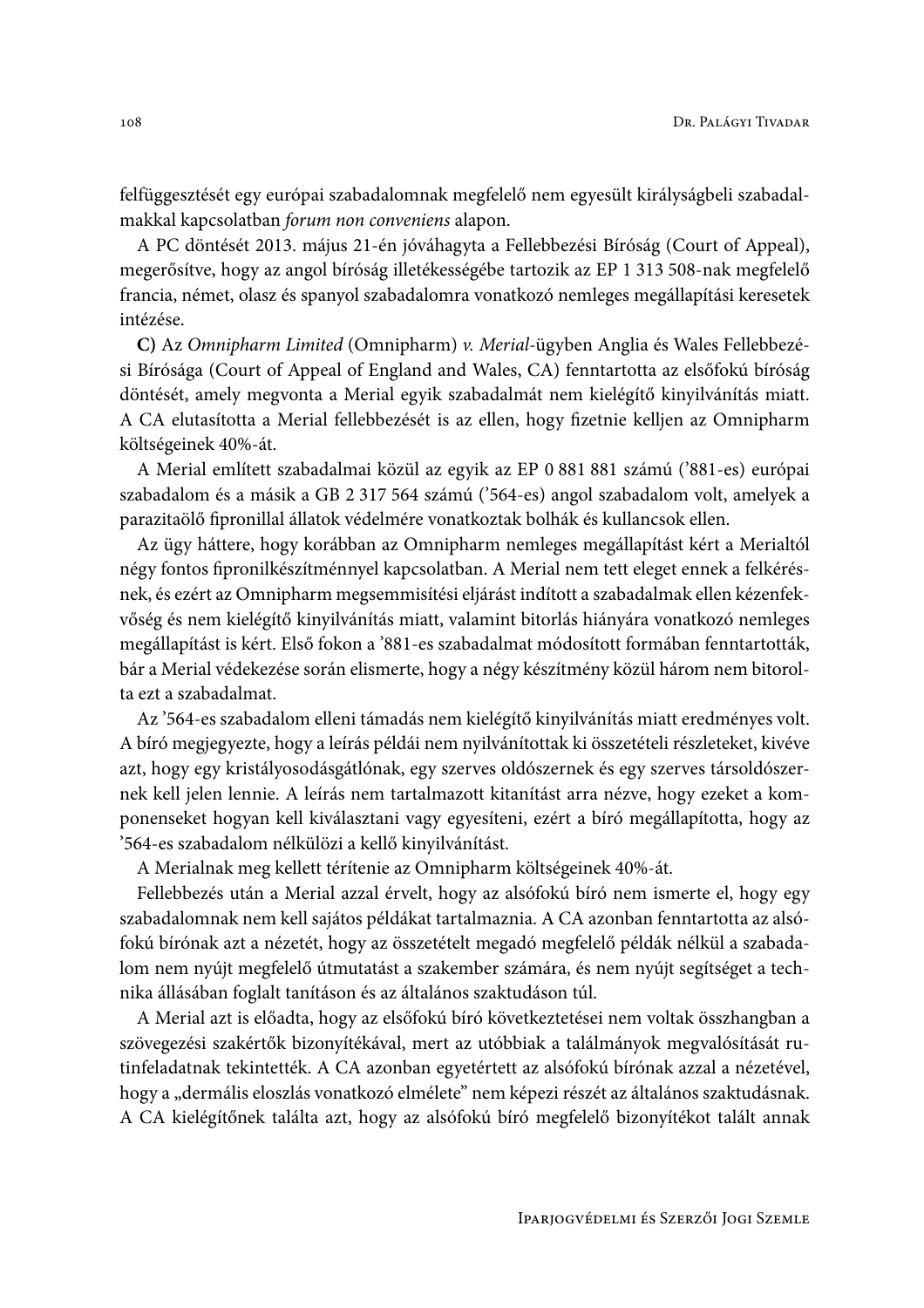megállapítására, hogy az '564-es szabadalom kinyilvánítása nem kielégítő; a felek szakértői ugyanis ezen a ponton nem értettek egyet.

A költségek megítélésével kapcsolatban a Merial azzal érvelt, hogy az eredmény nem tükrözi megfelelően azt, hogy ki a győztes és ki a vesztes. Egyrészről az Omnipharm eredményes volt abban, hogy három készítménnyel kapcsolatban bitorlás hiányára vonatkozó nemleges nyilatkozatokat kapott. Másrészről fenntartották a Merial '881-es szabadalmát, amely kereskedelmi összetételekre vonatkozott. A CA megállapította, hogy az alsófokú bíró ismerte az aranyszabályt: "Túl nagy súlyt helyezve az általános győztest érintő döntésre, igazságtalan eredményt kaphatunk". Ezért figyelembe vette azokat a bonyodalmakat, amelyek az "általános győztesre" vonatkozó döntéssel kapcsolatosak, és elutasította a költségekre vonatkozó fellebbezést.

### Európai Szabadalmi Hivatal

Az Európai Szabadalmi Hivatal (ESZH) fellebbezési tanácsa 2013. április 11-én tartott nyilvános tárgyalásán úgy döntött, hogy megsemmisíti az 1 040 185 B1 számú, a német Oliver Brüstle professzornak február 22-én engedélyezett szabadalmat, amelynek címe: "Neurális prekurzorsejtek, eljárások azok előállítására, valamint alkalmazásuk neurális hiányterápiában". Ez a szabadalom leírja a prekurzor idegsejtek felhasználását orvosi célokra, különösen súlyos neurális hiánybetegségek, így Parkinson-kór, Hungtington-kór és Alzheimer-kór kezelésére, és azt is ismerteti, hogyan állítják elő ezeket a sejteket humán és embrionális őssejtekből. Az amerikai Garon Corporation felszólalt a szabadalom engedélyezése ellen, és kérte a szabadalom megsemmisítését.

A felszólalási eljárásban mindkét fél érveinek megfontolása után az ESZH Felszólalási Osztálya úgy döntött, hogy a nevezett szabadalmat meg kell semmisíteni azon az alapon, hogy olyan anyagot tartalmaz, amely nincs kinyilvánítva az eredeti bejelentésben, amit viszont tilt az Európai Szabadalmi Egyezmény (ESZE). A Felszólalási Osztály döntése ellen fellebbezni lehet az ESZH fellebbezési tanácsánál.

Mint minden műszaki eljárás, a biotechnológiai találmányok – ideértve a humán embrionális őssejtekre vonatkozókat is – elvben szabadalmazhatók lennének az alkalmazható törvény, vagyis az ESZE alapján, feltéve, hogy a találmány új, feltalálói tevékenységen alapszik, iparilag alkalmazható, és nem esik az ESZE szabadalmazhatóságot kizáró rendelkezései alá. Az ESZH fellebbezési tanácsainak vonatkozó joggyakorlata, különösen a Bővített Fellebbezési Tanács G 2/06 számú döntése konkrét útmutatást ad az őssejt-technológia vonatkozásában.

Itt említjük meg, hogy a Németországban párhuzamosan benyújtott szabadalmi bejelentésre a Német Szabadalmi és Védjegyhivatal (Deutsches Patent- und Markenamt, DPMA) 1997-ben adott szabadalmat, amely ellen felszólalt a Greenpeace arra hivatkozva, hogy a szabadalom nem egyeztethető össze az 1998. évi európai biotechnológiai irányelvekkel. A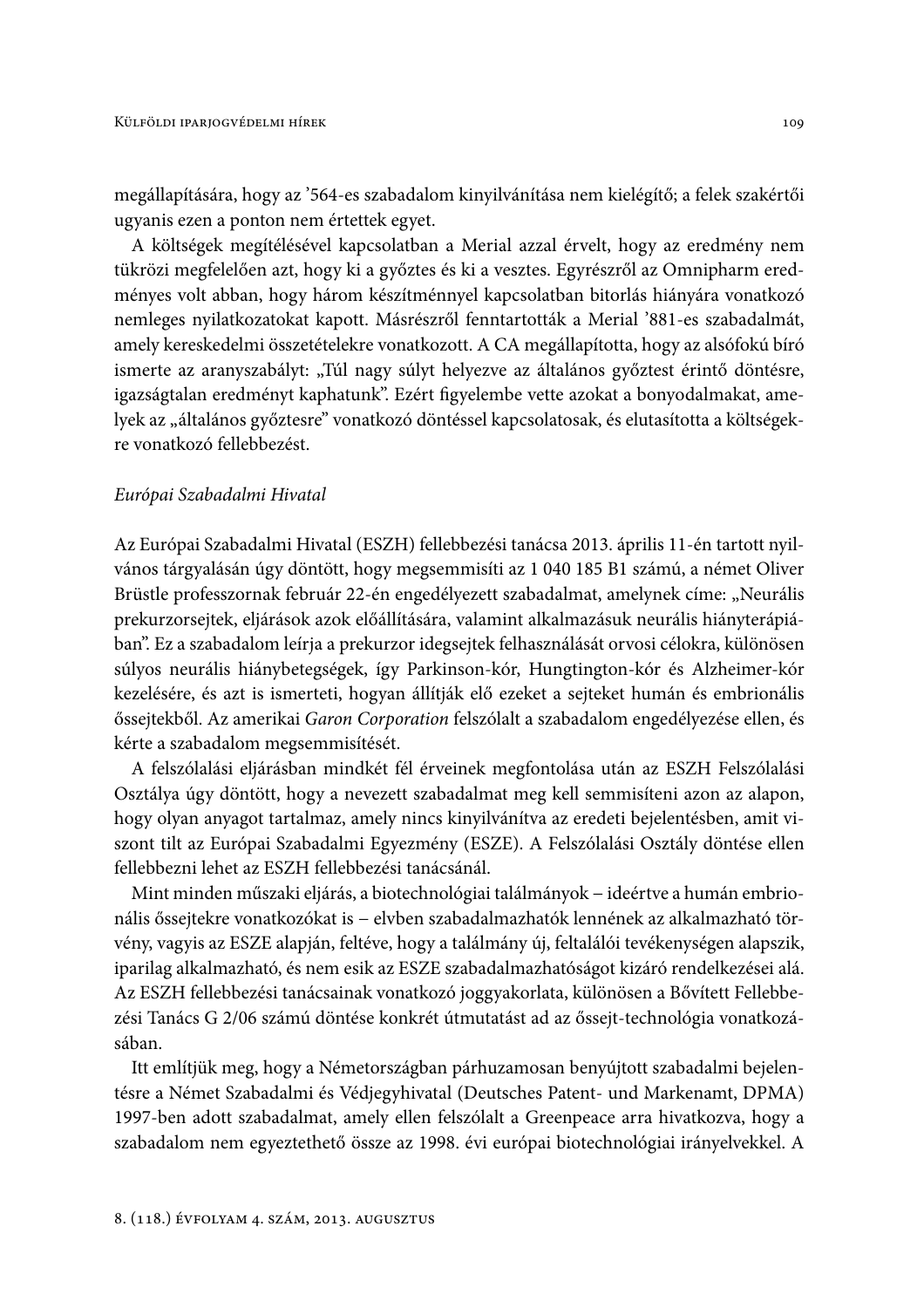Szövetségi Szabadalmi Bíróság (BPG) a felszólalás alapján a Brüstle-szabadalmat érvénytelennek nyilvánította. Ezután Brüstle a Szövetségi Legfelsőbb Bíróságnál (BGH) nyújtott be fellebbezést. A BGH kérdéseket intézett az Európai Unió Bíróságához (CJEU) a humán embriót felhasználó szabadalmak érvényességével kapcsolatban. A CJEU azon a véleményen volt, hogy a humán embriók felhasználása gyógyászati vagy diagnosztikai célokra szabadalmazható, azonban nem szabadalmazható a felhasználásuk pusztán tudományos kutatási célra. A BGH a CJEU döntése alapján 2012. november 27-i döntésében – amelyről az Iparjogvédelmi és Szerzői Jogi Szemle 2013. áprilisi számának 91. oldalán adtunk hírt – megváltoztatta a BPG döntését, és fenntartotta a szabadalmat azzal a megkötéssel, hogy az embrionális őssejteket nem állíthatják elő embriók elpusztításával.

Az ESZH felszólalási tanácsának áprilisi döntése tehát ellentétes a BGH 2012. novemberi döntésével.

# Európai Törvényszék

A K2 Sports Europe GmbH (KSE) v. OHIM-ügyben az Európai Törvényszék (General Court of the European Union, GCEU) helybenhagyta a Belső Piaci Harmonizációs Hivatal (Office for Harmonization in the Internal Market, BPHH) fellebbezési tanácsának azt a döntését, hogy a Kahru Sport Iberica (Kahru) által lajstromozásra benyújtott ábrás védjegy, amely a "sport" szó előtt egy "K" betűre emlékeztető elemet tartalmaz, nem bitorolja a KSE által korábban lajstromoztatott K2 SPORTS szóvédjegyet a 18., 25. és 28. áruosztályban.

A Kahru 2008 decemberében közösségi védjegyként kérte lajstromozni a "K" betűnek kinéző grafikus elemet az utána következő "sport" szóval együtt.

2009 májusában a KSE felszólalt a Kahru ábrás védjegye ellen. A felszólalást arra alapozta, hogy 2008 márciusában, tehát korábban lajstromoztatta a K2 SPORTS védjegyet ugyanazokban az áruosztályokban. A KSE felszólalásában egy 2008 júliusában lajstromozott "sport" nemzetközi védjegyre is hivatkozott, amely számos közösségi országban hatályban volt.

A KSE a 207/2009 számú közösségi védjegyrendelet 8.1(b) cikkére alapozta felszólalását, és azt állította, hogy a két védjegy között fennáll az összetévesztés valószínűsége. Az áruk, amelyekre mindkét védjegy vonatkozott, azonosak voltak, és a KSE arra hivatkozott, hogy a védjegyek megtévesztően hasonlók.

A BPHH első fokon elutasította a KSE felszólalását, és ez ellen a KSE a BPHH fellebbezési tanácsához nyújtott be fellebbezést. A tanács fenntartotta a BPHH döntését, megállapítva, hogy a két védjegy között nem áll fenn az összetévesztés valószínűsége, mert azok általában eltérők, és az egyetlen azonos elemet a "sport/sports" szavak képezik, amelyek deszkriptívek "vagy legalább nagymértékben utalók" voltak. A tanács azt is megállapította, hogy a "K" betű KSE védjegyében és az ábrás elem a Kahru védjegyében nem bír közös jellemzőkkel. A KSE a GCEU-nál nyújtott be fellebbezést a tanács döntése ellen.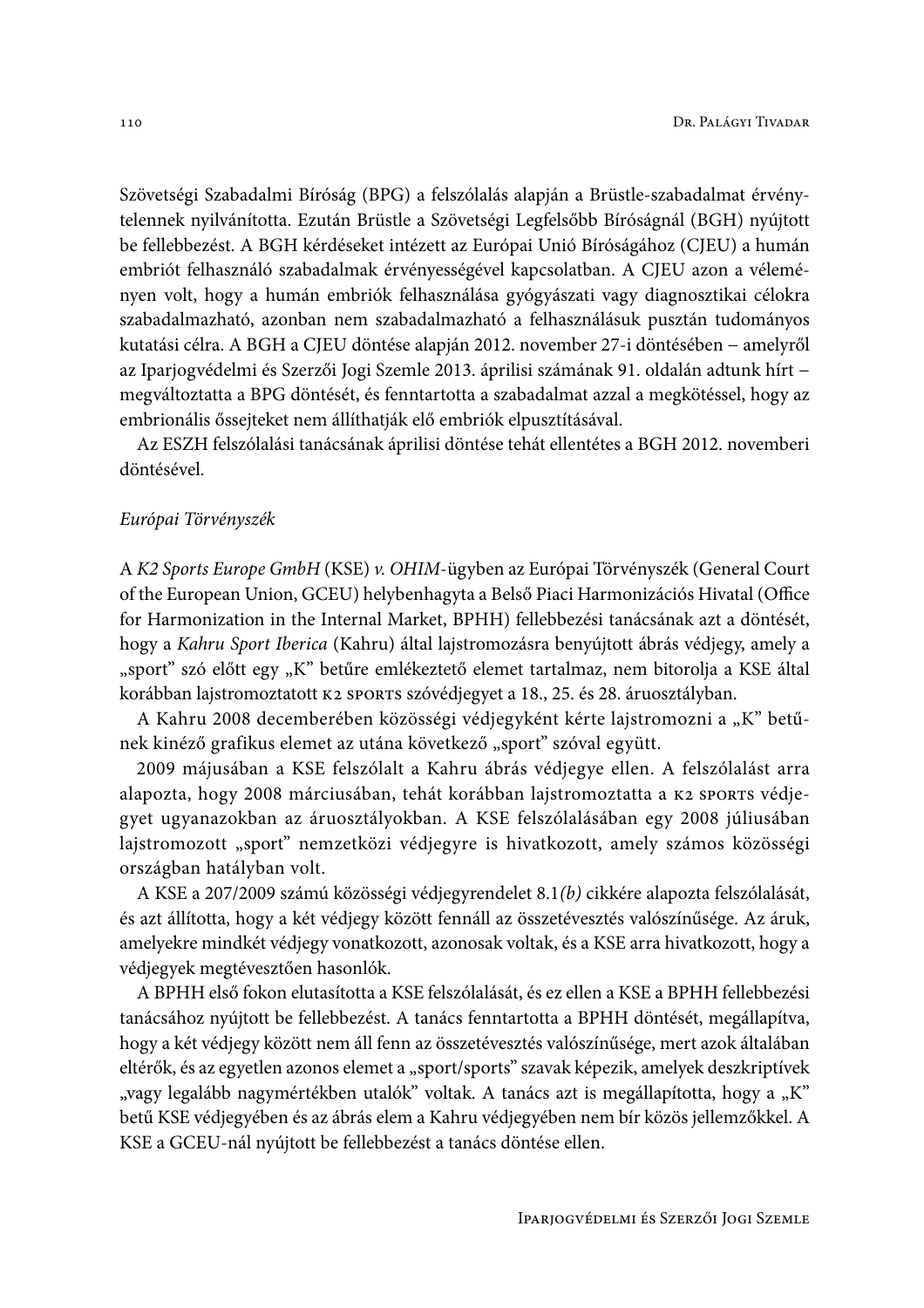A GCEU előtt a KSE arra hivatkozott, hogy a tanács helytelenül értelmezte azt, ahogyan a közönség értelmezné a Kahru védjegyének ábrás elemét, és hogy globálisan nem helyesen ítélte meg a jeleket, amikor azokat nem találta hasonlónak.

A tanács úgy tekintette a Kahru védjegyét, hogy az a "sport" szóból és egy olyan ábrából áll, amelyet két egymás felé hajló, de középen egymást nem érintő vonal képez. Ezt tekintette a védjegy dinamikus elemének. A közös "sport" elem jelenléte a védjegyeket nem tette fogalmilag vagy fonetikusan hasonlóvá a szó gyenge megkülönböztetőképessége miatt.

A KSE azt állította, hogy míg a "sport" elem egy alapvető angol szó, amelyet az érintett területeken minden átlagos fogyasztó megért, az nem teljesen deszkriptív minden területen és minden áruosztályban. A fogyasztók eltérően ejtik és értelmezik, és ezért az ilyen különbségek hozzájárulnak a védjegyek eltérésének mértékéhez. Ezért a "sport" szót nem kell elhanyagolhatónak tekinteni az áruk hasonlóságának megítélésekor.

A GCEU azonban fenntartotta a tanács döntését, mert "a sport szó a sportos stílusú sportruházat fogalmára utal, és ezért az ilyen árukra nézve deszkriptív". Emellett a GCEU szerint a KSE nem helyesen állapította meg, hogy a sport/sports szavak azonossága hozzájárul a védjegyek hasonlóságához, mert ahhoz ezeknek a szavaknak az elkülönített vizsgálatára, nem pedig a védjegyeknek egészként való összehasonlítására lenne szükség.

A "sport" szótól eltekintve a tanács megállapította, hogy a védjegyek összes jellemzőikben különböznek, mert az ábrás védjegy figuratív eleme nem reprodukálja a "K" betű jellemző elemeit. Minthogy ez az elem sajátos ecsetvonásként volt stilizálva, a tanács első fokon fenntartotta a BPHH azon döntését, hogy az elem egyáltalán nem emlékeztet az ábécé valamelyik betűjére. Amennyiben mégis emlékeztetne valamilyen betűre, az az "X" vagy a "H" betű lehetne.

A GCEU megállapította, hogy, mivel a figuratív elem első látásra nem emlékeztet az ábécé betűjére, nem is lehet kiejteni. Ennek megfelelően a Kahru védjegyét "sports"-ként kellene ejteni, és a KSE szóvédjegyét sem "kei-tu sports"-ként ejtenék angolul vagy "ka-tsvai chports"-ként németül. Ez a kiejtésbeli különbség azt jelenti, hogy bár van fonetikai hasonlóság a két azonos szó ("sports") között, a védjegyek között fonetikai hasonlóságot egyedül ilyen alapon nem lehet megállapítani. Emellett a GCEU azt is megállapította, hogy a védjegyek általános felbecsülésekor a "sport" kifejezés egy sajátos szó, és hangzásilag nem lehet a "K" mássalhangzóval kapcsolni.

A fentiekből egyértelműen levonható többek között az a következtetés, hogy a GCEU egy védjegy egyéni jellegének megállapításakor előnyben részesíti, ha az tartalmaz egy olyan figuratív stilizált elemet, amely emlékeztet az ábécé egy betűjére, ha ez az elem gyengébb megkülönböztető képességű szóhoz kapcsolódik.

C) A GCEU helybenhagyta a BPHH Fellebbezési Tanácsának azt a döntését, amelyben összetévesztés valószínűségét állapította meg a BABILU közösségi védjegy és a korábban lajstromozott BABIDU közösségi védjegy között, ahol mindkét védjegy hirdetési szolgáltatásokra volt lajstromozva.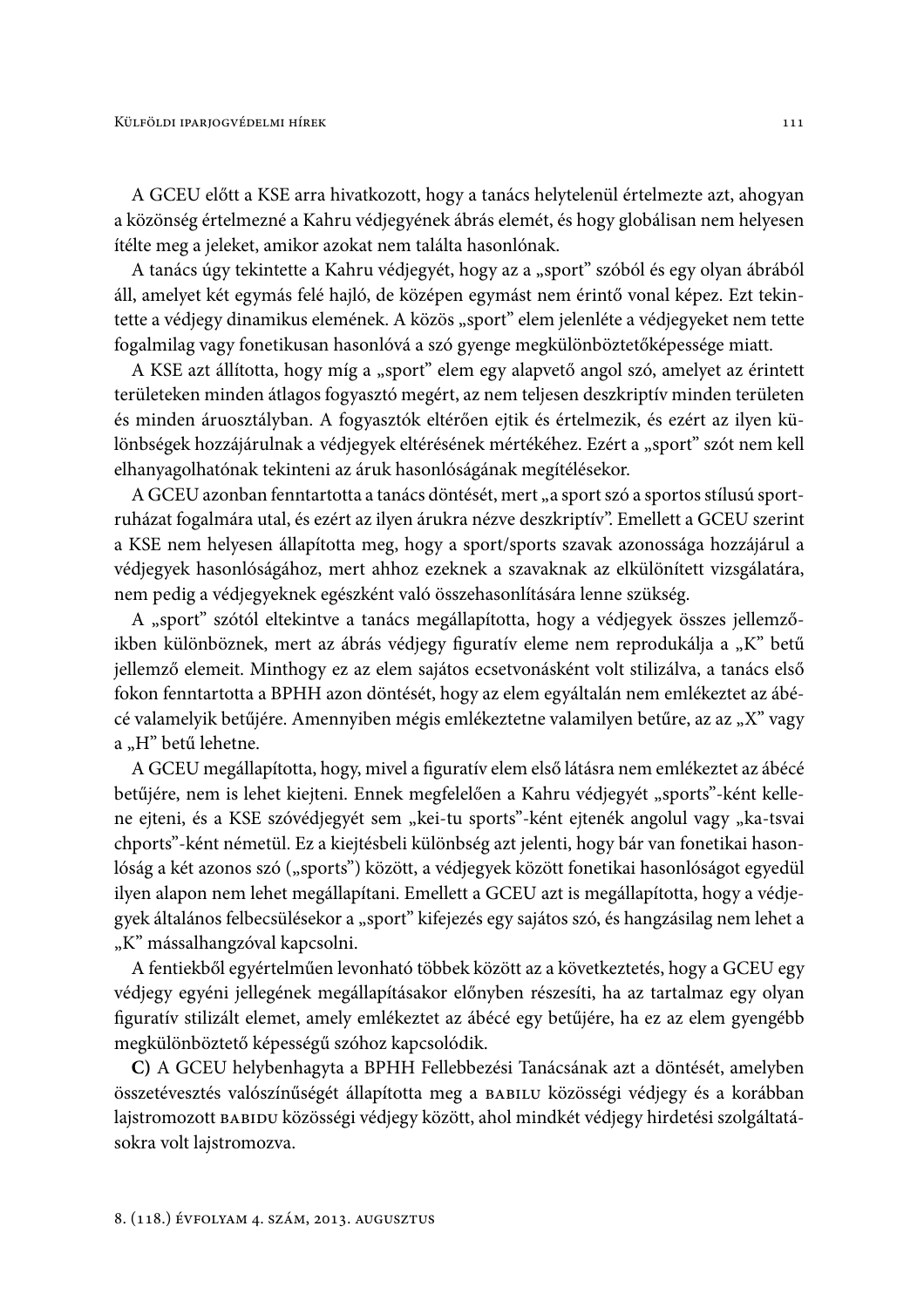Az ügy előzménye, hogy egy Ullrich nevű vállalkozó a 35. áruosztályban hirdetési szolgáltatásokra lajstromoztatta a BABILU közösségi védjegyet. A Punt-Nou felszólalt a védjegy ellen saját korábbi BABIDU közösségi védjegye alapján, amelyet szintén a 35. áruosztályban lajstromoztak. A BPHH helyt adott a felszólalásnak. Az ezt követően benyújtott fellebbezést a BPHH tanácsa elutasította, mert megállapította, hogy a védjegyek azonos szolgáltatásokra vonatkoznak és hasonlók, ami összetévesztés valószínűségét okozhatja. A döntés ellen Ullrich a GCEU-nál nyújtott be fellebbezést.

A GCEU döntése megállapította, hogy a két védjegy között nagyfokú vizuális és hangzási hasonlóság áll fenn, mert csak az ötödik betűjükben különböznek. Minthogy egyik védjegynek sincs jelentése, nem lehet azokat fogalmilag összehasonlítani. A vonatkozó fogyasztóközönségnek csak nagyon csekély hányada lenne képes megérteni a "babilu" szót mint a "Babilon" szó akkád nyelvű változatát. Hasonlóképpen nagyon kevesen ismernék fel, hogy a "babilu" szó a "csevegni" jelentésű eszperantó "babili" szó felszólító alakja.

Arra a tényre tekintettel, hogy a két védjegy szolgáltatásai azonosak, nagyfokú a hasonlóságuk, és a korábbi védjegy rendes megkülönböztetőképességgel rendelkezik, a GCEU arra a következtetésre jutott, hogy a tanács helyesen állapított meg összetévesztési valószínűséget a két védjegy között annak ellenére, hogy a vonatkozó közönség, amely szakemberekből áll, az átlagosnál nagyobb mértékű figyelmet mutat.

## Az Európai Unió Bírósága

A) Az Európai Unió Bíróságának (Court of Justice of the European Union, CJEU) 2012. június 19-én az IP TRANSLATOR-ügyben hozott döntése fordulópontot jelent az Európai Unióban a védjegybejelentések vizsgálata terén, sőt, a BPHH elnöke egy brüsszeli védjegykonferencián földrengéshez hasonlította. Ugyanakkor egyes nemzeti védjegyhivatalokat nem lepett meg, mert gyakorlatuk már összhangban volt ezzel a döntéssel.

A döntés alapvetően a nizzai osztályozási rendszerrel függött össze. Az angol Szabadalmi Ügyvivők Intézete (Chartered Institute of Patent Attorneys, CIPA) és az Egyesült Királyság Szellemitulajdon-védelmi Hivatala közötti vita képezte a kiindulási pontot, amelyben a CIPA az IP TRANSLATOR védjegyet kívánta lajstromoztatni a 41. áruosztályban "oktatás, gyakorlás szolgáltatása, szórakoztatás, sportolás és kulturális tevékenységek" szolgáltatásokra. A hivatal elutasította a bejelentést azzal érvelve, hogy a lajstromoztatni kívánt jel nélkülözi a megkülönböztetőképességet, és fordítási szolgáltatásokra egyértelműen deszkriptív, ezért nem lehet védjegynek minősíteni. Bár a bejelentő azt állította, hogy kérelme nem foglalta magában a fordítási szolgáltatásokat, az elővizsgáló elutasította a bejelentést, mert az a 41. áruosztály osztálycímét (azoknak az általános kifejezéseknek a listája, amelyek minden egyes osztályban leírják az illető osztályba tartozó áruk és szolgáltatások típusát) említette. Ebből az elővizsgáló arra következtetett, hogy a bejelentés oltalmat igényel az ebbe az osztályba tartozó valamennyi lehetséges árura és szolgáltatásra. A fordítási szolgáltatások nem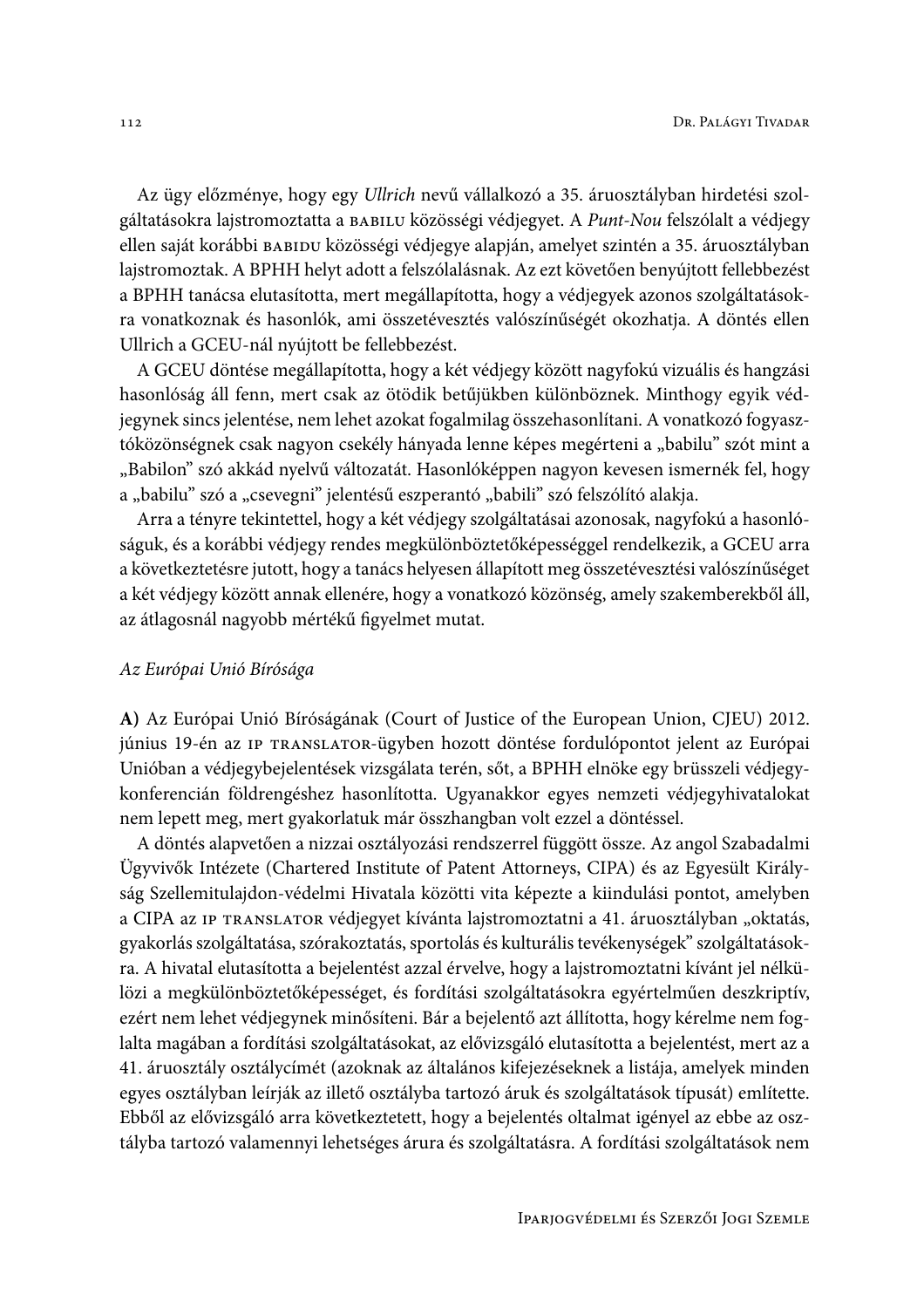képezik részét a 41. osztály címeinek, de ennek ellenére a nizzai osztályozás 41. osztályába tartoznak.

Ez összhangban van a BPHH kialakult joggyakorlatával, amely mindig úgy tekintette, hogy az áruk és szolgáltatások listájában egy osztály megjelölése az összes lehetséges árut és szolgáltatást felöleli még akkor is, ha annak a konkrét osztálynak csupán a címét igénylik. A BPHH-hoz hasonlóan számos nemzeti védjegyhivatal (például a bolgár, az észt, a finn, a litván, a magyar, az olasz és a román is) hasonló joggyakorlatot folytat abból kiindulva, hogy ha egy bejelentő egy osztálycímet ad meg a bejelentésében, számára az osztályba tartozó összes árura és szolgáltatásra oltalmat kell adni.

Más bíróságok és védjegyhivatalok, így például a Német Szabadalmi és Védjegyhivatal csupán a konkrétan és világosan meghatározott árukra és szolgáltatásokra biztosít oltalmat, függetlenül attól, hogy a meghatározásban használnak-e osztálycímet.

Az Egyesült Királyság Felsőbírósága (UK High Court of Justice), amelyhez kezdetben az ügy került, a CJEU-hoz fordult annak tisztázása érdekében, hogy az uniós védjegyirányelvet úgy kell-e értelmezni, hogy elegendő világossággal és pontossággal kell azonosítani azokat az árukat és szolgáltatásokat, amelyekre védjegyoltalmat kérnek. A felsőbíróság azt kérdezte továbbá a CJEU-tól, hogy úgy kell-e értelmezni a védjegyirányelvet, hogy az egy bejelentő számára kizárja az áruk és szolgáltatások azonosításának lehetőségét csupán a nizzai osztályozás osztálycímeire való utalással.

Döntésében a CJEU megállapította, hogy a védjegyirányelvet úgy kell értelmezni, hogy a bejelentőnek azokat az árukat és szolgáltatásokat, amelyekre oltalmat igényel, elegendő világossággal és pontossággal kell azonosítania ahhoz, hogy csupán ezen az alapon lehetővé tegye mind az illetékes hatóságok, mind a versenytársak számára az oltalom tényleges mértékének a meghatározását.

A CJEU továbbá azt is megerősítette, hogy a védjegyirányelv nem zárja ki a nizzai osztályozás osztálycímeinek általános megjelölését az igényelt áruk és szolgáltatások azonosítására. Az ilyen azonosításnak azonban kellően világosnak és pontosnak kell lennie. A CJEU ilyen általános megjelöléseket egyes esetekben (példa megadása nélkül) önmagukban elég világosnak és pontosnak, míg más általános megjelöléseket túl általánosnak talált. Ennek megfelelően az illetékes hatóság feladata, hogy esetről esetre döntse el ezt a kérdést azon áruk és szolgáltatások szerint, amelyekre a bejelentő védjegyoltalmat kért. A CJEU a BPHH jelenlegi gyakorlatát elfogadhatatlannak találta.

E megállapítások eredményeként a CJEU megállapította, hogy annak a bejelentőnek, aki azoknak az áruknak és szolgáltatásoknak az azonosítására, amelyekre oltalmat igényel (a jelen esetben az IP TRANSLATOR lajstromozására vonatkozó kérelem esetében), egy konkrét osztálycím összes általános megjelölését használja, meg kell világosan jelölnie, hogy kérelme az adott osztály ábécélistájából az összes vagy csak egyes árukra vagy szolgáltatásokra vonatkozik.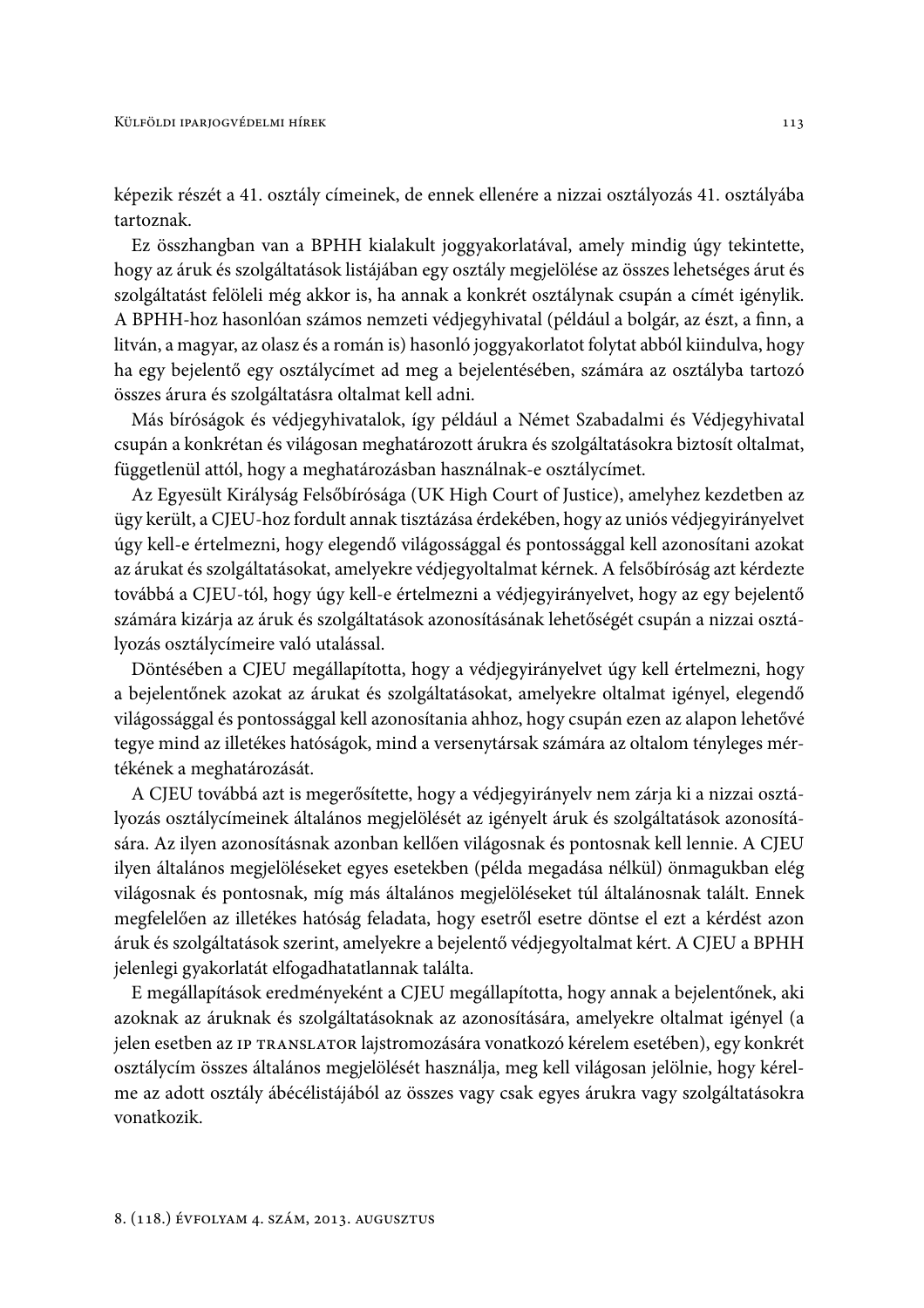A fentieknek megfelelően a BPHH korábbi gyakorlata, amely elfogadott osztálycímeket, és feltételezte, hogy az ilyen kérelem az osztályba tartozó valamennyi árura és szolgáltatásra vonatkozik, meg fog változni. A BPHH 2012. június 20-án ki is adott egy hirdetményt, amelyben közli, hogy azok a védjegybejelentők, akik június 21-én vagy azt követően olyan védjegybejelentést nyújtanak be, amelyben osztálycímet adnak meg az áruk vagy szolgáltatások jellemzésére, nyilatkozatot kötelesek benyújtani, amelyben egyértelműen közlik, hogy a megjelölt osztályba tartozó összes árut és szolgáltatást vagy azoknak csak egy részét kívánják igényelni.

Ugyanakkor hangsúlyozta, hogy a 2012. június 21. előtt lajstromozott olyan közösségi védjegybejelentéseket, amelyek osztálycímeket tartalmaznak, olyanoknak fogja tekinteni, mint amelyek az illető áruosztály abécélistájában felsorolt összes árura vagy szolgáltatásra vonatkoznak. Ez alól kivételt képeznek azok a bejelentések, amelyekben a bejelentő közli, hogy az adott osztálynak csupán egyes megjelölt áruira vagy szolgáltatásaira vonatkozik a bejelentés.

B) A CJEU 2013. április 16-án elutasította az Olaszország és Spanyolország által benyújtott keresetet, amelyben e két ország megtámadta az egységes szabadalmi oltalom alapjául szolgáló megerősített együttműködést. Az alábbiakban röviden ismertetjük a CJEU ítéletének fontosabb pontjait.

A megtámadott határozat és a CJEU előtti eljárás ismertetése után az ítélet a keresetekre tér rá olyan módon, hogy először a felek érveit, majd a CJEU álláspontját közli.

A keresetek kapcsán a CJEU kitér arra, hogy a két keresetet egyesítette, és az azok alátámasztása érdekében hivatkozott érveket az alábbi módon csoportosította: (i) az Európai Unió Tanácsa (a továbbiakban: Tanács) hatáskörének hiánya a szóban forgó megerősített együttműködés létrehozására; (ii) a Tanács hatáskörrel való visszaélése; (iii) azon feltétel megsértése, amely szerint a megerősített együttműködésre felhatalmazást adó határozatot lehetőségként kell elfogadni; (iv) az Európai Unió Szabályzata (EUSZ) 20. cikke (1) bekezdésének, valamint az Európai Unió Működéséről szóló Szerződés (EUMSZ) 118., 326. és 327. cikkének a megsértése; (v) az Unió bírósági rendszerének a megsértése. Az alábbiakban ebben a sorrendben fogjuk tárgyalni a felek érveit és a CJEU álláspontját.

# $Ad(i)$

A felek állítása szerint a szellemitulajdon-jogok egységes oltalmának létrehozására vonatkozó terület nem tartozik az Unió kizárólagos hatáskörébe. A Tanács tehát nem rendelkezik hatáskörrel a megerősített együttműködésre vonatkozó felhatalmazás megadására.

A CJEU szerint a megtámadott határozat célja, hogy az egységes szabadalom létrehozásában érdekelt 25 tagállam számára felhatalmazást adjon az EUMSZ 118. cikkében biztosított hatáskörök egymás közötti gyakorlására az egységes szabadalmi oltalom létrehozásának területén. Az e cikkben biztosított hatáskörök az EUMSZ 4. cikke (2) bekezdésének értelmében vett megosztott hatáskörökbe tartoznak, következésképpen az EUMSZ 20. cikke (1) bekezdésének értelmében vett nem kizárólagos jellegük van. Ebből következik, hogy a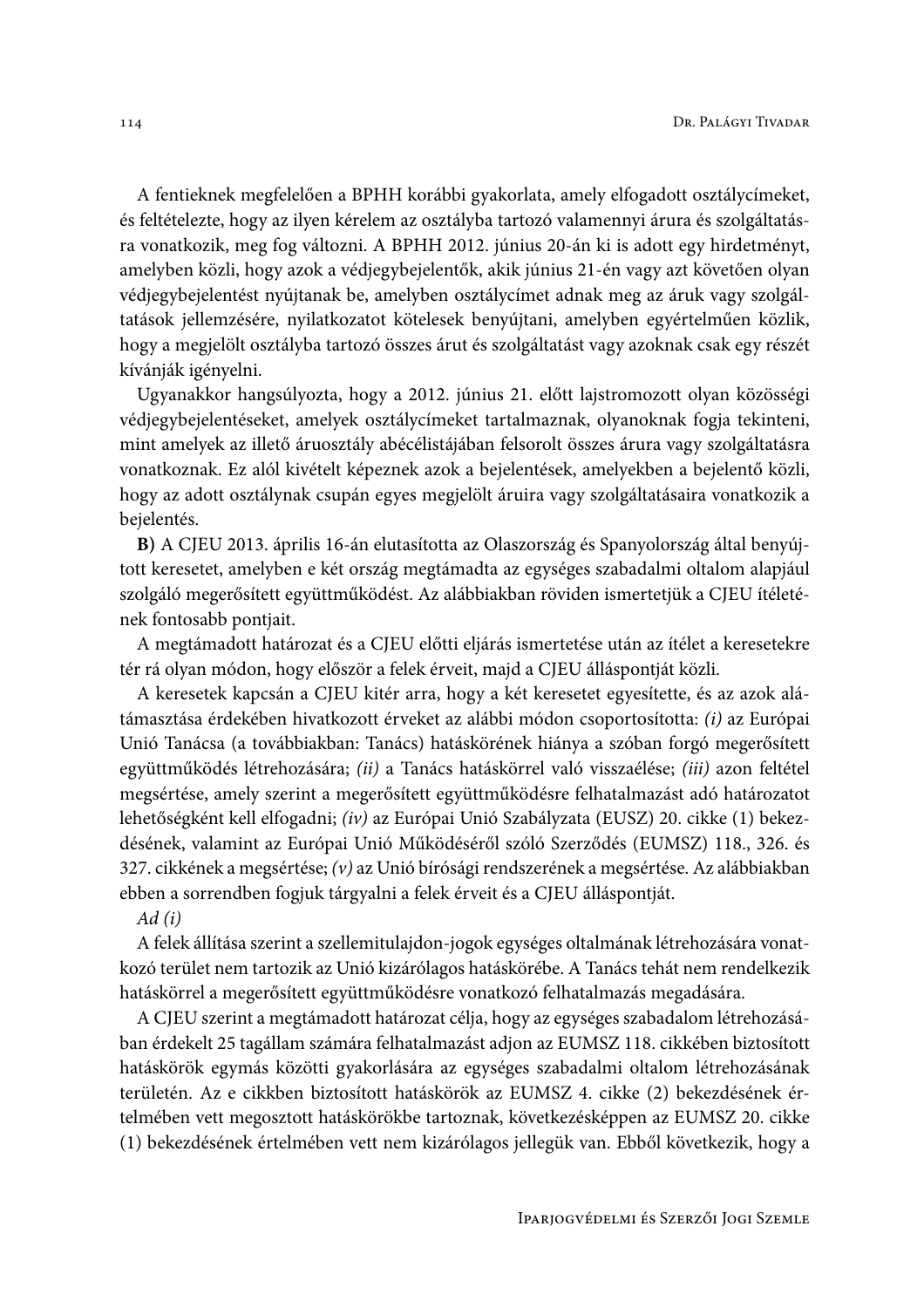Tanács szóban forgó, a megerősített együttműködés létrehozására vonatkozó hatáskörének hiányára alapított jogalapot el kell utasítani.

# $Ad (ii)$

A felek emlékeztetnek arra, hogy minden megerősített együttműködésnek hozzá kell járulnia az integráció folyamatához. Ezzel szemben a megerősített együttműködésre irányuló eljárást a jelen esetben arra használták fel, hogy távol tartsanak tagállamokat a tárgyalástól, és megkerüljék az egyhangúságra vonatkozó követelményt.

Ezzel szemben a CJEU szerint a Spanyol Királyság és az Olasz Köztársaság azért nem vesz részt a megerősített együttműködésben, mert azt visszautasították, és nem azért, mert abból kizárták őket. A megerősített együttműködés ugyanis olyan eljárás, amely lehetővé teszi a blokkoló kisebbségből eredő problémák áthidalását. Így tehát megalapozatlan a Tanács hatáskörrel való visszaélésére vonatkozó állítás.

# $Ad(iii)$

A felperesek szerint a jelen esetben nem merítették ki a valamennyi tagállam között az egységes szabadalmi oltalom nyelvhasználati rendjére vonatkozó tárgyalási lehetőségeket, és ezzel figyelmen kívül hagyták azt a feltételt, hogy a megerősített együttműködésre felhatalmazást adó határozatot csak végső lehetőségként kell elfogadni.

A CJEU álláspontja szerint a "végső lehetőségként" kifejezésből következik, hogy csak azok a helyzetek vezethetnek a megerősített együttműködésre felhatalmazást adó határozat elfogadásához, amelyeket az ilyen szabályozás belátható időn belüli elfogadásának a lehetetlensége jellemez. A CJEU-nak tehát azt kell vizsgálnia, hogy a Tanács gondosan és pártatlanul vizsgálta-e az erre a kérdésre vonatkozó tényeket. Márpedig a Tanács helytállóan vette figyelembe azt, hogy az egységes szabadalmi oltalom uniós szinten történő létrehozására kezdeményezett jogalkotási folyamat 2000-ben kezdődött, és az azóta eltelt igen hoszszú időre tekintettel a megerősített együttműködésre felhatalmazást adó határozatot végső lehetőségként kell elfogadni.

# $Ad(iv)$

A felperesek szerint a Tanács tévesen ítélte meg, hogy a szóban forgó megerősített együttműködés az EUSZ 20. cikk (1) bekezdésében foglalt célkitűzéseket követi a jelenlegi helyzethez képest nagyobb fokú integrációt hozva létre. A felperesek arra hivatkoznak, hogy bizonyos szintű egység fennáll, mert mindegyik tagállam szabályozása megfelel az Európai Szabadalmi Egyezmény (ESZE) rendelkezéseinek, és az Uniónak csak egy részére kiterjedő egységes szabadalmi oltalom létrehozása veszélyeztetné ezt az egységet, és nem javítaná azt.

A CJEU álláspontja szerint az ESZE szabályainak megfelelően adott európai szabadalmak nem nyújtanak egységes oltalmat az ezen egyezményben részes államokban, hanem azokban csak olyan oltalmat biztosítanak, amelynek terjedelmét a nemzeti jog határozza meg, ellentétben a tervezett egységes szabadalmi oltalommal, amely a megerősített együttműködésben részt vevő valamennyi tagállam területén egységes oltalmat biztosítana.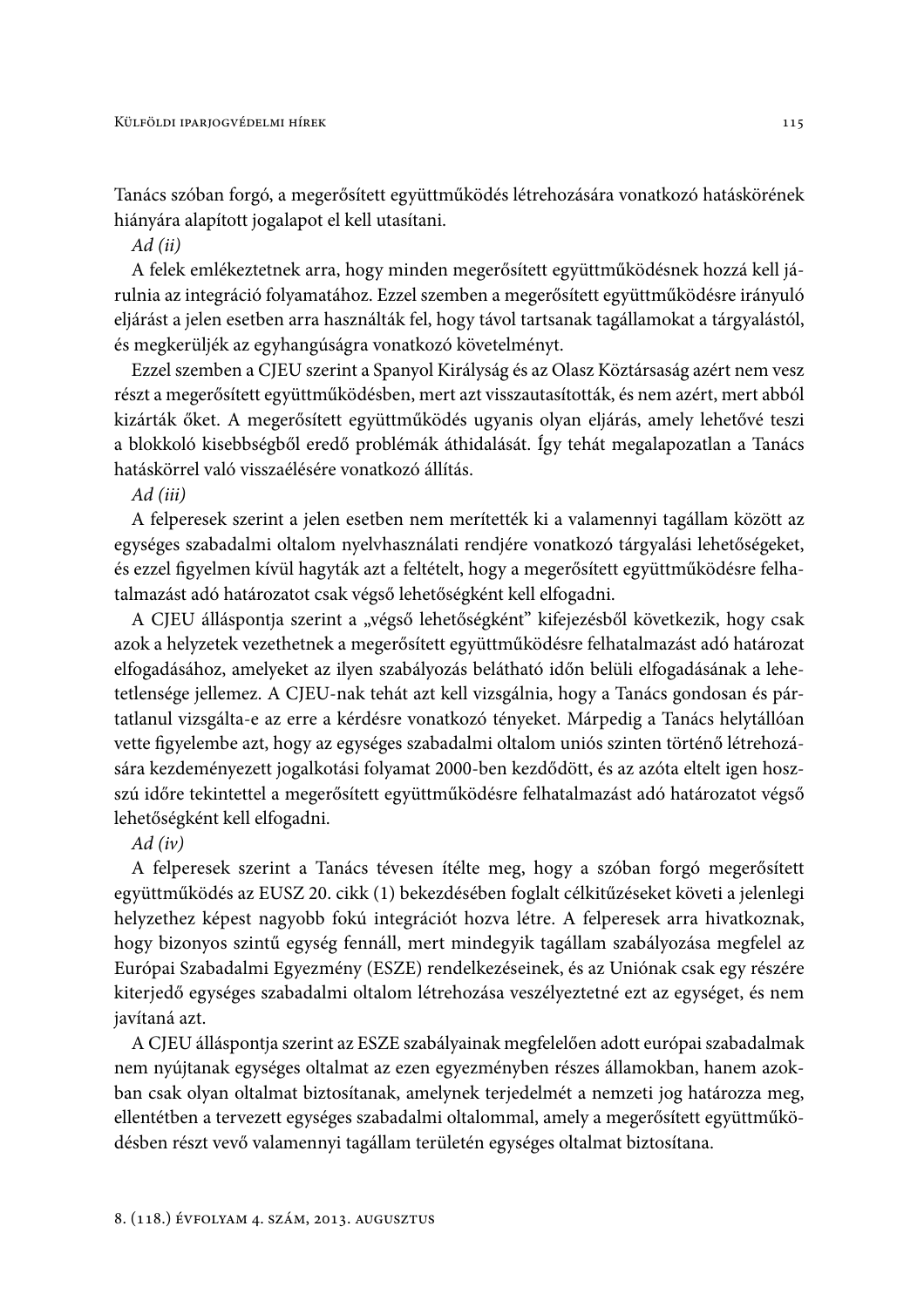A továbbiak során a CJEU részletesen kifejti, hogy az egységes szabadalmi oltalom létrehozása nem ütközik sem az EUSZ 20. cikkének (1) bekezdésébe, sem az EUMSZ 118., 326. és 327. cikkébe. Itt a CJEU külön hangsúlyozza, hogy noha a megerősített együttműködés nem eredményezi olyan intézkedések elfogadását, amelyek megakadályozzák az abban részt nem vevő tagállamokat hatásköreik és jogaik gyakorlásában, valamint kötelességeik ellátásában, ezen együttműködés résztvevői megállapíthatnak olyan szabályokat, amelyekkel e részt nem vevő tagállamok nem értenének egyet, ha részt vennének az együttműködésben.

#### $Ad (v)$

A felperesek szerint a Tanács megsértette az Unió bírósági rendszerét azáltal, hogy anélkül adott felhatalmazást a megerősített együttműködésre, hogy megjelölte volna, milyen bírósági rendszert tervezett.

A CJEU szerint a Tanács nem volt köteles a megtámadott határozatban további információkat szolgáltatni arról a tartalomról, amellyel a szóban forgó megerősített együttműködés résztvevői által elfogadandó rendszer rendelkezni fog. E határozatnak ugyanis kizárólag az volt a célja, hogy a kérelmező tagállamok számára felhatalmazást adjon ennek az együttműködésnek a megkezdésére.

Ezután az ítélet megállapítja, hogy a CJEU a felperesek által keresetük alátámasztására felhozott egyik jogalapnak sem adott helyt, ezért a kereseteket el kell utasítani.

Végül a CJEU a költségek kérdésében úgy döntött, hogy a felperesek a saját költségeiken felül közösen viselik az Európai Unió Tanácsa részéről felmerült költségeket.

C) A CJEU 2013. február 21-i döntésével megállapította, hogy egy későbbi ütköző védjegy lajstromozása közösségi védjegyként nem jelent bitorlással szembeni védelmet.

Mostanáig a spanyol törvény szerint egy később lajstromozott védjegy birtokosa teljes védelmet élvezett (kivéve a rosszhiszeműség esetét) olyan bitorlási keresettel szemben, amelyet korábbi védjegy alapján indítottak, amíg a későbbi lajstromozást nem érvénytelenítették. A CJEU ugyanezzel a kérdéssel foglalkozott egy évvel korábban a mintatörvény alapján (C-488/10 számú Celaya-ügy), és most ugyanaz az elsőfokú Alicantei Kereskedelmi Bíróság (AKB) hasonló kérdést tett fel a védjegytörvény kapcsán.

Az AKB egy védjegybitorlási ügyben felfüggesztette az eljárást, és előzetes döntésre a következő kérdést tette fel a CJEU-nak.

Egy közösségi védjegy által nyújtott kizárólagos jog bitorlási eljárásában e jog harmadik felek által való használatának meggátlására vonatkozó jog a Tanácsi Rendelet 9(1) cikke szerint kiterjed-e bármely harmadik személyre, aki olyan jelzést használ, amely összetévesztés veszélyét foglalja magában (mert hasonlít a közösségi védjegyhez, és a szolgáltatások vagy áruk hasonlók), vagy ellenkezőleg, egy olyan harmadik személy, aki használja ezt az (összetéveszthető) védjegyet, amelyet az ő nevében közösségi védjegyként lajstromoztak, ki van-e zárva addig, amíg ezt a későbbi védjegylajstromozást érvénytelennek nem nyilvánították?

A CJEU döntésében a Celaya-ügyben hozott döntését követve a következő választ adta: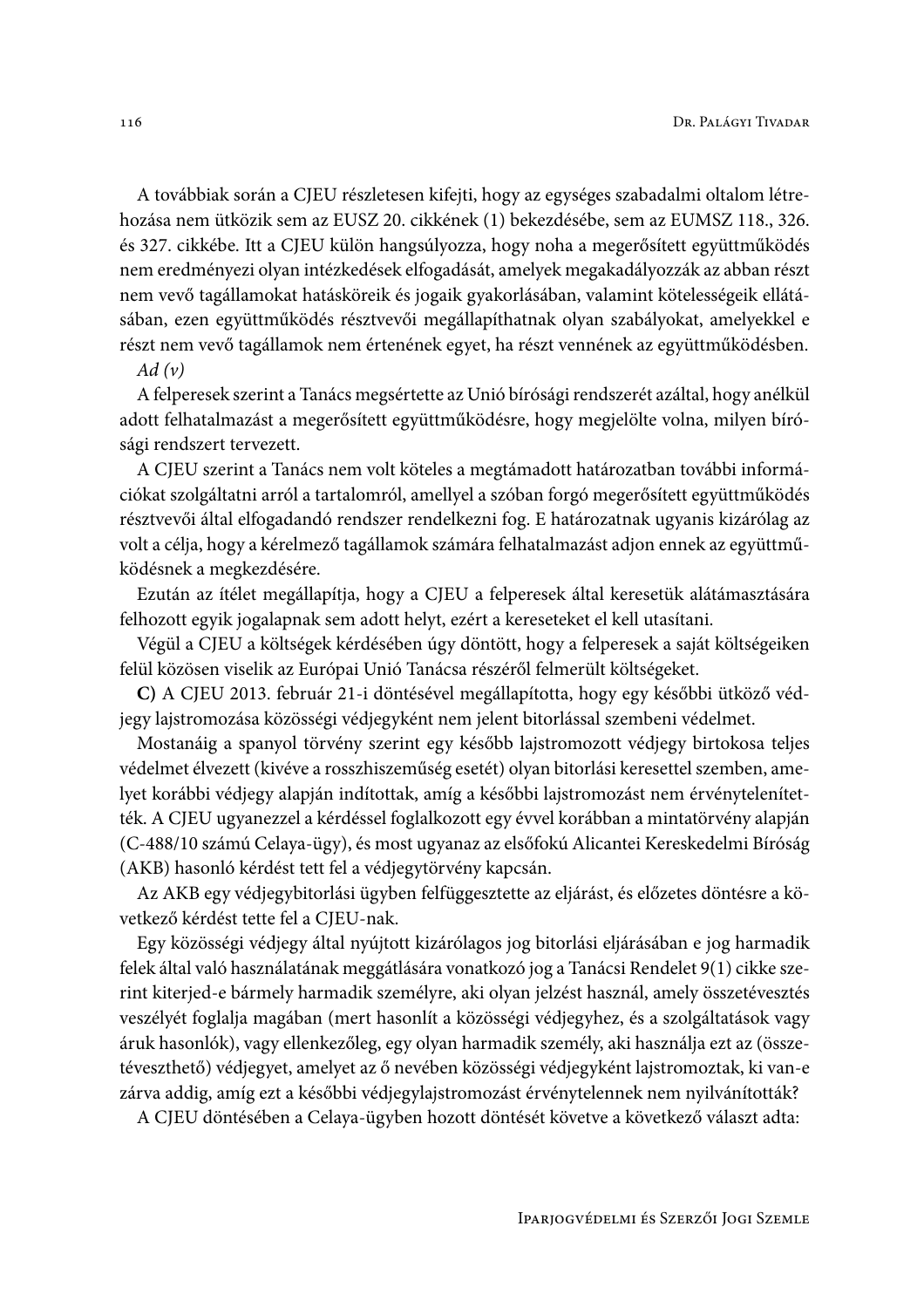A Tanács 207/2009 sz., 2009. február 26-án kelt, a közösségi védjegyekről hozott rendeletének 9(1) cikkét úgy kell értelmezni, hogy egy közösségi védjegy tulajdonosának az a kizárólagossági joga, amellyel a kereskedelmi forgalomban minden harmadik felet eltilthat a védjegyéhez hasonló vagy azzal azonos védjegyek használatától, kiterjed egy később lajstromozott kereskedelmi védjegy harmadik fél tulajdonosára anélkül, hogy szükség lenne ennek az utóbbi védjegynek a korábbi érvénytelenné nyilvánítására.

#### Franciaország

A Toulouse-i Fellebbezési Bíróság (Cour d'appel de Toulouse) 2008. május 28-i megfellebbezett döntése megállapította, hogy a 9 107 639 számú, fizetési rendszerre vonatkozó francia szabadalom tulajdonosa az S. vállalat. Ezután az O. vállalat európai szabadalmat kapott egy "Hitelkártyarendszer és eljárás" című szabadalomra. Erre a szabadalomra a G. vállalat "e-carte bleue" online fizetési szolgáltatás keretében allicencet kapott. Az S. vállalat szabadalombitorlásért beperelte a G. vállalatot.

Az S. vállalat különösen azt kifogásolta a fellebbezési bíróság döntésében, hogy az megsemmisítette a 9 107 639 számú francia szabadalom 1. és 7. igénypontját. Az S. vállalat előadta, hogy bár az üzleti tevékenységekre vonatkozó eljárások mint olyanok nem szabadalmazhatók, az ilyen eljárások műszaki alkalmazása azonban oltalmazható szabadalommal. A fellebbezési bíróság szerint az S. vállalat szabadalma arra korlátozódik, hogy alapelveket állít fel anélkül, hogy a találmány megvalósításához szükséges műszaki eszközöket megadná. A fellebbezési bíróság nem válaszolt az S. vállalatnak azokra az érveire, hogy a szabadalomban meg vannak adva az alkalmazandó műszaki eszközök, nevezetesen egy kártya egyértelműen meghatározott jellemzőkkel, online kommunikációs eszközök, egy számolóés vezérlőegység, egy funkcionális feldolgozó szekvencia a tranzakciókhoz, valamint vevő és elutasító jelek. Ezzel a fellebbezési bíróság megsértette a francia polgári eljárási törvény 455. cikkét.

A Legfelsőbb Bíróság (Cour de cassation) azonban megállapította, hogy a fellebbezési bíróság döntésében leszögezte, hogy a szabadalomban megnevezték ugyan a várható eredményeket, de semmiképpen sem világították meg azok elérési módját. Így csupán alapelveket nyilvánítottak ki anélkül, hogy megadták volna a találmány kivitelezéséhez szükséges műszaki eszközöket. A fellebbezési bíróság döntése megállapította továbbá, hogy a leírás nem több, mint a célzott műveletek elvégzéséhez általánosan szükséges műveletek listája, és hogy ezeknek a logikus korlátozásoknak az elektronikus megoldására tekintettel minden rendszerfejlesztőnek egy adatbankot kellene használnia, amely dublettek nélkül tartalmazná egy táblázatban a vevők listáját. A fentiekre és különösen arra a tényre tekintettel, hogy a felperes (az S. vállalat) beadványaiban elmulasztotta igényelni online kommunikációs eszközök vagy egy számító és ellenőrző egység alkalmazását, a Legfelsőbb Bíróság megállapította, hogy a fellebbezési bíróság valójában válaszolt az állítólag figyelmen kívül hagyott kérel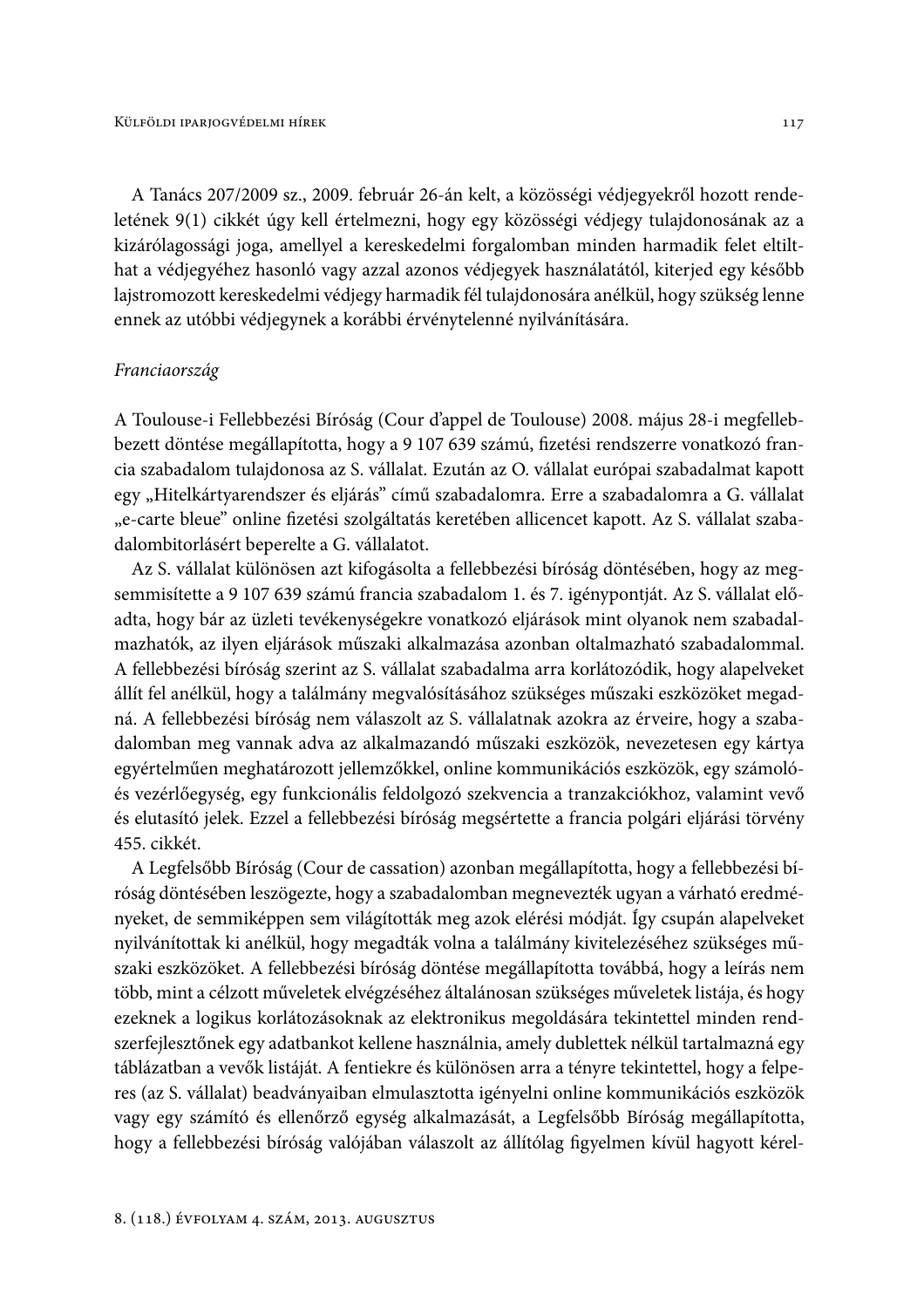mekre, és alapvetően nem zárta ki egy műszaki alkalmazás szabadalmazhatóságát, hanem rámutatott, hogy a kérdéses esetben elmaradt az ilyen vonatkozású kérelem. Ezért megalapozott volt a fellebbezési bíróságnak az a döntése, hogy a megtámadott igénypontokat semmisnek találta.

# Hongkong

Abból a célból, hogy Hongkongot innovációs és technológiai központtá alakítsák, a hongkongi adminisztráció 2011-ben elkezdte a szabadalmi rendszer alapvető felülvizsgálatát, és konzultációs tanulmányt adott ki, amelyben felhívta az érdekelt szakembereket, hogy tegyenek megjegyzéseket és nyújtsanak be javaslatokat. Később a Kereskedelmi és Gazdasági Fejlesztési Minisztérium kinevezett egy Szabadalmi Rendszert Felülvizsgáló Tanácsadó Bizottságot annak megfontolására, hogy hogyan lehetne a legjobban megvalósítani a javasolt változtatásokat.

A bizottság 2013. február 7-én jelentést tett közzé, amely a következő fő javaslatokat tartalmazta.

- Be kell vezetni egy eredeti szabadalmat engedélyező (Original Grant Patent, OGP) rendszert érdemi vizsgálattal, amely a kezdeti szakaszban ki van adva egyéb szabadalmi hivataloknak, fokozatosan kiépítve egy hazai érdemi szabadalmi vizsgálókapacitást a jelenlegi újralajstromozási rendszer megtartása és a jelenlegi kijelölt szabadalmi hivatalok körének bővítése nélkül.

- A rövid oltalmi idejű szabadalmi rendszer megtartását finomításokkal.

- Teljesen fejlett szabadalmi ügyvivői szolgáltatások fokozatos kifejlesztését, időközben átmeneti rendszabályok bevezetésével.

Ugyancsak 2013. február 7-én a kormányzat bejelentette, hogy elfogadják a bizottság javaslatait a hongkongi szabadalmi rendszer kifejlesztése és Hongkong gazdasági fejlesztése érdekében.

Jelenleg Hongkongban kétféle szabadalomtípust engedélyeznek: az átlagos (standard) szabadalmat és a rövid oltalmi idejű (short term) szabadalmat.

A standard szabadalmat 20 év oltalmi idővel engedélyezik újralajstromozási rendszerben, amely a következő három kijelölt szabadalmi hivatalon nyugszik:

- a Kínai Állami Szellemitulajdon-védelmi Hivatal,

- az Egyesült Királyság Szellemitulajdon-védelmi Hivatala és

- az Európai Szabadalmi Hivatal (az Egyesült Királyságot megjelölő európai szabadalmak).

Az újralajstromozó rendszer keretében nem végeznek érdemi elővizsgálatot.

Arról, hogy Hongkongban bevezessék az OGP-rendszert, élénk vita folyt, és eltérő nézetek alakultak ki. Akik ezt a megoldást támogatták, azt hangoztatták, hogy így kisebb költséggel lehetne szabadalmi oltalmat kapni, és ez a rendszer fokozná az innovációt. Az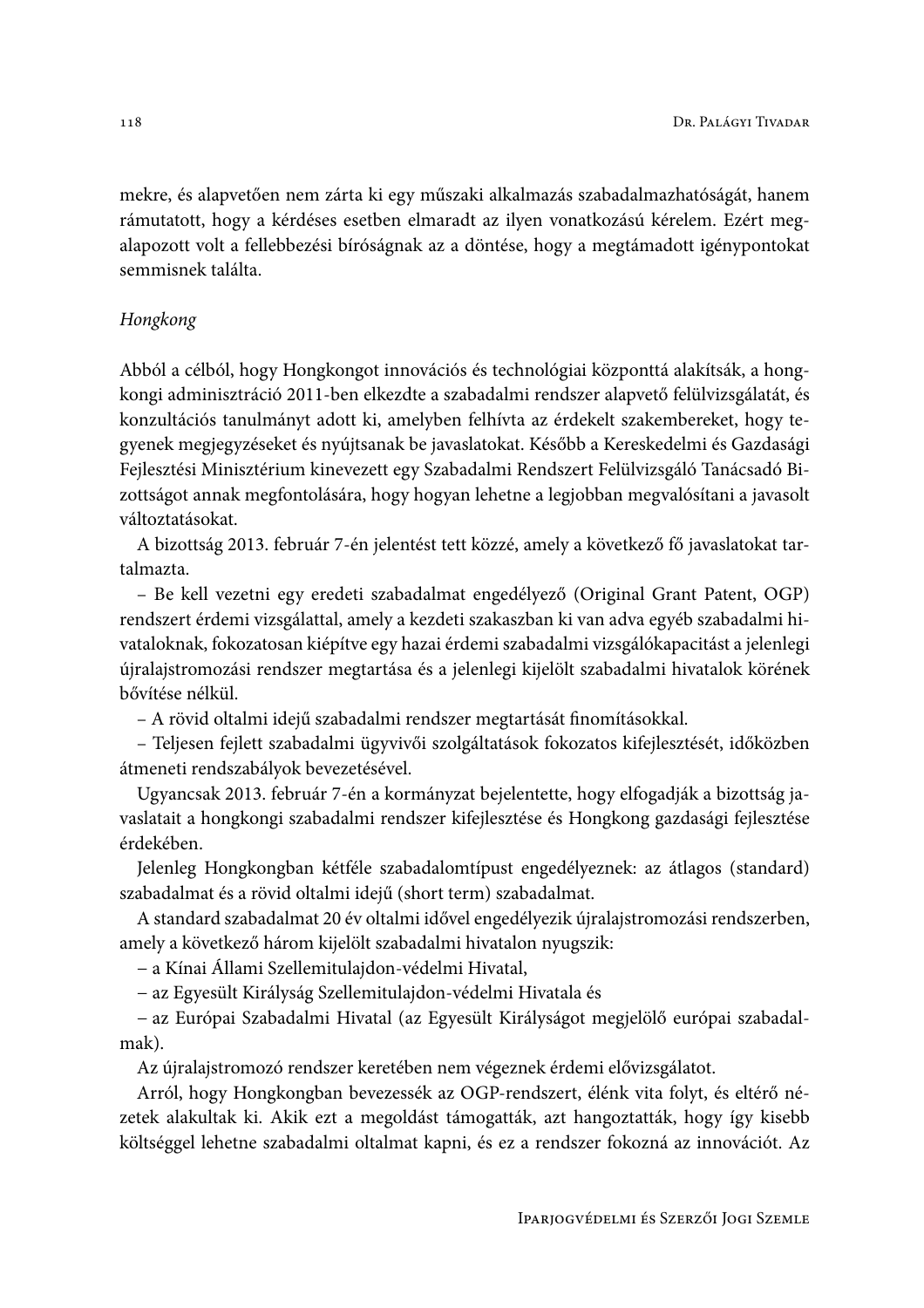ellenzők kétségbe vonták, hogy Hongkongban szükség lenne egy OGP-rendszerre, különös tekintettel arra, hogy a jelenlegi újralajstromozó rendszer költséghatékony, míg az OGPrendszer költségeit a felhasználóknak kellene fizetniük.

A konzultáció során az is kiderült, hogy a válaszolók többsége az újralajstromozó rendszer megtartása mellett szavazott, tekintet nélkül az OGP-rendszer bevezetésére. A tanácsadó bizottság a különböző érdekek egyensúlyának megteremtése érdekében azt javasolta, hogy tartsák meg a jelenlegi újralajstromozó rendszert a megjelölt hivatalok körének bővítése nélkül, és vezessék be az OGP-rendszert az érdemi vizsgálatot kezdetben más szabadalmi hivatalokra ruházva, és fokozatosan kialakítva a saját vizsgáló kapacitást.

A rövid - 8 év - oltalmi idejű szabadalmi rendszert 1997-ben vezették be, és az ilyen szabadalmakat érdemi vizsgálat nélkül engedélyezik. A Bizottság ennek a rendszernek a megtartását javasolta, de bizonyos finomításokkal. Így a bitorlási eljárás megkezdésének előfeltételéül szabták, hogy az ilyen szabadalom tulajdonosának a bitorlási eljárás megindítása előtt el kell végeztetnie a szabadalom újdonságvizsgálatát.

A szabadalmi ügyvivői szolgáltatások fejlesztése érdekében a bizottság fokozatos rendszabályok bevezetését javasolta a már működő szabadalmi ügyvivői irodák megtartásával és helyi szabadalmi ügyvivői foglalkozás kiépítésével, valamint a "szabadalmi ügyvivői" cím törvényes ellenőrzésével.

A tanácsadó bizottság javaslatait a 2013. év második és harmadik negyedében tervezik bevezetni.

### India

A) India kormánya 2013. április 8-án letétbe helyezte a Madridi Jegyzőkönyvhöz való csatlakozás okmányát. Ez a nemzetközi védjegy-lajstromozási rendszer 2013. július 8-án lépett Indiában hatályba.

India a 90. a Madridi Jegyzőkönyvhöz csatlakozó országok sorában.

B) India Legfelsőbb Bírósága 2013. április 1-jén egy határkőnek tekinthető ítéletben elutasította a svájci gyógyszeróriás Novartis AG (Novartis) fellebbezését a rákellenes Glivec gyógyszerre vonatkozó szabadalmi bejelentésének elutasítása ellen. A döntést indiai szakemberek a hazai egészségügy helyes irányban tett lépéseként üdvözölték, míg a nemzetközi üzleti közösség azt az innováció és a beruházás szempontjából károsnak minősítette.

Az ügy előzménye, hogy Indiában 2005 előtt szabadalmi oltalmat csak eljárásokra lehetett kapni. 2005-ben a szabadalmi oltalmat visszamenőleges hatállyal kiterjesztették a termékoltalom engedélyezésére is, és így India teljesíteni tudta a TRIPS-megállapodásban foglalt kötelezettségeit. A törvénymódosítást a multinacionális cégek olyan rendszabályként üdvözölték, amely fékezi a generikusgyógyszer-gyártókat a multinacionális cégek által szabadalmaztatott gyógyszerek alacsony árú változatainak gyártásában.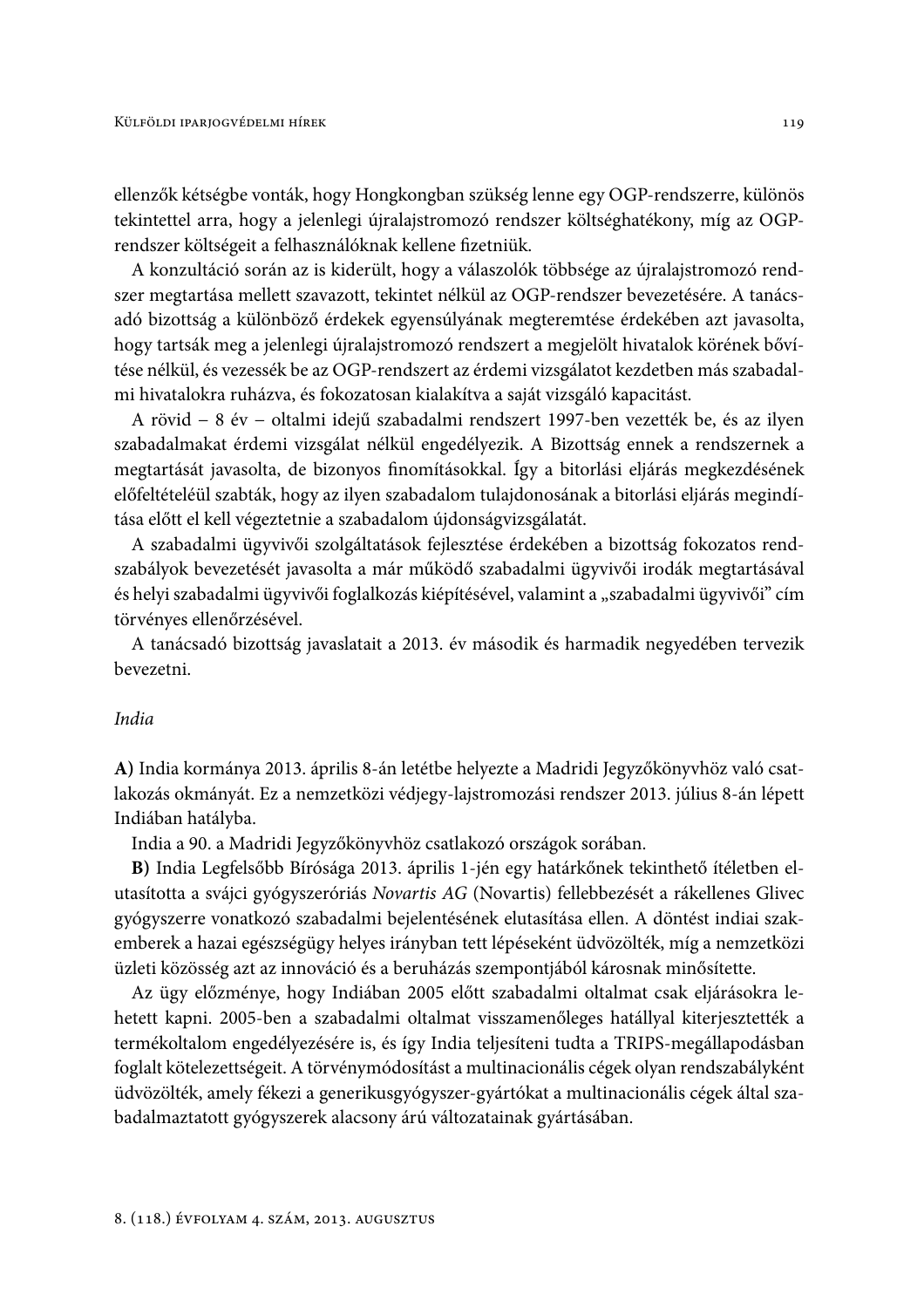A Novartis 1997-ben nyújtott be szabadalmi bejelentést a Glivecre. A bejelentést a szabadalmi törvény változása után, 2005-ben vették figyelembe. 2006-ban az Indiai Szabadalmi Hivatal úgy döntött, hogy a bejelentés tárgyát képező gyógyszer nem volt lényegileg eltérő egy olyantól, amelyre már szabadalmakat adtak az Amerikai Egyesült Államokban és Európában, és hogy a hatóanyagot képező imatinib-mezilát egy ismert vegyület volt a Glivec kifejlesztése előtt; ezért nem felelt meg a szabadalmazáshoz szükséges újdonságvizsgálati próbán. A Novartis ezzel szemben azt állította, hogy az imatinib-mezilát egy új, bétakristályos alakját fejlesztette ki, amely szabadalmazható. Bejelentésének elutasítása után a Novartis 2009-ben a Szellemi Tulajdoni Fellebbezési Tanácsánál (Intellectual Property Appellate Board, IPAB) fellebbezett, majd fellebbezésének elutasítása után a Legfelsőbb Bíróságnál nyújtott be újabb fellebbezést.

112 oldalas ítéletében az különböző tényezőket vett figyelembe, amelyek döntéséhez vezettek. Ezek közül az alábbiakat nevezzük meg.

- Szükség van egyensúly létrehozására a tudományban és technológiában a kutatás és a fejlesztés előmozdítása és a magánmonopóliumok minimális szinten tartása között.

- Indiában szükség van a szabadalmi jog olyan fejlesztésére, amely minimális mértékre csökkenti a kizárólagossági joggal való visszaélést.

- A hazai gyógyszeripar fejlődésének magas mértéke a multinacionális vállalatokéhoz képest az indiai szabadalmi törvény 2005. évi változása előtt.

- India hírneve a "világ gyógyszertára"-ként - magas minőségű tömeggyógyszerek előállítója alacsony áron.

- A TRIPS-megállapodás rendelkezései.

- A dohai nyilatkozat a TRIPS-ről és a közegészségügyről, amely figyelembe vette a szellemitulajdon-védelem hatását az árakra és azok közegészségügyre gyakorolt hatására, ami lehetővé tette a tagállamokban a szabadalmi jogok közegészségügyre tekintettel való korlátozását.

- A Novartis által benyújtott szabadalmi bejelentésben a Glivecre vonatkozó műszaki adatok.

- A Novartis által forgalmazott gyógyszer ára (közelítőleg 1700 USD) és a forgalmazott generikus gyógyszer ára (közelítőleg 200 USD) közötti különbség.

A Legfelsőbb Bíróság döntése egyúttal az indiai kormány felhívása reformok bevezetésére az egészségügyben, a biztosításban és a gyógyszerek árának kialakításában.

A Novartis fellebbezésének elbírálásakor a bíróságnak elsősorban a szabadalmi törvény 3(d) cikkét kellett értelmeznie. Ez a törvénycikk azt mondja ki, hogy egy ismert anyag új alakjának a felfedezése, ha nem eredményezi az ismert anyag hatékonyságának a növekedését, a törvény szempontjából nem jelent találmányt. A tárgyalt törvénycikk azt is kifejti, hogy egy ismert anyag származékait ugyanazon anyagnak kell tekinteni, hacsak tulajdonságaik eltérése nem eredményez jelentős hatásbeli különbséget.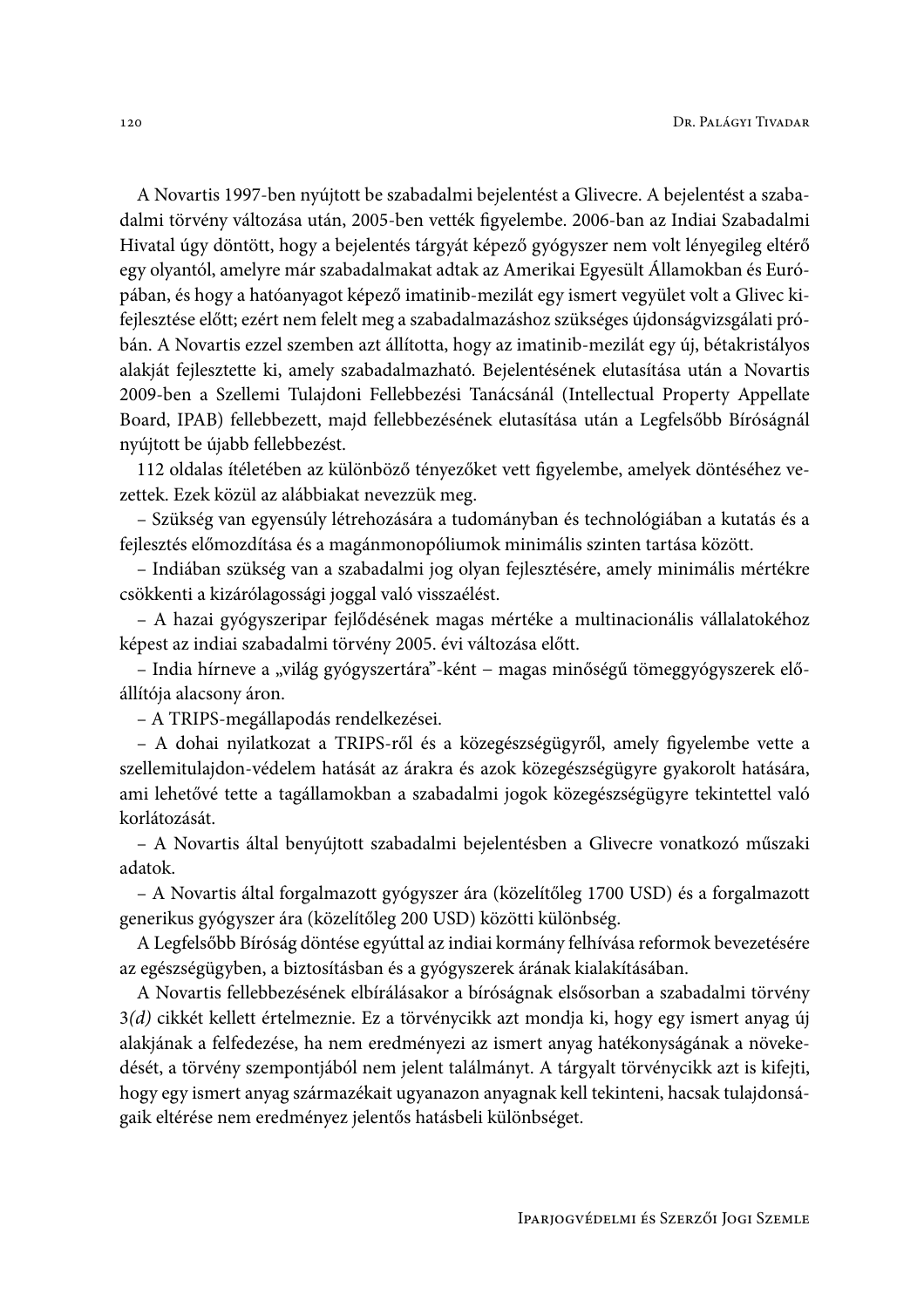A törvény 3(d) cikke azt célozza, hogy megakadályozzák egy szabadalom élettartamának meghosszabbítását olyan kisebb változtatásokkal, amelyek nem szükségszerűen növelik meg az eredetileg szabadalmazott termék hasznosságát.

A "hasznosság" jelentésének tárgyalásakor a Legfelsőbb Bíróság leszögezte, hogy egy gyógyszer hasznossági próbája a 3(d) cikk értelmében azt kívánja, hogy az anyag gyógyászati hatékonyságát szigorúan és szorosan ítéljék meg. Megállapították, hogy az imatinib-mezilát bétakristályos alakjának fizikai-kémiai tulajdonságai, amelyek megkülönböztették az imatinib-meziláttól, nem befolyásolták a gyógyászati hatékonyságot.

A Legfelsőbb Bíróság azt is vizsgálta, hogy a korábban az Amerikai Egyesült Államokban engedélyezett szabadalom (a "Zimmerman-szabadalom") tartalmazott-e imatinibmezilátot, és megállapította, hogy ezt a szabadalmat alapul véve az indiai bejelentésben igényelt vegyület nem volt új. Emellett az imatinib-mezilát bétakristályos alakja nem rendelkezik olyan gyógyászati tulajdonságokkal, amelyeket a szabad imatinib-bázis ne mutatott volna. Ezért mindkét vegyület ismert volt ismert hatással.

A Legfelsőbb Bíróság elismerte, hogy az indiai törvénynek egyensúlyt kell tartania a TRIPS-megállapodás alapján vállalt kötelezettségei és az indiai közegészségügy javítására irányuló kötelezettsége között.

A fentiek alapján a Legfelsőbb Bíróság megállapította, hogy az imatinib-mezilát bétakristályos alakja nem felel meg sem a törvény által megkívánt találmányi próbának, sem a szabadalmazási követelményeknek. Ezért elutasította a Novartis fellebbezését.

Itt említjük meg, hogy az Indiai Szabadalmi Hivatal 2012 márciusában az indiai Natco gyógyszergyártó cég számára kényszerengedélyt adott a Bayer Nexavar nevű rákellenes gyógyszerének gyártására (lásd alább).

C) Az Indiai Szabadalmi Hivatal elnöke 2012 márciusában az indiai szabadalmi törvény 92. cikke alapján az indiai generikusgyógyszer-gyártó Natcónak kényszerengedélyt adott a Bayer Nexavar (sorafenib) nevű máj- és veserák elleni gyógyszerének gyártására. Indiában ez az első kényszerengedély.

A hivatal elnöke nem kizárólagos használati engedélyt adott a Natcónak a Nexavar generikus változatának árusítására 2020-ig, amikor a Bayer szabadalma lejár. A kényszerengedély szerint a Natco betegenként és hónaponként legfeljebb 175 USD-t kérhet a gyógyszerért, és a Bayernek 6% royalty-t köteles fizetni.

A Bayer 2012 szeptemberében nyújtott be fellebbezést a Szellemi Tulajdon Fellebbezési Tanácsánál. Az 2013 januárjában tartott tárgyalást, és március 4-én elutasította a Bayer fellebbezését, azonban a royalty mértékét 1%-kal növelte.

A tanács szerint a Natco 8800 rúpiáért (175 USD) adhatja el egy páciensnek a Nexavar egyhavi dózisát. A Bayer ugyanezért az adagért 280 000 rúpiát (5500 USD) kért.

A Bayer szóvivője, Christian Hartel egy sajtótájékoztatón közölte, hogy cége messzemenően nem ért egyet a döntéssel, és megerősítette, hogy fellebbezést fognak benyújtani a mumbai Felsőbíróságnál (High Court), majd hozzátette: "Az indiai egészségügyi rendszer-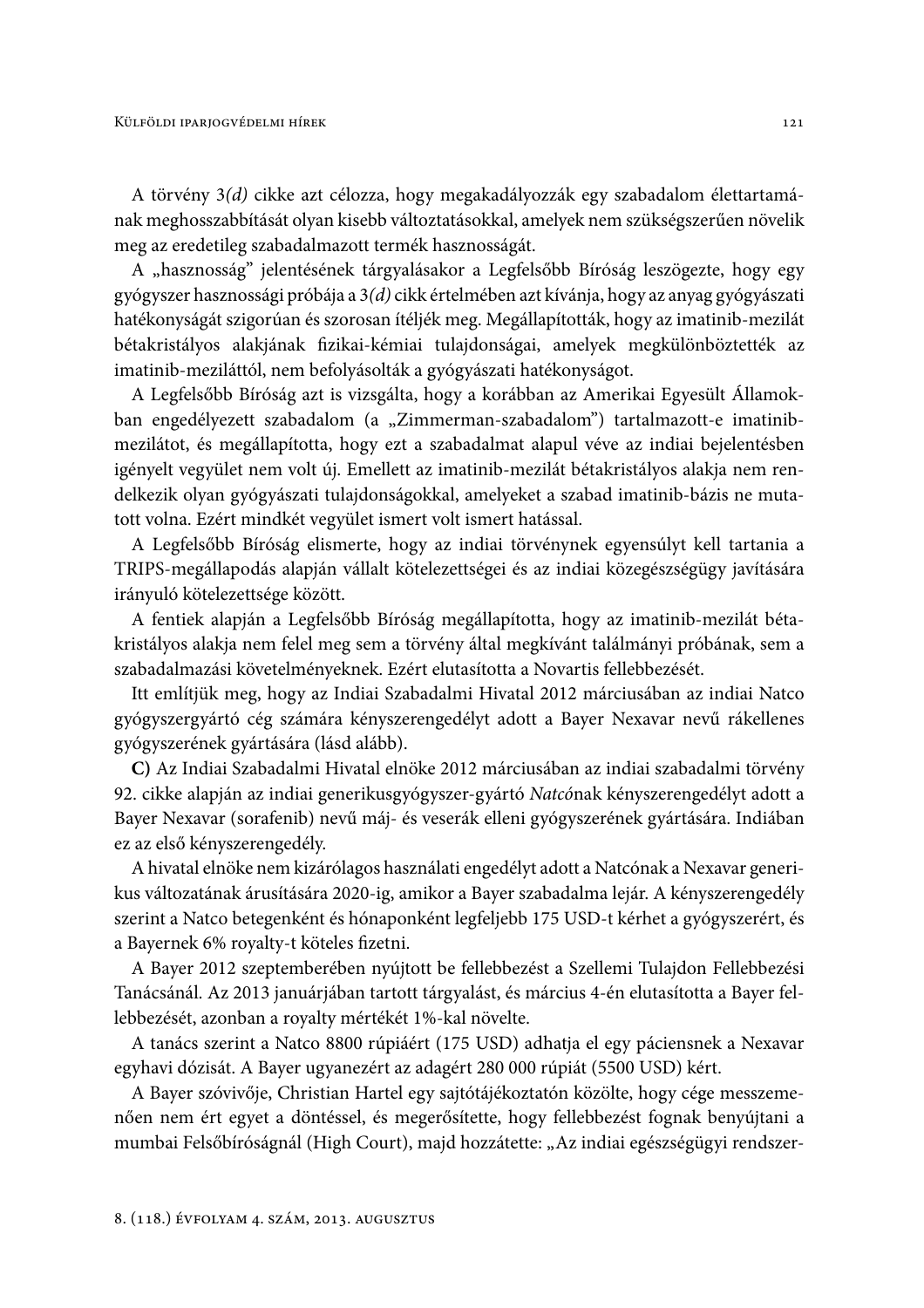rel szembeni kihívásoknak gyakorlatilag alig van vagy semmilyen közük sincs a gyógyszertermékek szabadalmaihoz, mert a legfontosabb gyógyszerek indiai listáján szereplő termékek nincsenek szabadalmazva. A Szellemi Tulajdon Fellebbezési Tanácsának döntése gyengíti a nemzetközi szabadalmi rendszert és veszélyezteti a gyógyszerkutatást."

# **Izrael**

Az Unipharm kétségbe vonta a Neurim 103 411 számú izraeli szabadalma alapján adott oltalmiidő-hosszabbítás érvényességét. A szabadalom egy melatoninon alapuló, alvási rendellenesség ellen használható gyógyszerre vonatkozott.

Az ügy háttere, hogy a Neurim kifejlesztett egy gyógyszert alvási rendellenesség kezelésére, amelyet Circadin néven forgalmazott. Az Egyesült Királyság Szellemitulajdon-védelmi Hivatala (UKIPO) elutasította a szabadalom oltalmi idejének meghosszabbítására irányuló kérelmet, mert a hatóanyagot egy Regulinnak nevezett gyógyszerben már használják arra, hogy egy hónappal előbbre vigyék juhok fogamzóképes időszakát.

A Neurim az UKIPO döntése ellen az angol bíróságoknál fellebbezett, és végül Jacob bíró az ügyet az Európai Unió Bíróságához (CJEU) terjesztette fel, mert bár a Circadin nem volt az aktív hatóanyag első jóváhagyott felhasználása, emberek álmatlanságának kezelése és juhok kezelése a fogamzóképesség előrehozatala céljából nem nevezhető azonosnak, a törvény szándéka az volt, hogy ellenszolgáltatást nyújtson azért a hosszú időért, amire szükség van a forgalombahozatali engedély megadásáig.

Izraelben a szabadalmi törvény lehetővé teszi az oltalmi idő meghosszabbítását a legrövidebb idővel, amit egy olyan országban engedélyeznek, ahol bitorlás nélkül megengedett egy szabadalmazott gyógyszer reprodukálása kísérleti célból. Az UKIPO döntésére tekintettel az Izraeli Szabadalmi Hivatal elutasította a hosszabbítási kérelmet. A CJEU azonban ezután megváltoztatta az UKIPO döntését, és engedélyezte a szabadalom oltalmi idejének meghosszabbítását. Ezért a hivatal döntése ellen a Neurim fellebbezett a Jeruzsálemi Kerületi Bíróságnál.

A szabadalom 20 éves oltalmi ideje (meghosszabbítás nélkül) 2012. október 11-én járt le, és miután a bíróság úgy döntött, hogy a hosszabbítás rendben van, a hivatal igazgatója, dr. King 2013. április 11-ig hat hónapos ideiglenes hosszabbítást engedélyezett. A Neurim a hosszabbításra irányuló eredeti kérelmet három hónap késéssel nyújtotta ugyan be, de a hivatal előző igazgatója engedélyezte a kérelem figyelembevételét.

Az Unipharm háromféle jogi alapon szólalt fel a szabadalom oltalmi idejének meghoszszabbítása ellen.

1. Hiányolta a bejelentő tisztességes magatartását, és kétségbe vonta a hosszabbítás jogos voltát.

2. Kétségbe vonta, hogy a kérdéses szabadalmat az izraeli szabadalmi törvény 64a cikke alapján "alapszabadalomnak" lehet tekinteni.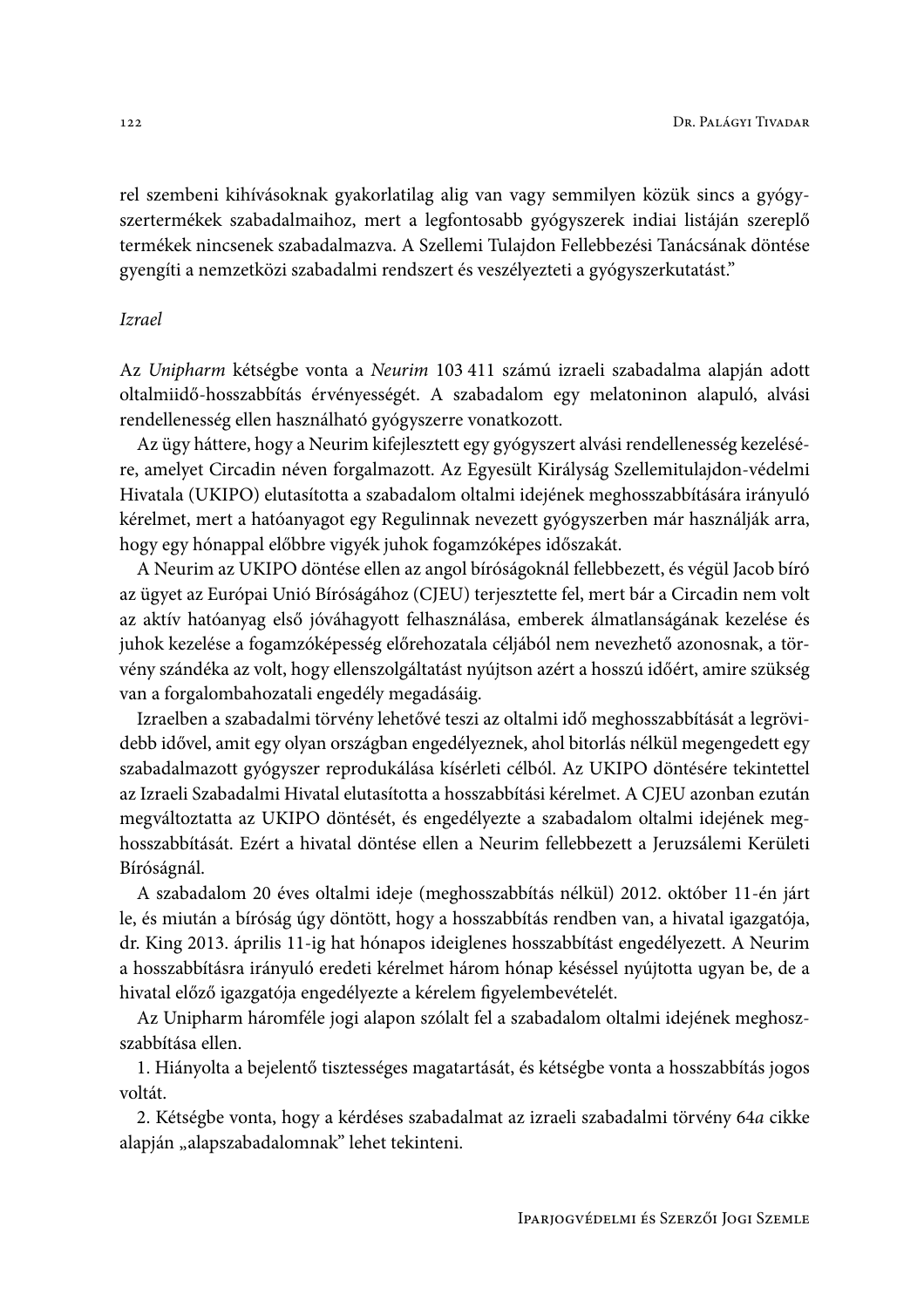3. Kétségbe vonta, hogy a Circadin az első olyan gyógyszer volt, amely az izraeli szabadalmi törvény 64d cikke szerint megkívánt hatóanyagot tartalmazta.

Dr. King az alábbi módon bírálta el az Unipharm kifogásit.

Ad 1. A szabadalom oltalmi idejének meghosszabbítását a szabadalmas ex parte eljárásban kérte. Az Unipharm azzal érvelt, hogy a Neurim visszatartott lényeges információt. A hivatal elnöke azonban nem találta az Unipharm indokait kellően megalapozottnak az oltalmi idő hosszabbítására vonatkozó kérelem érvénytelenítéséhez.

A Regulinnal kapcsolatban az volt a szabadalmas álláspontja, hogy az korábban nem hivatalos gyógyszerként, vagyis nem orvosi felhasználásra kapott forgalmazási engedélyt, és így nem gátolhatta a hosszabbítási kérelmet.

Az Unipharm szerint a melatonin már korábban hozzáférhető volt alvási rendellenességek kezelésére. A Neurim azonban rámutatott, hogy a melatonin nem volt hivatalosan elismert gyógyszer, hanem csak élelmiszer-kiegészítő. Az Unipharm szerint a Neurimnak tájékoztatnia kellett volna az izraeli elővizsgálót arról, hogy az UKIPO a Regulin korábbi lajstromozása miatt elutasította a Neurim szabadalmi oltalmi idő hosszabbítására irányuló kérelmét. Ezzel kapcsolatban a Neurim azt állította, hogy nem volt tudomása olyan kötelezettségről, amely szerint az Izraeli Szabadalmi Hivatalt tájékoztatnia kellett volna az Egyesült Királyságban történtekről.

A hivatal elnöke szerint nem volt elegendő ok annak bizonyítására, hogy a Neurim eljárása okot adott volna a hosszabbítási kérelem érvénytelenítésére.

Ad 2. Az Unipharm azt állította, hogy a Circadin-szabadalom nem volt "alapszabadalom", mert egy ismert hatóanyag új felhasználását igényelte, és a jogalkotó Izraelben nem szándékozott oltalmiidő-hosszabbítást engedélyezni ilyen szabadalmakra, hanem csak olyanokra, amelyek új hatóanyagot igényeltek. Ezzel szemben a Neurim azt állította, hogy a 103 411 számú izraeli szabadalom melatonin ellenőrzött felszabadítására vonatkozik, ami megfelel egy alapszabadalom oltalmi körének. Egyébként szerinte a legtöbb úttörő gyógyászati szabadalom alkalmazásokra vonatkozik, nem pedig csupán hatóanyagokra. Az Izraeli Szabadalmi Hivatal elnökét meggyőzte ez az érvelés.

Ad 3. A hivatal elnökének szakértője szerint az "első orvosi jóváhagyás" kifejezés értelmezése alapján ki kellett zárni a nem szabályozott felhasználást egyrészről, és az állatokon való szabályozott felhasználást másrészről. A hivatal elnöke úgy döntött, hogy a juhok kezelésére vonatkozó korábbi lajstromozás nem befolyásolta az álmatlanság kezelésére szolgáló Circadin szabadalmazását. Ezért a humán kezelésre szolgáló szabadalmat első szabadalomnak kell tekinteni.

A fentiek alapján az Izraeli Szabadalmi Hivatal elutasította a felszólalást, és 2017. április 22-ig engedélyezte a szabadalom oltalmi idejének meghosszabbítását.

 $123$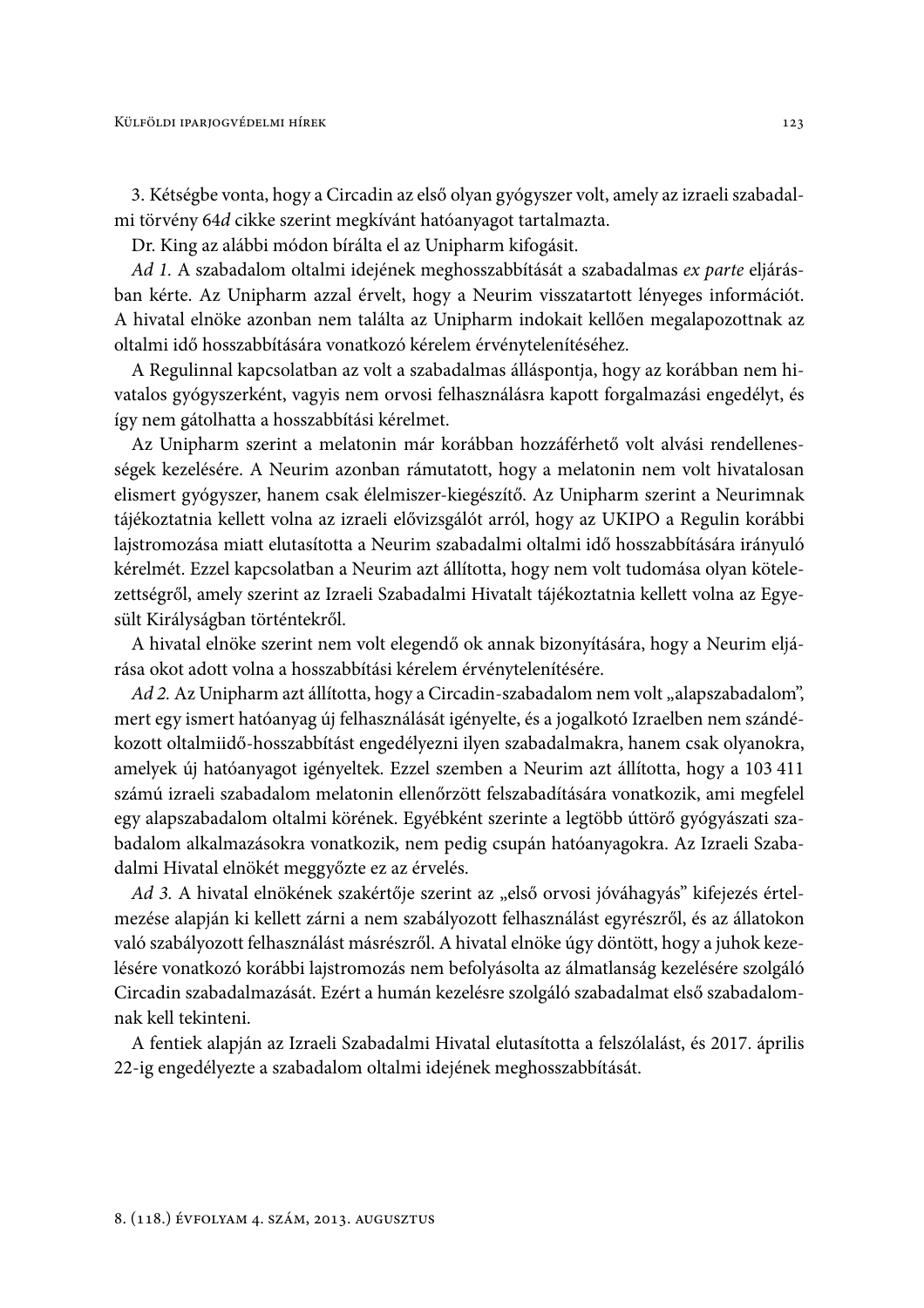# Japán

| A) 2011-ben a japán szabadalmi bejelentők sorrendje az engedélyezett szabadalmak alapján |  |
|------------------------------------------------------------------------------------------|--|
| a következő volt:                                                                        |  |

| Sorrend | Vállalat                        | Az engedélyezett<br>szabadalmak száma |
|---------|---------------------------------|---------------------------------------|
| 1.      | Panasonic Corporation           | 6881                                  |
| 2.      | <b>Toyota Motor Corporation</b> | 5027                                  |
| 3.      | Canon, Inc.                     | 4292                                  |
| 4.      | Toshiba Corporation             | 4042                                  |
| 5.      | Mitsubishi Electric Corporation | 3902                                  |
| 6.      | Sony Corporation                | 3463                                  |
| 7.      | Ricoh Company, Ltd.             | 3413                                  |
| 8.      | Fujitsu                         | 3010                                  |
| 9.      | Honda Motor Co, Ltd.            | 2999                                  |
| 10.     | <b>Sharp Corporation</b>        | 2848                                  |

A külföldi bejelentők sorrendje a 2011-ben engedélyezett szabadalmak száma alapján:

| Sorrend | Vállalat                          | Az engedélyezett<br>szabadalmak száma |
|---------|-----------------------------------|---------------------------------------|
| 1.      | Samsung Electronics (Dél-Korea)   | 1303                                  |
| 2.      | Microsoft Corporation (USA)       | 704                                   |
| 3.      | Qualcomn, Inc. (USA)              | 661                                   |
| 4.      | Philips Electronics (Hollandia)   | 629                                   |
| 5.      | Robert Bosch (Németország)        | 629                                   |
| 6.      | IBM (USA)                         | 539                                   |
| 7.      | General Electric (USA)            | 511                                   |
| 8.      | LG Electronics (Dél-Korea)        | 434                                   |
| 9.      | Thomson Licensing (Franciaország) | 410                                   |
| 10.     | Ericsson (Svédország)             | 352                                   |

B) A Japán Szellemi Tulajdon Felsőbírósága 2013. február 1-jén döntést hozott a Sangenic International Ltd. (Sangenic) v. Aprica Children's Products (Aprica) közötti bitorlási ügyben.

A bitorlás tárgyát képező találmány műanyag kazettára vonatkozott, amely beleillik egy tartályba, és így másodpercek alatt darabonként elzárja a kazettában levő pelenkákat. A szabadalmas Sangenic Japánon kívül gyártja az eldobható pelenkatartályokat és kazettákat,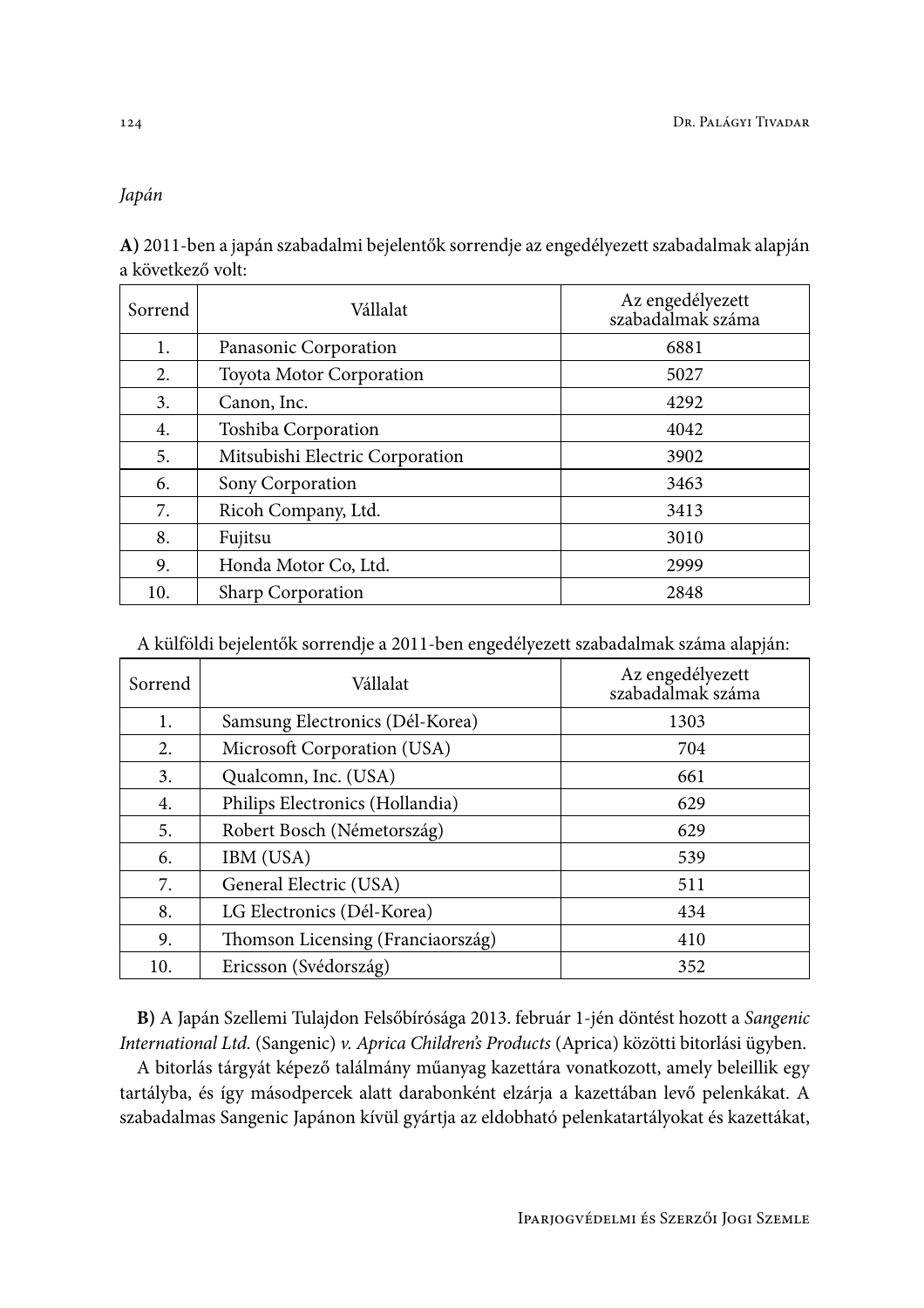és a termékeket egy japán cégen keresztül árusítja Japánban. Az Aprica hasonló termékeket importál Kínából, és azokat Japánban árusítja.

Korábban az Aprica az eldobható pelenkatartályokat és azok kazettáit a Sangenic kizárólagos használati engedélye alapján importálta és árusította. A licencszerződés azonban 2008-ban lejárt, és ezt követően az Aprica továbbra is importált hasonló kazettákat Kínából, és a felhasználók által vásárolt tartályok számára árusította azokat. Ezután a Sangenic új megállapodást kötött a Combival, egy bölcsődei cikkeket gyártó másik japán céggel. A Combi importálja a Sangenic külföldön gyártott eldobható pelenkatartályait és az azokhoz gyártott kazettákat, és Japánban árusítja azokat.

A Sangenic által a Tokiói Kerületi Bíróságnál indított per fellebbezés után a felsőbírósághoz került, amely a kerületi bíróság által a Sangenic javára megállapított kártérítés összegét hétszeresre, 148 millió JPY-ra emelte.

Bitorlási ügyekben a japán bíróságok a kártérítést a japán szabadalmi törvény 102. cikkének 1. és 2. bekezdése alapján állapítják meg, ha a szabadalmat a szabadalomtulajdonos vette gyakorlatba; egyébként a 102. cikk 3. bekezdését alkalmazzák.

A 102. cikk 1. bekezdése szerint a kártérítést a szabadalmazott termékek egységnyi menynyiségén szerzett haszon és az eladott bitorló termékek számának szorzata alapján állapítják meg. A 102. cikk 2. bekezdése szerint a kártérítés összege egyenlő a bitorló által megkeresett haszonnal. A 102. cikk 3. bekezdése szerint a kártérítés összege egyenlő a megfelelő royaltyk összegével.

A korábbi bírósági döntésekben a 102. cikk 1. és 2. bekezdését csak olyan esetekben alkalmazták, amikor a szabadalom tárgyát a szabadalmas valósította meg. Ettől az alapelvtől a felsőbíróság ebben az ügyben eltért, megállapítva, hogy a 102. cikk 2. bekezdése alkalmazható olyan esetre, amikor egy szabadalmas haszonra tett volna szert, ha nem történt volna szabadalombitorlás.

A felsőbíróság a következőket állapította meg.

- A Sangenic a Combival kötött licencmegállapodás alapján árusított Japánban eldobható konténereket.

- Az Aprica bitorló termékeket importált Japánba és árusította ott azokat, ezért megállapítható, hogy nemcsak a Combi, hanem a Sangenic is versenytársa lett az Apricának az eldobható pelenkatartályok piacán Japánban.

- Nyilvánvaló, hogy a Sangenic eldobható tartályainak eladása csökkent annak következtében, hogy az Aprica bitorló termékeket árusított.

A fentiek alapján a felsőbíróság azt is megállapította, hogy ha az Aprica nem bitorolta volna a Sangenic szabadalmát, a Sangenic az Aprica által eladott termékek számának megfelelő mennyiségű termék eladásából tett volna szert haszonra. Ezért úgy döntött, hogy az Apricának 148 millió JPY kártérítést kell fizetnie a Sangenic számára annak a haszonnak az alapján, amelyre Aprica tett szert a 102. cikk 2. bekezdése szerint, a helyett az összeg helyett, amelyet kizárólagos licencdíj fejében kapott volna.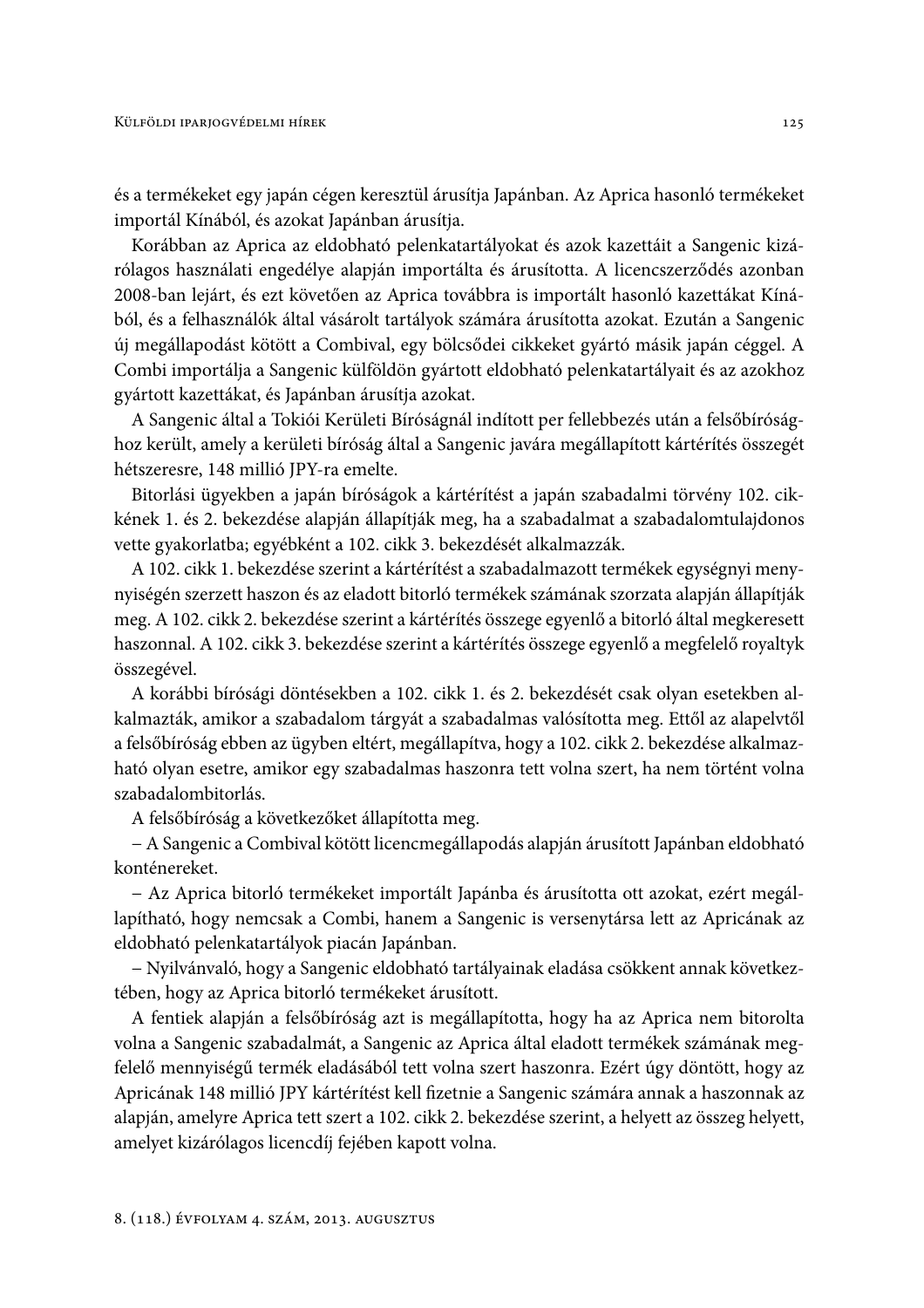C) A Tokiói Felsőbíróság 2013. március 27-én döntést hozott egy Apple és Samsung közötti peres ügyben, amelyet a Samsung indított 2011 áprilisában. Ezt megelőzően az Apple érintkezésbe lépett dél-koreai versenytársával, hogy licenciaszerződést kössön annak egy vezeték nélküli adatátviteli rendszerre vonatkozó szabadalmával kapcsolatban. A bíróság szerint a Samsung nem tartott be egy megállapodást, amely arra kényszerítette volna, hogy a szabadalomra tisztességes, ésszerű és nem diszkriminatív (FRAND) alapon kössön licenciaszerződést. A Samsung szerint az Apple levele kétségbe vonta szabadalmának érvényességét, és ezért az Apple ajánlata nem volt végleges. A felsőbíróság szerint a Samsung elmulasztotta bemutatni, hogy hogyan számította ki a javasolt 5%-os royalty-t, amit az Apple túlzónak talált.

A bíróság megállapította, hogy a levél kézhezvételekor a Samsungnak kötelessége lett volna jóhiszeműen tárgyalni az Európai Telekommunikációs Szabványügyi Intézet elvei szerint, különös tekintettel arra, hogy a Samsung különálló perekben alacsonyabb FRANDlicencadási feltételeket szabott. Ezért a bíróság megállapította, hogy a Samsung a szabadalombitorlási perben visszaélésen alapuló igényeket támasztott.

A Tokió Kerületi Bíróságnál az Apple és a Samsung között számos egyéb ügy van függőben, amelyeket kedvezően befolyásol a felsőbíróság Apple javára hozott döntése.

# Kína

A) Az Állami Szellemitulajdon-védelmi Hivatal (KSZTH) 2013. március 1-jén a szabadalmi vizsgálatot meggyorsító (Patent Prosecution Highway, PPH), egy évre szóló kísérleti megállapodást kötött az Osztrák Szabadalmi Hivatallal és a Mexikói Iparjogvédelmi Hivatallal. Mindkét megállapodás 2014. február 28-án jár le.

Korábban a kínai hivatal már az alábbi 7 állammal kötött PPH-megállapodást: Amerikai Egyesült Államok, Dánia, Dél-Koreai Szellemitulajdon-védelmi Hivatal, Finnország, Japán Szabadalmi Hivatal, Német Szabadalmi és Védjegyhivatal és Orosz Szövetségi Szellemi Tulajdoni Szolgálat.

B) Az Állami Szellemitulajdon-védelmi Hivatal elnöke, Tian Lipu bejelentette, hogy olyan tajvani lakosok számára, akik a szárazföldi Kínában leteszik a szabadalmi ügyvivői vizsgát, engedélyezik, hogy a szárazföldi Kínában szabadalmi ügyvivői gyakorlatot folytassanak.

Tajvani jelöltek első csoportja 2011-ben tett ilyen vizsgát Huan tartományban, amely földrajzilag legközelebb esik Tajvanhoz, és azzal kulturális és gazdasági kapcsolatokat épített ki.

A hivatalnál kidolgozás alatt állnak a tajvani szabadalmi ügyvivők foglalkoztatásának részletkérdései. Alapvetően az lesz a feladatuk, hogy tajvani lakosokat képviseljenek Kínában tajvani találmányok kínai szabadalmaztatásával kapcsolatban.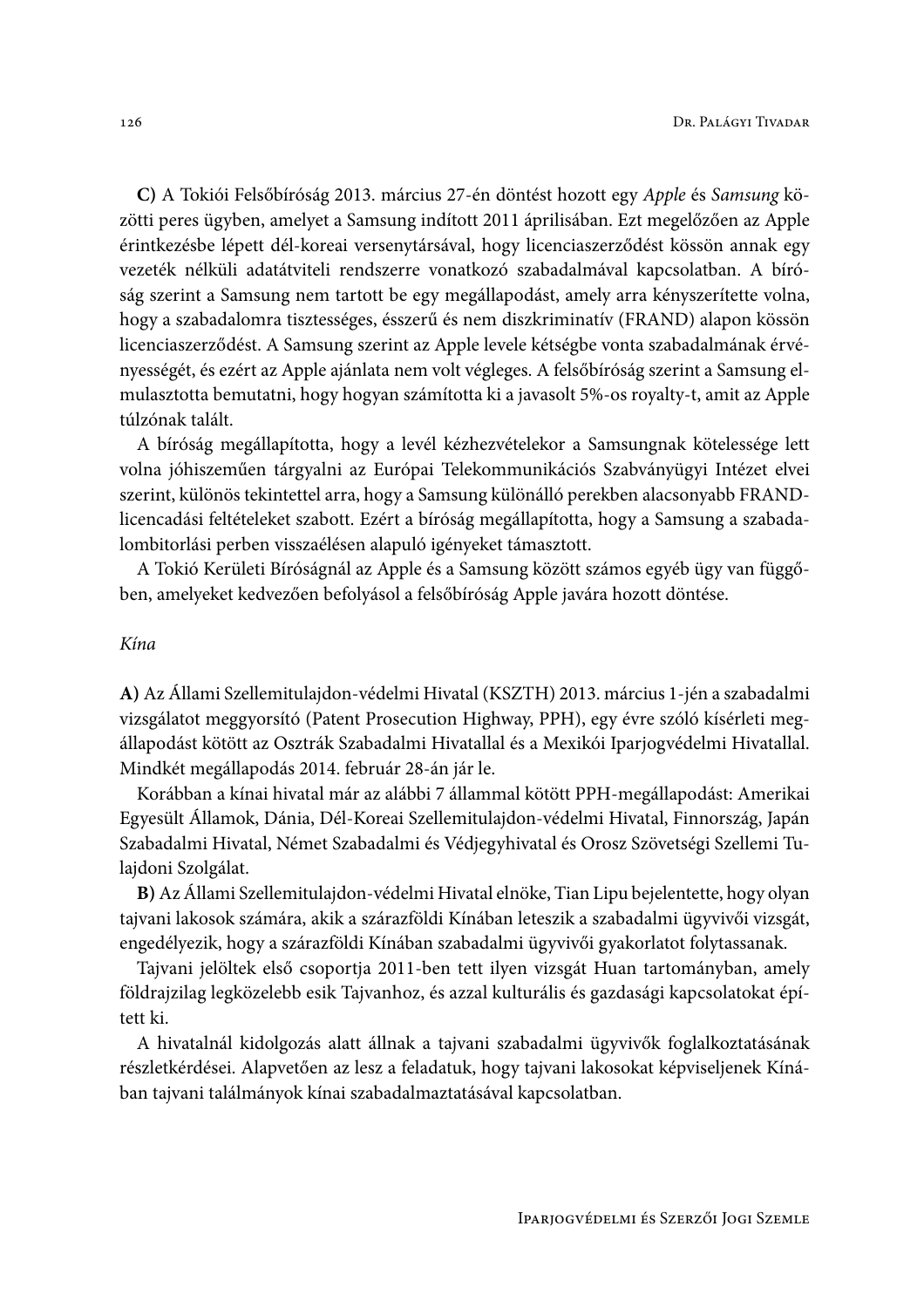# Líbia

A Líbiai Védjegyhivatal 2013. április 1-jén újra a bejelentők rendelkezésére áll kutatási szolgáltatásaival. Új védjegybejelentéseket 2013. május 1-jétől kezdve fogad el.

Líbia és Svájc között mintegy három éven keresztül szüneteltek a diplomáciai kapcsolatok, amelyeket Svájc most újra felvett. Ennek következtében svájci bejelentők is benyújthatnak védjegybejelentéseket a Líbiai Védjegyhivatalnál.

## Németország

A) 2013 áprilisában nyilvánosságra hozták a német szabadalmi törvény módosításait, amelyek 2013 októberében fognak hatályba lépni. A módosításoktól azt várják, hogy meg fogják könnyíteni az elővizsgálati eljárást, és hozzá fognak járulni a Német Szabadalmi és Védjegyhivatalban (Deutsches Patent- und Markenamt, DPMA) a bürokrácia csökkentéséhez. Az alábbiakban röviden ismertetjük a legfontosabb változásokat.

a) A felszólalási határidőt a jelenlegi három hónapról kilenc hónapra fogják meghosszabbítani, hogy összhangban legyen az Európai Szabadalmi Hivatal felszólalási határidejével. A hatálybalépés napjától kezdve a közönség is részt vehet a felszólalási eljárások tárgyalásain.

b) A DPMA a kutatási jelentésben a szabadalmazhatóság szempontjából értékelni is fogja a találmányt. Emellett a kutatási jelentésben arra is ki fognak térni, ha a találmányt nem találják egységesnek.

Jelenleg egy harmadik fél is benyújthat kutatási kérelmet. Ez a lehetőség meg fog szűnni, azonban fennmarad a vizsgálati kérelemmel kapcsolatban, amit továbbra is benyújthat harmadik fél is.

c) Németországban az ENSZ bármely nyelvén be lehet nyújtani szabadalmi bejelentést; a német nyelvű fordítást három hónapon belül kell benyújtani. Ez a szabályozás továbbra is megmarad, azonban változnak a fordítás késedelmes benyújtásának a következményei, mert ilyen esetben a bejelentést nem elutasítottnak, hanem visszavontnak tekintik, és az újból benyújtott bejelentés megtartja eredeti elsőbbségét.

A francia vagy angol nyelven benyújtott bejelentések esetében jelenleg három hónapon belül kell benyújtani a német fordítást. Ezt a határidőt 12 hónapra hosszabbították meg, ami azzal az előnnyel jár, hogy a DPMA a 12 hónap lejárta előtt kiad egy kutatási jelentést, amelynek ismeretében a bejelentő megalapozottan dönthet arról, hogy kíván-e külföldi bejelentést benyújtani.

d) Szolgálati találmányok esetében ezentúl nem lesz lehetőség a feltalálók megnevezésére a szabadalom megadása után, vagyis a feltalálókat a szabadalom megadásáig meg kell nevezni. Ez a rendelkezés a feltalálók személyi jogait erősíti.

B) A felperes megsemmisítési keresetet indított a 0 862 970 B1 sz. európai szabadalom német része ellen. A megtámadott szabadalom folyadékkal meghajtott emelőkaros fogóké-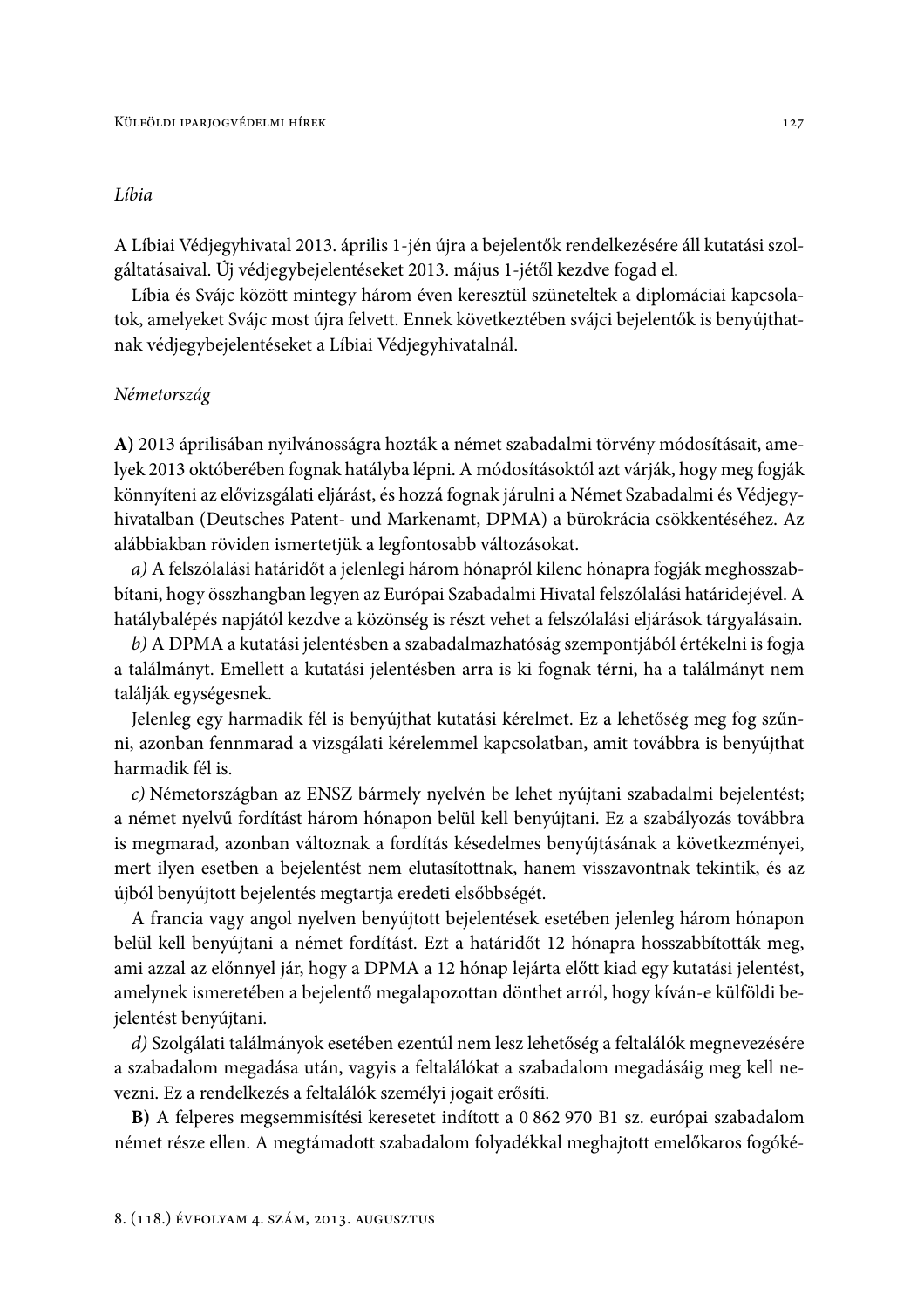szülékre vonatkozott, amelyet forgó kar segítségével munkadarabok megfogására használtak. Az 1. igénypont szerint egy kapcsológombos összekötő mechanizmust használnak arra, hogy egy dugattyúrúd lineáris mozgását átalakítsák a kar forgó mozgásává. A forgatható kar szorító állapotában a dugattyúrúd végén elrendezett görgő kapcsolatba kerül egy, a fogókészülék testébe beiktatott, reakcióerőt felvevő, elkülöníthető lemezzel. Ez a szerkezet a holtjáték elkerülésére szolgál úgy, hogy a kar stabilis módon forgatható, és ezáltal elkerülhető a fogóerő csökkenése.

A Szövetségi Szabadalmi Bíróság (Bundespatentgericht, BPG) megsemmisítette a megtámadott szabadalmat a megkülönböztető jellemzőkre vonatkozó feltalálói tevékenység hiánya miatt, tekintettel a legközelebb álló technika állására. Az alperes fellebbezést nyújtott be a Szövetségi Legfelsőbb Bíróságnál (Bundesgerichtshof, BGH), kérve a szabadalom megsemmisítésének visszavonását. Az alperes segédkérelemben kérte, hogy a megtámadott szabadalmat korlátozott alakban tartsák fenn. A segédkérelem kapcsán az alperes bizonyos jellemzőket adott a független 1. igényponthoz, különösen azt, hogy a kapcsolós összekötő mechanizmus egy görgőpárt foglal magában, amely reakcióerőt felfogó két lemezzel áll összeköttetésben, ahol a lemezek a készülék testében elrendezett mélyedéspárba vannak behelyezve.

A BGH megerősítette a BPG azon döntését, hogy a megtámadott szabadalom feltalálói tevékenység hiánya miatt érvénytelen, és elutasította az alperes főkérelmét. A segédkérelemre vonatkozóan a BGH megállapította, hogy az alperes által hozzáadott jellemzők szakember számára kézenfekvők voltak. Ezért a megtámadott szabadalom korlátozott alakját is érvénytelennek nyilvánította.

A szóbeli tárgyaláson a bíróság által kijelölt szakértő megállapította, hogy a hozzáadott jellemzők szerinti szerkezet (a görgők, lemezek és bemélyedések páros elrendezése) műszakilag hátrányos megoldást eredményezne, és emellett a készülék összeállítását bonyolultabbá és költségesebbé tenné. Ezért szakember tartózkodna az ilyen szerkezet kialakításától, habár az mint olyan kézenfekvő volt, és a szakember előnyben részesítene egy olyan szerkezetet, amely egyetlen erőfelfogó lemezzel és két görgővel rendelkezne.

A BGH megállapította, hogy ezek a műszaki és gazdasági hátrányok önmagukban nem tették az igényelt tárgy megkülönböztető jellemzőit nem kézenfekvővé. A BGH érvelése szerint egy igényelt tárgy nélkülözi a feltalálói tevékenységet, ha egy szakembernek oka lenne megfontolni a vonatkozó megkülönböztető jellemzőket, tekintet nélkül arra, hogy ténylegesen megvalósítana-e egy ilyen terméket a szóban forgó szerkezet sajátos és felismerhető hátrányaira tekintettel.

C) Az Apple és a Samsung számos perben harcol egymással; ezek közül az egyiket a Düsseldorfi Felsőfokú Kerületi Bíróság (DFKB) nemrég döntötte el az Apple javára.

Az ügy akkor kezdődött, amikor az Apple ideiglenes intézkedés elrendelését kérte a Samsung Galaxy Tab 10.1 táblagépének gyártása, importja vagy eladása ellen Németországban és az Európai Unió teljes területén. Az Apple azzal érvelt, hogy a Samsung termékei túl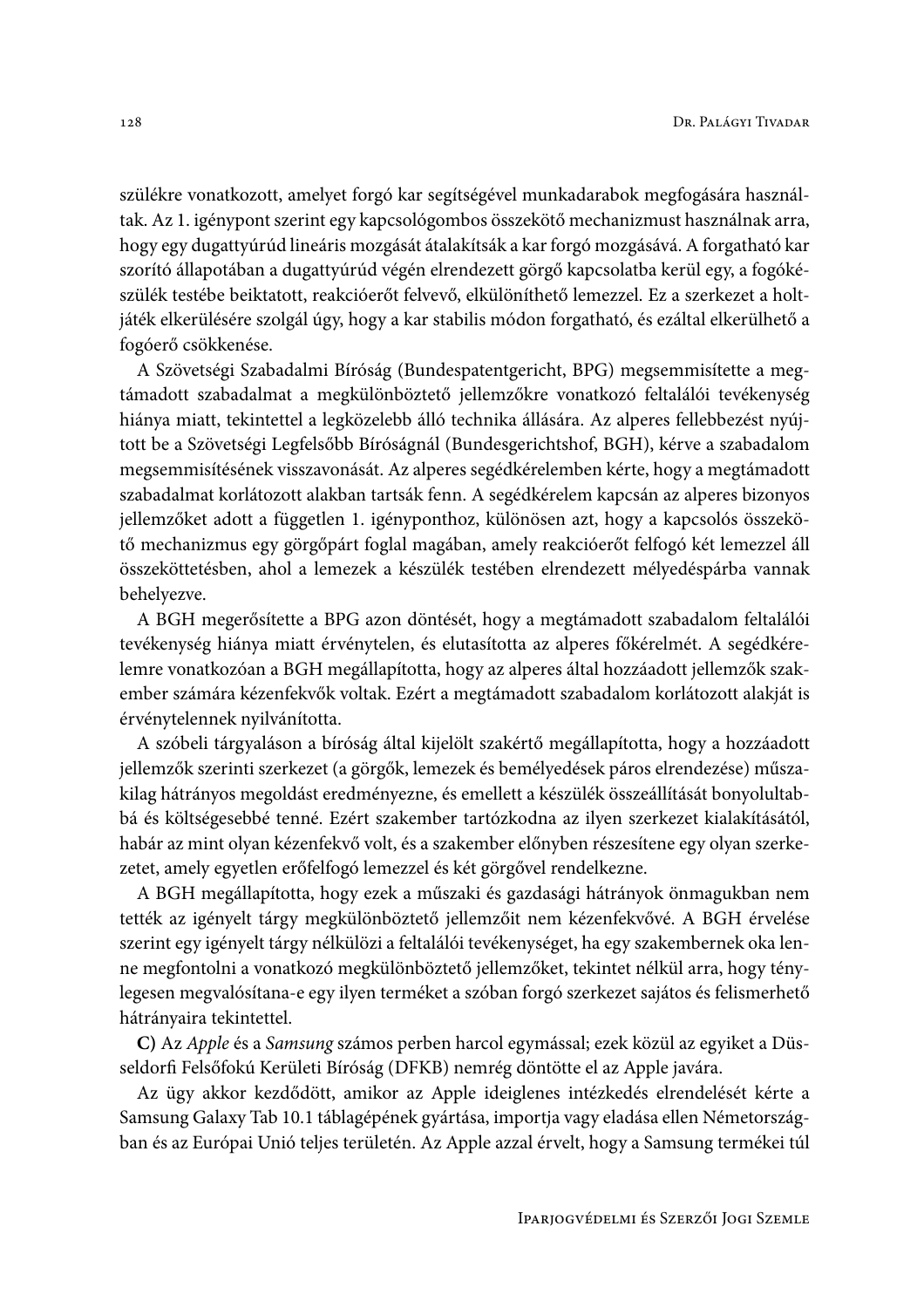erősen emlékeztetnek az ő eredeti iPad termékeire, és ezzel sértik táblagépekre vonatkozó, 000181607 lajstromszámú közösségi mintáját.

Az Apple keresete egyaránt irányult a Samsung dél-koreai anyavállalata és német leányvállalata ellen. A bíróság megállapította, hogy a Samsung terméke bitorolta az Apple mintajogait, és ideiglenes intézkedést rendelt el az Apple kérésének megfelelően az Európai Unió teljes területére. A döntés nem tartalmazott részleteket a mintatörvény részleteiről, ami jellemző az ideiglenes intézkedés ügyekre.

Ellenkeresetében a Samsung azzal érvelt, hogy a bíróság nem rendelkezett nemzetközi joghatósággal Németországon kívüli tevékenységek vonatkozásában. Továbbá a Samsung kérte a közösségi minta megsemmisítését. Ilyen vonatkozásban a Samsung azt állította, hogy az Apple mintája korábban már ismert volt Stanley Kubrick 1968-ban készült, Űrodüsszeia 2001 című filmjéből és az 1979-es The Tomorrow People című showműsorból. Emellett a Samsung arra is hivatkozott, hogy az Apple mintájának újdonságát a Knight-Ridder és a HP Compact TC 1000 című terméktanulmányok is lerontották. Az Ürodüsszeia 2001 egy kb. 9 perces klipjében a Samsung szerint két asztronauta evés közben olyan személyi táblagépeket használ, amelyek az Apple mintájához hasonlóan általában derékszög kiképzésűek uralkodó képernyővel, lapos első és hátsó felülettel és vékony kivitelezéssel.

A Samsung azzal érvelt, hogy nem bitorolta az Apple mintáját, mert az Apple táblagépének fő jellemzőit csupán a műszaki paraméterek diktálták. Azt is állította, hogy saját táblagépének általános benyomása eltérő volt az Apple közösségi mintája által keltett általános benyomástól.

A bíróság a 2002 sz. közösségi mintarendelet 82(1) cikke alapján a Németországban lakó alperes vonatkozásában nemzetközileg illetékesnek nyilvánította magát, megállapítva, hogy ez az illetékesség a rendelet 83(1) cikke szerint az Európai Unió teljes területére kiterjed, és így nemzetközileg illetékes volt a dél-koreai alapú alperes vonatkozásában, míg ez az illetékesség a rendelet 82(5) cikke szerint németországi bitorlási cselekményekre korlátozódik. A bíróság kifejtette, hogy a korlátozás annak a ténynek volt tulajdonítható, hogy a németországi alapú alperes nem volt koreai alapú alperes intézményének tekinthető.

Ennek fényében a bíróság megerősítette az ideiglenes intézkedést, különös tekintettel arra, hogy nézete szerint a közösségi mintát a technika állása nem nyilvánította ki. Az Űrodüsszeia-idézetet túl határozatlannak látta ahhoz, hogy konkrét mintát lehessen abból meghatározni, az inkább "első mintaötletként" volt tekinthető. Azt is megállapította, hogy az Apple iPadjének jellegzetességeit nem csupán annak műszaki funkciója diktálta. Ez inkább a minták széles választékának volt tulajdonítható, amelyek különböztek a tárgyalt közösségi mintától. A bíróság megállapította továbbá, hogy a minimalista módon megtervezett lapos felső oldal és az éles sarkokat kerülő doboz mintateljesítményt eredményeztek. Ezért a közösségi minta új és egyéni volt, és a technika állásától eltérő általános benyomást eredményezett.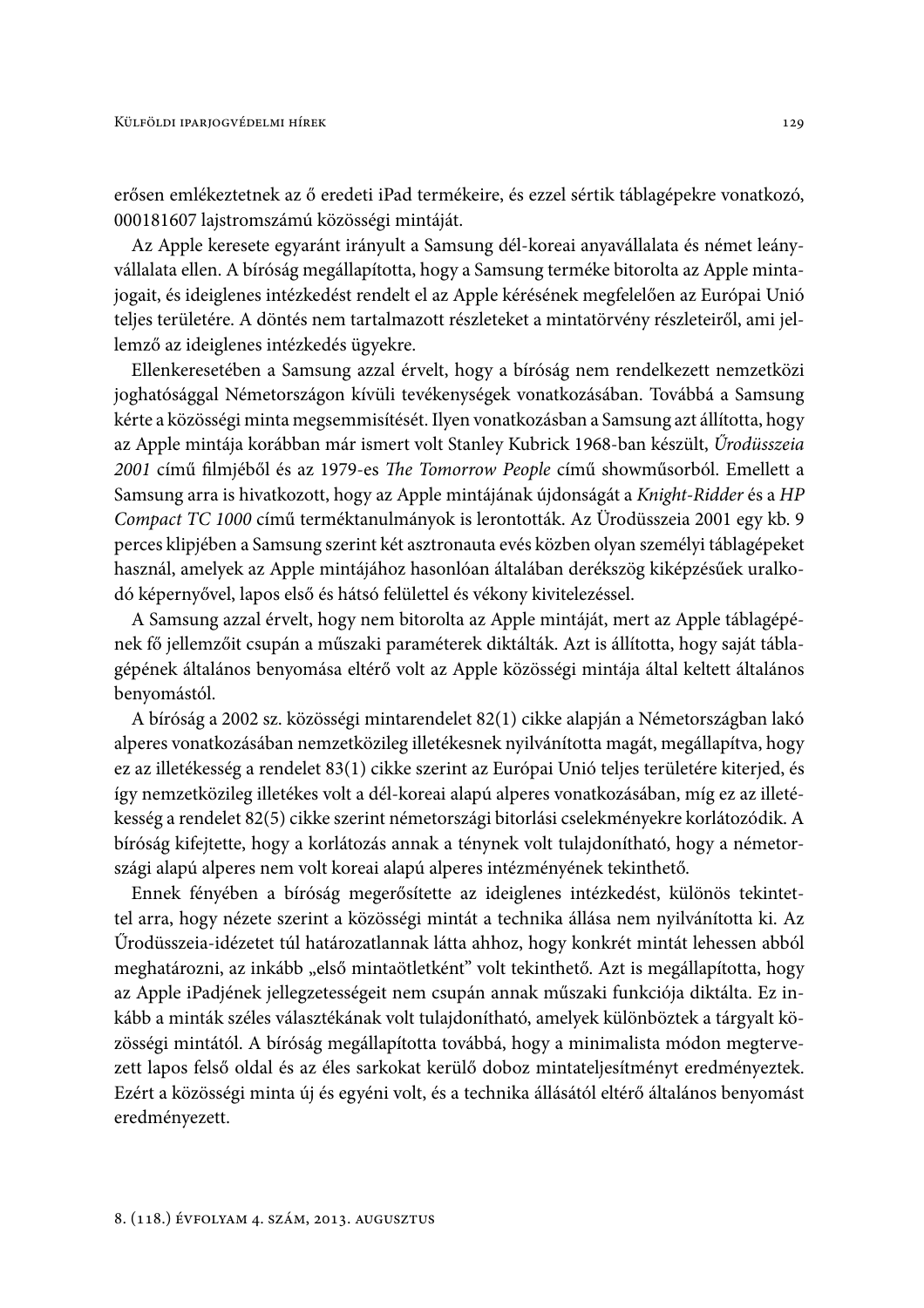Az alapfokú düsseldorfi bíróság döntése ellen a Samsung a DFKB-hoz nyújtott be fellebbezést, de ez a bíróság is azt állapította meg, hogy a Samsung táblagépe bitorolta az Apple közösségi mintáját.

A DFKB arra alapozta döntését, hogy az Apple mintáját összehasonlította egy lapos ernyőre vonatkozó mintával (az Ozolin-minta). Kifejtette, hogy bár az Ozolin-minta nem volt újdonságrontó, a tájékozott felhasználó azt számításba vette volna az Apple-minta megítélésekor. A DFKB megállapította, hogy – ismerve a csupán kisebb jellemzőkben eltérő Ozolin-mintát – a tájékozott felhasználó pontosan felmérné az Apple-minta jellemzőit, és így különösen a vázszerkezet alakját venné figyelembe. Ebből a DFKB arra következtetett, hogy a tájékozott felhasználó szerint ez a kiviteli alak lényegesen különbözik az Apple közösségi mintájában igényelt váztól.

A DFKB megerősítette az ideiglenes intézkedést, megállapítva, hogy a Samsung táblagépe a tisztességtelen versenyt tiltó törvény 4(9) cikkébe is ütközött. Ebből a DFKB arra következtetett, hogy a Samsung táblagépe az Apple iPadje jogosulatlan reprodukálásának tekinthető, ami a hírnév tisztességtelen kihasználását jelenti. Ezért a DFKB szerint a Samsung kihasználta az Apple termékének hírnevét és rendkívüli értékelését. Ellentétben az alsófokú bírósággal, a DFKB Németország területére korlátozta a Samsung elleni ideiglenes intézkedést, mert a tisztességtelen versenyt tiltó törvény csupán Németországra érvényes.

D) A Düsseldorfi Kerületi Bíróság (DKB), amely Németországban leggyakrabban van igénybe véve szabadalombitorlási ügyekben, egy 2012. november 15-i döntésében meghiúsította egy szabadalombitorló kísérletét egy ideiglenes intézkedés megakadályozására azzal, hogy utalt a bíróság szigorú szabályára, amely szerint ideiglenes intézkedést csak akkor lehet elrendelni, ha biztos a vitatott szabadalom érvényessége.

A döntés egy gyógyászati termékre vonatkozott. Az eredeti anyagot egy kiegészítő oltalmi tanúsítvány 2012 decemberéig védte. A generikusgyógyszer-gyártó alperes vállalat 2011-ben kapott generikus forgalmazási engedélyt. Az alperes 2012 júliusában megsemmisítési keresetet nyújtott be a szabadalom és a kiegészítő oltalmi tanúsítvány ellen, és 2012 augusztusában, tehát jóval a kiegészítő oltalmi tanúsítvány lejárta előtt forgalmazni kezdte generikus gyógyszerét. A szabadalmas közvetlenül azt követően, hogy a bitorlás tudomására jutott, ideiglenes intézkedés elrendelését kérte a DKB-től az alperes ellen.

A DKB-nak mindig az volt az álláspontja, hogy szabadalombitorlási ügyekben ideiglenes intézkedést csak akkor lehet elrendelni, ha mind a bitorlás, mind a szabadalom érvényessége ügyében egyértelműen a szabadalmas javára lehet dönteni. Ideiglenes intézkedési eljárásokban a bíróság nem fogja egyszerűen feltételezni a szabadalom érvényességét csupán azért, mert azt a szabadalmi hivatal megvizsgálta és engedélyezte, hanem saját maga is függetlenül megvizsgálja a szabadalom érvényességét.

Általános szabály szerint egy szabadalmat akkor tekintenek kellően érvényesnek, ha az már túlélte az elsőfokú felszólalási vagy megsemmisítési eljárást. Ettől a követelménytől a bíróságok csak az alábbi esetekben tekintenek el: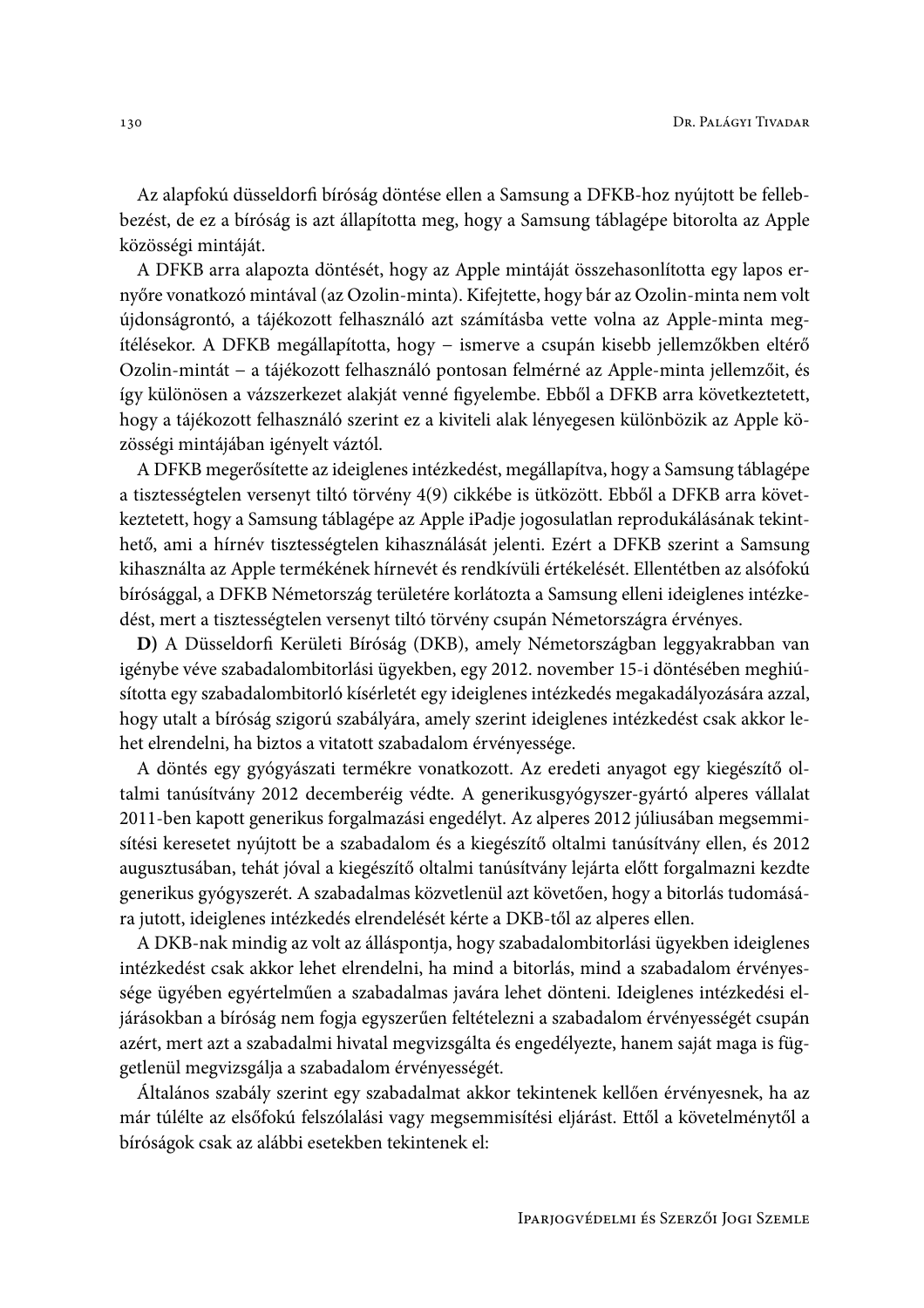- ha az alperes cselekvően részt vett az engedélyezési eljárásban;

- ha nem kezdeményeztek felszólalási vagy megsemmisítési eljárást, mert a szabadalmat általánosan érvényesnek ismerik el (amit jól ismert használati engedélyes jelenléte bizo $nv(t);$ 

- a jogi érvényesség elleni kifogások nyilvánvalóan megalapozatlanok; vagy

– kivételes körülmények elviselhetetlenné teszik a kérelmező számára, hogy megvárja a felszólalási vagy megvonási eljárás kimenetelét.

A jelen esetben a DKB elfogadott ilyen kivételes körülményeket, és elrendelte a kért ideiglenes intézkedést, az alperest pedig arra kötelezte, hogy hagyja abba a generikus gyógyszer forgalmazását a szabadalom oltalmi idejének lejártáig.

A DKB annak ellenére adott helyt a kérelemnek, hogy a szabadalmat csak nemrég támadták meg megsemmisítési keresettel, és a szabadalmi bíróság döntése nem volt várható rövid időn belül. A DKB ugyanis megállapította, hogy az alperes nyilvánvalóan előre tervezte a piacra lépést, és ezért azt megelőzően kérelmezte a szabadalom megsemmisítését. A megsemmisítési eljárás megindítása röviddel a termékek piacra vitele előtt azt jelezte, hogy az alperes nem volt érdekelt abban, hogy bizonyosságot nyerjen a szabadalom érvényessége felől. Az időzítés inkább azt mutatta, hogy az alperes egyetlen szándéka az volt, hogy meggátolja a szabadalmas részéről ideiglenes intézkedés kérelmezését, előnyt élvezve a bíróság szigorú joggyakorlatából. A DKB megállapította, hogy a tárgyalthoz hasonló esetekben, amikor a szabadalmat az összes versenytárs a szabadalom majdnem teljes oltalmi ideje alatt tisztelte, és a szabadalmat csak egy olyan időpontban támadják meg, amikor a megsemmisítési eljárásban a döntést nyilvánvalóan nem hozzák meg a szabadalmi oltalom lejárta előtt, az érvényesség kétségbevonása nem elegendő egy ideiglenes intézkedésre irányuló kérelem elutasításának megalapozásához. Ehhez sokkal komolyabb indokok szükségesek; valójában ilyen esetekben egy ideiglenes intézkedésre irányuló kérelmet csak akkor kell elutasítani, ha kétségtelen a szabadalom érvénytelensége.

E) Az 5. áruosztályban a gyógyászati készítményekre lajstromozott TOBI védjegy tulajdonosa felszólalt a 10. áruosztályban sebészeti és gyógyászati eszközökre lajstromozott robys védjegy ellen. A DPMA elutasította a felszólalást arra hivatkozva, hogy az áruk között nincs hasonlóság, és nem áll fenn az összetévesztés veszélye.

A felszólaló által a BPG-nél benyújtott fellebbezés sem vezetett eredményre. A BPG a felszólaló TOBI védjegyének közepes mértékű megkülönböztetőképességet tulajdonított. Az árukat nem tekintette eltérőeknek, azonban a sebészeti és gyógyászati készülékek és a gyógyászati készítmények kiegészítő termékek, amelyeket manapság gyakran használnak együtt, és - funkcionális kapcsolatuk révén - "távolról hasonló áruknak" tekinthetők.

A védjegyek hasonlóságának értékelésekor nyilvánvalóvá válik, hogy mindkét védjegy eléggé eltérő hangzású. Mindkettő tartalmazza az azonos "tob-" komponenst, amely azonban egyik védjegyre nézve sem meghatározó, mert a további "-ys", illetve "-i" komponenssel képez egységet. A végződések nem hagyhatók figyelmen kívül, amikor a két védjegy által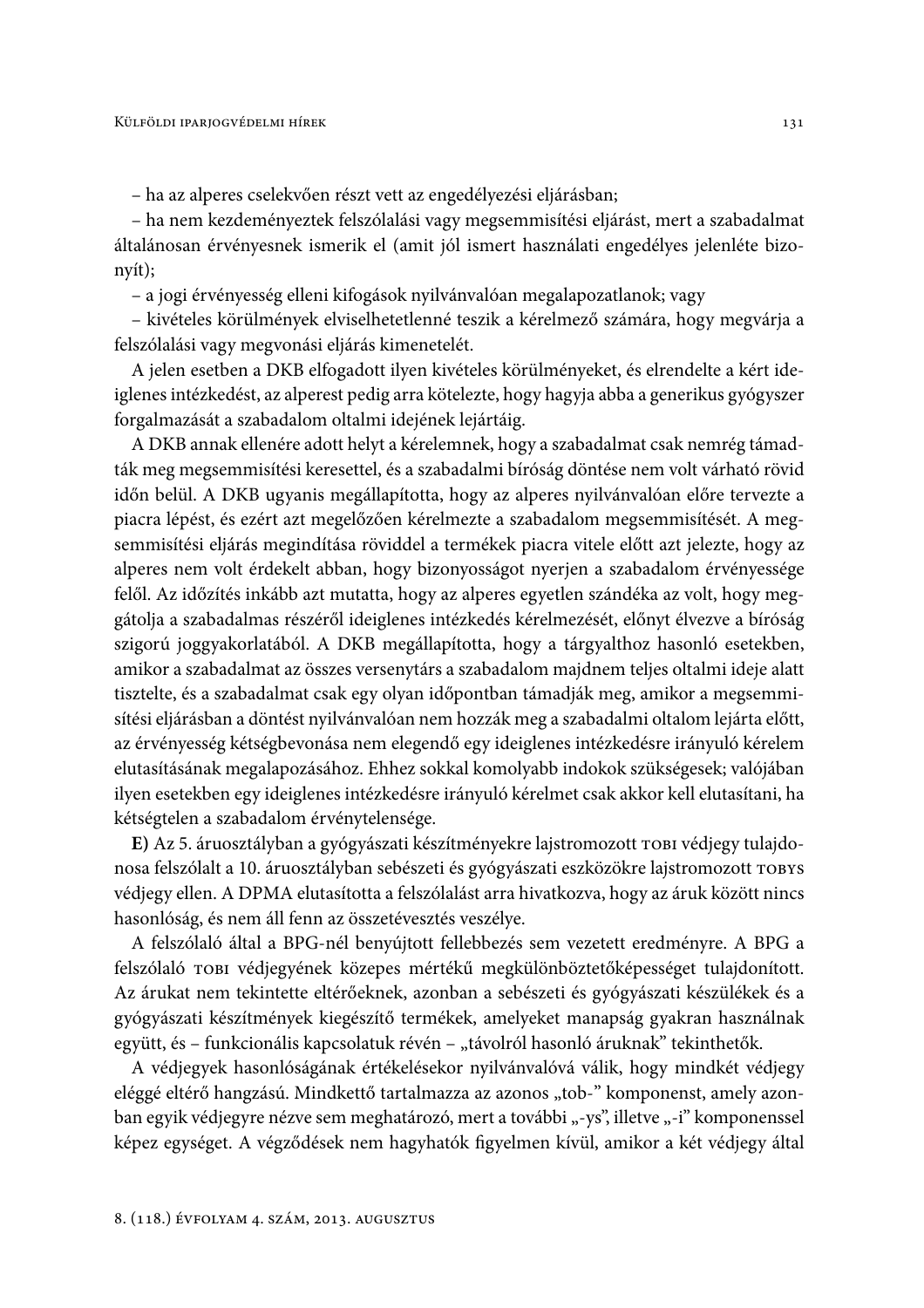gyakorolt benyomást hasonlítjuk össze. A fiatalabb védjegy megkülönböztető "-ys" betűi világosan eltérnek a felszólaló védjegyének utolsó "-i" betűjétől. Ezért nem áll fenn az öszszetévesztés veszélye, és a felszólalást el kell utasítani – mondja ki a BPG 2012. szeptember 18-án kelt végzése.

F) A "Stilwelt" (stílusvilág) szót a DPMA-nál többek között papírárukra és írószerekre kívánták lajstromoztatni. A DPMA a bejelentést megkülönböztetőképesség hiánya miatt elutasította. A bejelentő a BPG-nél nyújtott be fellebbezést, amely részben sikeres volt.

Egy szóvédjegynek nincs megkülönböztetőképessége, ha a vásárlók célcsoportja csupán leíró mellékjelentést tud neki tulajdonítani. A lajstromozott védjegy két elemből, a német "Stil" (stílus) és "Welt" (világ) szóból áll. A "Stil" szó egy személy vagy egy kor képét vagy kifejezésmódját írja le, míg a "Welt" szó jelentése "világ, élőhely", de emellett társszimbólumként is használják elosztási központok megjelölésére (például "irodavilág", bútorvilág"). A "könyvek, naptárak, tanítóeszközök és újságok" tartalmuknál fogya egy "stílusvilággal" foglalkoznak, például a művészet vagy a divat területén, úgyhogy a "Stilwelt" szó csupán leíró jellegű ezekkel az árukkal kapcsolatban, és ezekre nézve nem lajstromozható védjegyként megkülönböztetőképesség hiánya miatt.

A "papíráruk és írószerek" áruk vonatkozásában eltérő a helyzet, mert ezekkel kapcsolatban nem zárható ki, hogy a védjegyet a közönség a termék neveként érti. Ezért ezekkel az árukkal kapcsolatban a sTILWELT védjegy nem nélkülözi a megkülönböztetőképességet, és így lajstromozható is - mondja ki a BPG 2012. szeptember 26-án kelt döntése.

G) A DPMA-nál lajstromoztatták az IGLOTEX védjegyet a 30. áruosztályban élelmiszerekre az alábbi grafikus komponenssel együtt, amely egy jégkunyhó előtt álló stilizált pingvint ábrázol hóesésben:



A lajstromozás ellen felszólalt a jól ismert IGLO szóvédjegy tulajdonosa, de ezt a felszólalást a DPMA elutasította azzal az érveléssel, hogy a két védjegy között nem áll fenn az összetévesztés veszélye, mert a fiatalabb védjegyet eléggé megkülönbözteti a korábbi védjegytől a "tex" szótag.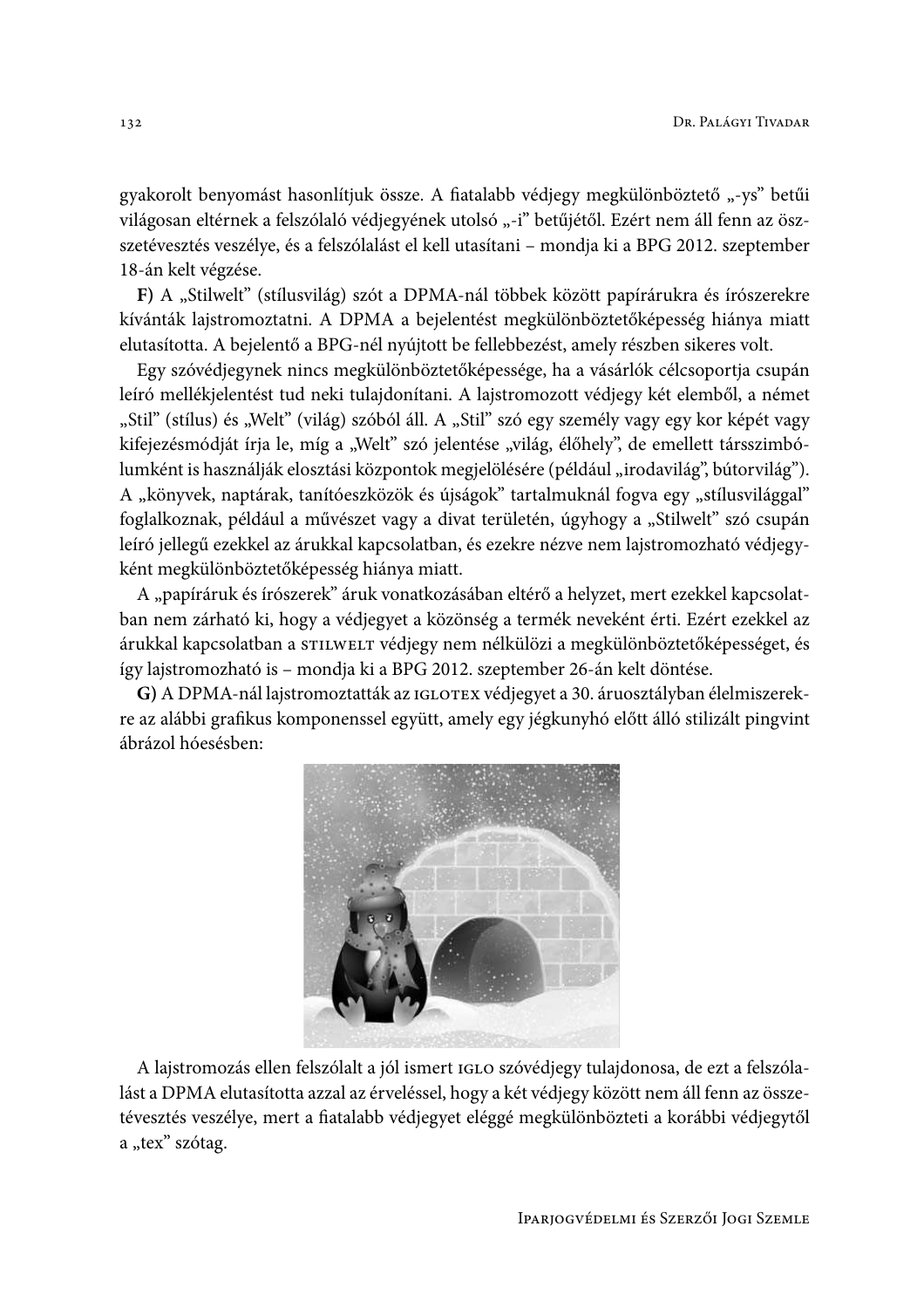A felszólaló fél eredményesen nyújtott be fellebbezést a BPG-nél. A BPG megállapította, hogy a korábbi IGLO védjegy jelentős megkülönböztetőképességgel rendelkezik, mert nagyobb mértékű a tudatossága, és annak ellenére, hogy közelít a német "Iglu" (eszkimó jégkunyhó) szóhoz, ez nem tekinthető utalásnak az áruk (mélyhűtött élelmiszer) állagára, hanem alkalmas az eredet megjelölésére.

A felszólalás alapját képező IGLO védjegy teljesen átvivődött a kifogásolt védjegybe, és ott az "Iglotex" szó kezdőelemének tűnik. A kifogásolt védjegyet szókomponense jellemzi, míg a hozzá tartozó kép (pingvin, jégkunyhó és hóesés) csak a fagy és a hideg szimbóluma, ezért leíró jellegű a védjegy által jelzett árukra. Arra tekintettel, hogy az IGLO védjegy jól ismert, a hozzá csatlakozó, közönséges "-tex" szóvégződés nem befolyásolja az általános benyomást. Ezért fennáll az összetévesztés veszélye, ami miatt a fiatalabb védjegyet törölni kell - mondja ki a BPG 2012. június 15-én kelt döntése.

H) A BGH egy új döntése véget vet egy olyan jogi vitának, amely több mint tíz éven keresztül foglalkoztatta a német bíróságokat. E döntés szerint nem csak a svájci Lindt & Sprüngli (Lindt) cukrászcég árusíthat arany csokoládényulakat.

2000-ben a Lindt számos országban, ideértve Németországot is, eredményesen lajstromoztatott egy aranyfóliával bevont ülő húsvéti nyuszit, nyakában vörös szalaggal, háromdimenziós védjegyként:



Azóta a svájci csokoládégyártó bírósági döntésekkel próbálta meggátolni német versenytársát, a Riegeleint abban, hogy hasonló aranybevonatú csokoládényulakat árusítson.

A harc most befejeződött a BGH Riegelein javára hozott döntésével.

A BGH-nak a háromdimenziós GOLDEN EASTER BUNNY védjegy oltalmi körével kellett foglalkoznia. Úgy döntött, hogy egy hasonló nyuszi forgalmazását a védjegytulajdonos nem tilthatja meg. Aranybevonatú csokoládényuszikat már évtizedek óta használtak, ami miatt a védjegy oltalmi köre nagyon korlátozott - mondta ki a BGH. Ezért a Lindt és a Riegelein aranynyulai közötti hasonlóságot nem lehet csupán arra a tényre alapozni, hogy mindkettő arannyal bevont ülő csokoládényúl. A BGH döntése összhangban van az Európai Bíróság (Court of Justice of the European Union, CJEU) döntésével, amely kimondta, hogy egy nyakában vörös szalagot viselő arany csokoládényuszit nem lehet közösségi védjegyként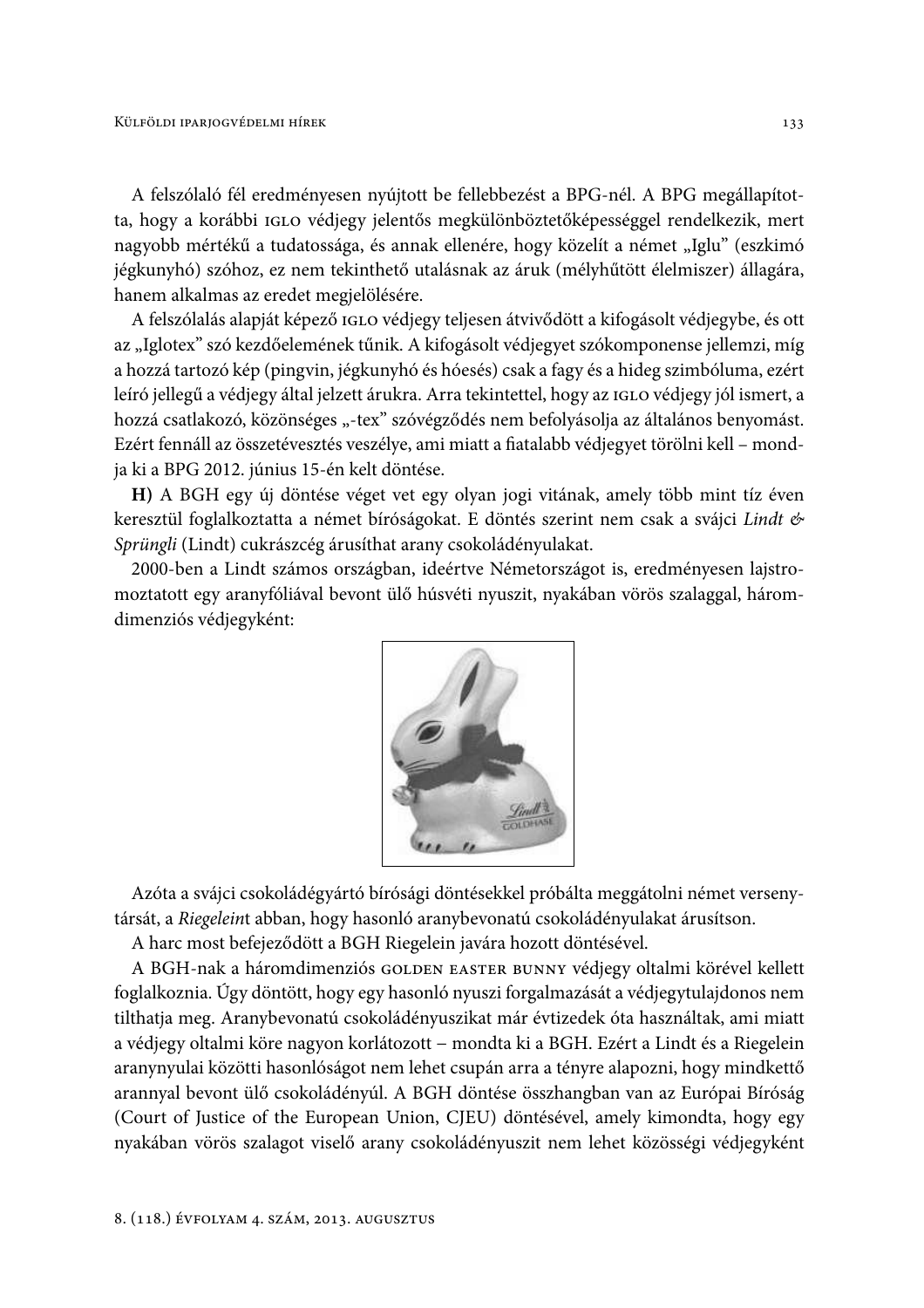lajstromozni. A CJEU szerint a háromdimenziós minta mentes volt bármilyen megkülönböztető jellemzőtől.

A Lindt jobb eredményeket érhetett volna el, ha igényét nem a háromdimenziós vagy figuratív védjegyre, hanem egy szóvédjegyre, például a "Goldbunny" szóra alapozza, miként ezt nemrég Haribo bizonyította. A Lindt és a Haribo közötti védjegyvitában a Kölni Kerületi Bíróság megállapította, hogy egy szóvédjegy és egy termékalak elvileg ütközhet egymással, és a Haribo javára döntött, megállapítva, hogy a Lindt aranyfóliával bevont medvéje sértette a Haribo GOLDBÄREN (aranymedvék) szóvédjegyét. (Bővebben lásd az Iparjogvédelmi és Szerzői Jogi Szemle 2013. júniusi számának 126-127. oldalát.)

# Spanyolország

A) Spanyolországban a Legfelsőbb Bíróságot nem lehet harmadik fórumnak tekinteni, mert nem jogosult az eljárásban tényeket felülvizsgálni. Csupán jogi kérdéseket vizsgálhat, vagyis a jog alkalmazását olyan tényekre, amelyeket egy peres bíróság már megállapított. Végső célja, hogy joggyakorlatot alakítson ki és egységesítsen értelmezésre szoruló kérdésekben. Ezért az összetévesztés valószínűségének elemzése egy legfelsőbb bírósági fellebbezésben általában ki van zárva, mert azt ténykérdésnek tekintik. Egy 2013. január 20-án a Legfelsőbb Bíróság által kiadott ítélet kapcsán azonban egy érdekes különvéleményt olvashatunk ilyen vonatkozásban.

A fellebbezés a közösségi védjegyrendelet 9.1.b cikkének – amely a jogtulajdonost feljogosítja arra, hogy megtiltsa olyan egyéb jelek használatát, amelyek saját védjegyével való összetévesztést okozhatnak – lehetséges megsértésére vonatkozott. A fellebbező fél különösen azzal érvelt, hogy téves volt a másodfokú bíróság azon következtetése, hogy nem volt valószínű saját védjegyének a vitatott védjeggyel való összetévesztése. A fellebbező szerint a bíróság eltért az esetjogtól, amely szerint az összetévesztés valószínűségét az összes vonatkozó tényező általános értékelése alapján kell megállapítani.

A Legfelsőbb Bíróság ítéletében megállapította, hogy a benyújtott fellebbezésnek az a szerepe, hogy kiderítse: helyesen alkalmazták-e az alaptörvényt az ügy tényeire. Az öszszetévesztés kockázatát fellebbezés esetén csak akkor lehet felülvizsgálni, ha az összetévesztés meglétének meghatározásakor a vizsgált kritériumokat nem vagy nem helyesen alkalmazták. Így elismerte, hogy az összetévesztés valószínűsége meglétének vagy hiányának a meghatározása jogi kérdés, és mint ilyen, a Legfelsőbb Bírósághoz benyújtott fellebbezéssel felülvizsgálható - de csupán bizonyos körülmények között.

A vizsgált esetben a Legfelsőbb Bíróság elutasította a fellebbezést azon az alapon, hogy a fellebbező fél a bírósági tárgyaláson olyan ténykérdést vetett fel, amelynek alapján – kellően értékelve a vonatkozó tényeket az összetévesztés valószínűségének megállapítására – a bíróság úgy döntött, hogy a grafikai és a vizuális különbségek a védjegyek között elég jelentősek ahhoz, hogy az összetévesztést ki lehessen zárni.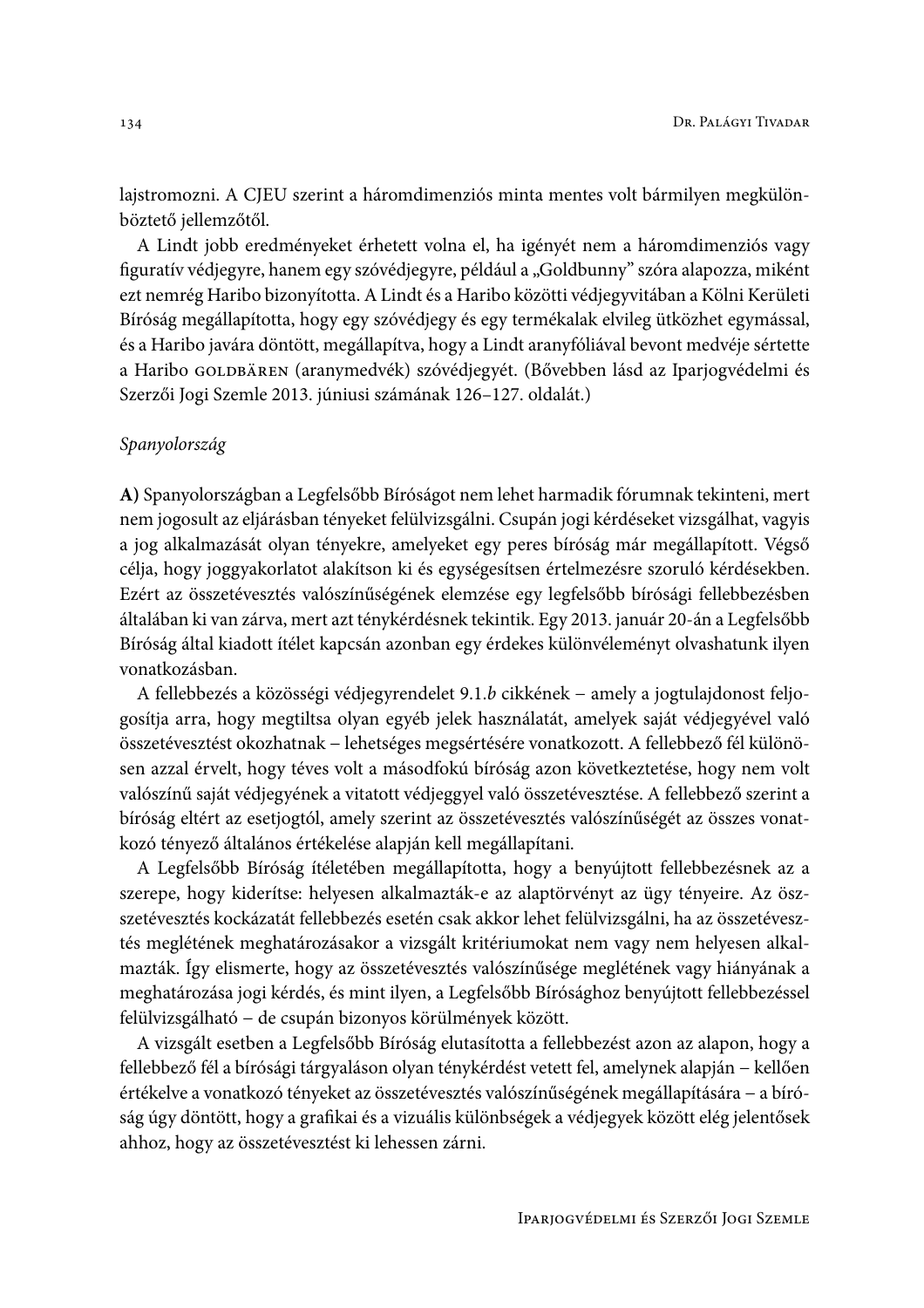A Legfelsőbb Bíróság Tanácsának többségével ellentétben Sancho Gargallo bíró nem értett egyet ezzel a véleménnyel. Azt állította, hogy az összetévesztés megállapításához értékítéletre van szükség, amelyet a Legfelsőbb Bírósághoz benyújtott fellebbezés alapján felül lehet vizsgálni, ha azt nem igazították az Európai Bíróságnak (Court of Justice of the European Union, CJEU) és magának a Legfelsőbb Bíróságnak az irányelveihez. Megfontolva az összetévesztés megállapításának jogi irányelveit, a bíró úgy vélte, hogy a megfellebbezett döntés figyelmen kívül hagyta ezeket az értelmezési irányelveket. Ezért a bíró az összetévesztés valószínűségének elemzésére tért át. Szerinte az alsófokú bíróság nem vette figyelembe a nagyfokú hasonlóságot az áruk között, és túlbecsülte azt a tényt, hogy a jelek különböztek betűikben és bizonyos grafikai elemekben. Nézete szerint összetévesztési valószínűséget kellett volna találni. Ezért a bíró véleménye szerint a Legfelsőbb Bíróságnak fenn kellett volna tartania a fellebbezést a közösségi védjegyrendelet 9.1.b cikkének megsértése miatt, miként azt a CIEU értelmezte.

Ez az eltérő szavazás azt tükrözi, hogy bizonytalan a megkülönböztetés a között, amit ténykérdésnek tekintünk – amit nem lehet megfellebbezni, kivéve a nyilvánvaló hibák esetét – és egy értékítélet között, amit az LB felülvizsgálhat.

Bár az összetévesztés valószínűségének a megítélése hagyományosan olyan ténykérdés, amelyet a Legfelsőbb Bíróság nem bírálhat felül, ha az ebben az eltérő szavazásban adott értelmezést szélsőségig visszük, azt is jelenthetné, hogy a gyakorlatban egy Legfelsőbb Bíróságnál benyújtott fellebbezés közelebb van egy olyan harmadfokú döntéshez, amelynél lehetőség van felülbírálni az összetévesztés valószínűségének a tényektől gyakran nehezen elkülöníthető értékítélet alapján való megállapítását.

B) Barcelona Városi Tanácsa kérelmet nyújtott be a Spanyol Szabadalmi és Védjegyhivatalnál a BARCELONA kollektív védjegy lajstromozása iránt mind a 45 áruosztályban. Az hivatalból nem végzett vizsgálatot, és a védjegyet csak akkor utasította el feltétlen lajstromozást kizáró okokra hivatkozva, amikor harmadik érdekelt felek fellebbeztek a védjegy lajstromozása ellen.

A fellebbező felek azt állították, hogy a BARCELONA védjegy nélkülöz minden megkülönböztető jelleget, és egy általánosan használt szó, minthogy legalább 4000 olyan korábbi védjegy van lajstromozva, amely tartalmazza a "Barcelona" kifejezést. Egy kollektív védjegyet arra használnak, hogy azonosítsák vele a védjegytulajdonos társaság tagjainak áruit és szolgáltatásait más vállalatok áruival és szolgáltatásaival szemben. A vizsgált esetben a bejelentő egy nyilvános testület, ezért csak a városi tanács által megjelölt áruk és szolgáltatások különböztethetők meg megjelöletlen áruktól és szolgáltatásoktól. Ez a kollektív védjegy azonban kizárólag a "Barcelona" földrajzi kifejezésből áll minden olyan további adalék és/vagy verbális elem nélkül, amely növelné a megkülönböztetőképességét; így mint egyetlen szóból álló védjegyet a felhasználók és a fogyasztók nehezen fognák fel olyan megjelölésként, amely megkülönbözteti a városi tanács által megjelölt árukat és termékeket az egyéb társaságoktól származóktól. Ezért megkülönböztető jellegének hiánya következtében csupán a vállalat címének vagy postai kódjának jelöléseként fognák fel, nem pedig kollektív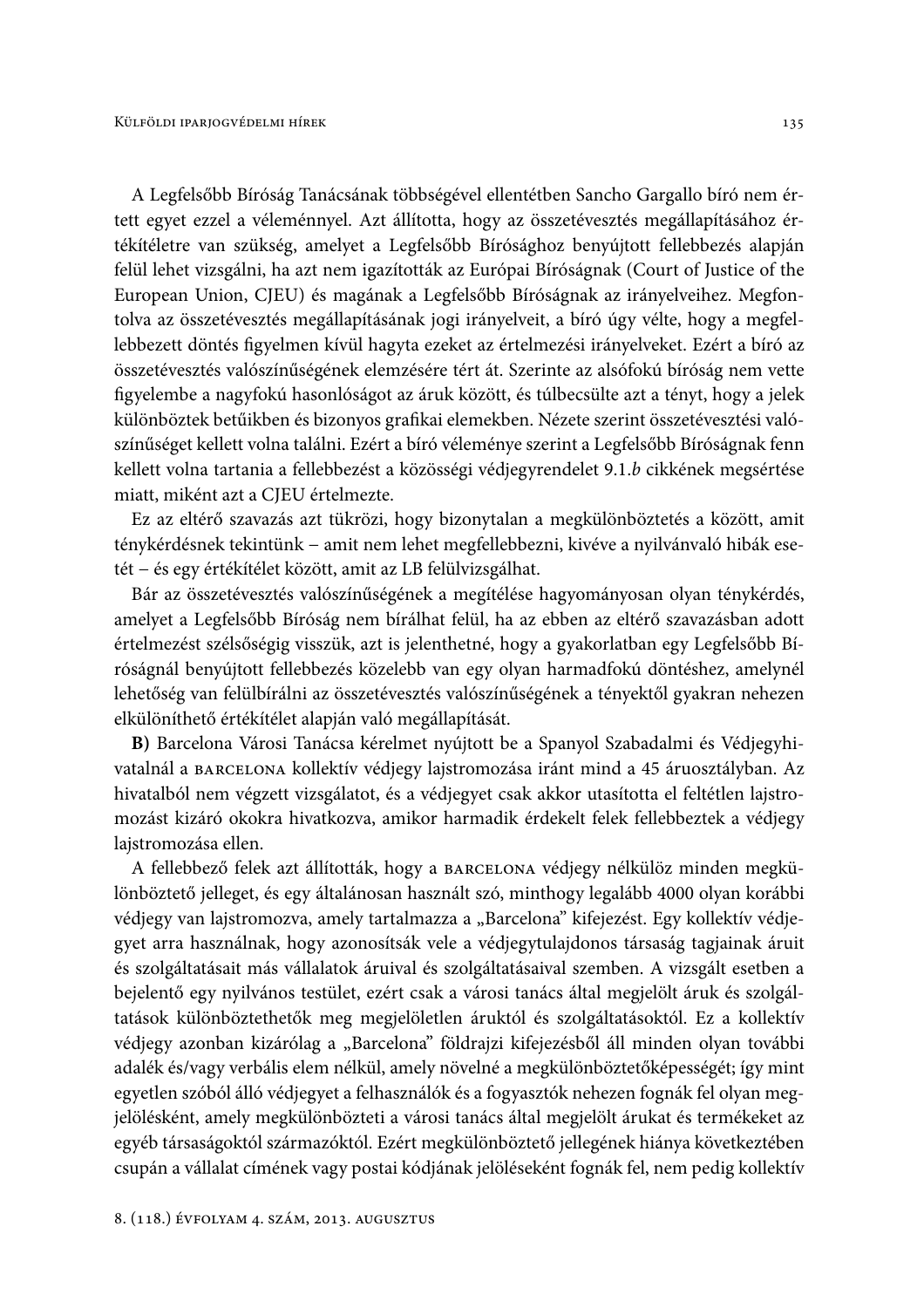védjegyként. Ez a megjelölés tehát nem szolgálhat a kereskedelemben a városi tanács által megjelölt termékek megkülönböztetésére a megjelölés nélküliektől.

Számos kollektív és bizonylati védjegy van, amelyet közintézmények – ideértve földrajzi kifejezéseket – is birtokolnak; ilyenek az AVILA AUTENTICA (különböző termékekre), a SAL MARINA DE CANARIAS (sóra) vagy a HORCHATA DE CHUFA (egy tejtartalmú valenciai italra). Ezeknek a védjegyeknek azonban három közös jellemzőjük van:

- a földrajzi kifejezést mindig további jellemző elemek kísérik;
- a kollektív védjegy oltalmi köre meghatározott árukra és szolgáltatásokra korlátozódik;
- a felhasználási feltételek mindig világosan meg vannak szabva.

Tekintettel arra, hogy ez a kollektív védjegy kizárólag szóvédjegyből áll, amely általánosan használt földrajzi kifejezést tartalmaz, és nem jelöli meg, hogy milyen sajátos terméket vagy szolgáltatást kíván azonosítani, a hivatal 2013. április 5-i határozata teljes egészében elutasította. A határozatot spanyol bíróságoknál meg lehet támadni.

#### Svédország

A vizsgált esetben a találmány egy sajátos segédeszközből állt olyan személyek számára, akiknek az olvasás, a helyesírás és a szófelismerés nehézségeket okoz, és akiknek az eszköz a szavak alkatrészeire való különleges elválasztásával segít fonémiás tudatosságuk kifejlesztésében. Ehhez a segédeszköz több kártyajátékot tartalmaz, ahol minden egyes kártya egyik oldalára egy szó van felírva.

A Svéd Szabadalmi Hivatal azzal az indokolással utasította el a bejelentést, hogy az igényelt találmány nem több információadásnál, és mint ilyen nem szabadalmazható. E döntés ellen benyújtott fellebbezésében a bejelentő azzal érvelt, hogy az igényelt találmány egy tanulási segédeszközből áll olyan kártyák sorozatával, amelyek egyik oldalára egy szó van felírva, és a kártyák pedagógiai célokat, nem pedig – miként azt a hivatal állítja – egyszerűen információadást szolgálnak. Álláspontjának megerősítésére a bejelentő egy hasonló találmányon alapuló, "Rendszer játék játszására" című európai szabadalomra hivatkozott, amelyre az Európai Szabadalmi Hivatal 1 007 168 B1 számmal szabadalmat adott.

A Fellebbezési Bíróság nézete szerint az 1. igénypont egy segédeszközre vonatkozott, amely "kártyajátékok sorozatából áll, amelyek számos kártyát foglalnak magukban, amelyek mindegyikének egyik oldalára egy szó van felírva". A "kártyajátékok" és "kártyák" jellemzők, ahogyan a leírás alapján azokat érteni kell, fizikai és így műszaki természetűek. Az összes kártya feliratozása egy szóval szintén műszaki jellegűnek tekintendő. Míg a többi jellemző nem műszaki, és a bíróság szerint nyilvánvalóan nem fejt ki műszaki hatást, az 1. igénypontban meghatározott segédeszköz műszaki jellemzőkkel rendelkezik, úgyhogy el kell ismerni az egésznek a műszaki jellegét, teljesen függetlenül attól, hogy a műszaki jellemzők egy szakember számára a segédeszköznek a technika állásától való elhatárolásakor segítenek-e vagy sem. Ezért az igényelt segédeszközt a Fellebbezési Bíróság az Európai Szabadalmi Egyezmény 52(1) cikke alapján találmányként értékelte.